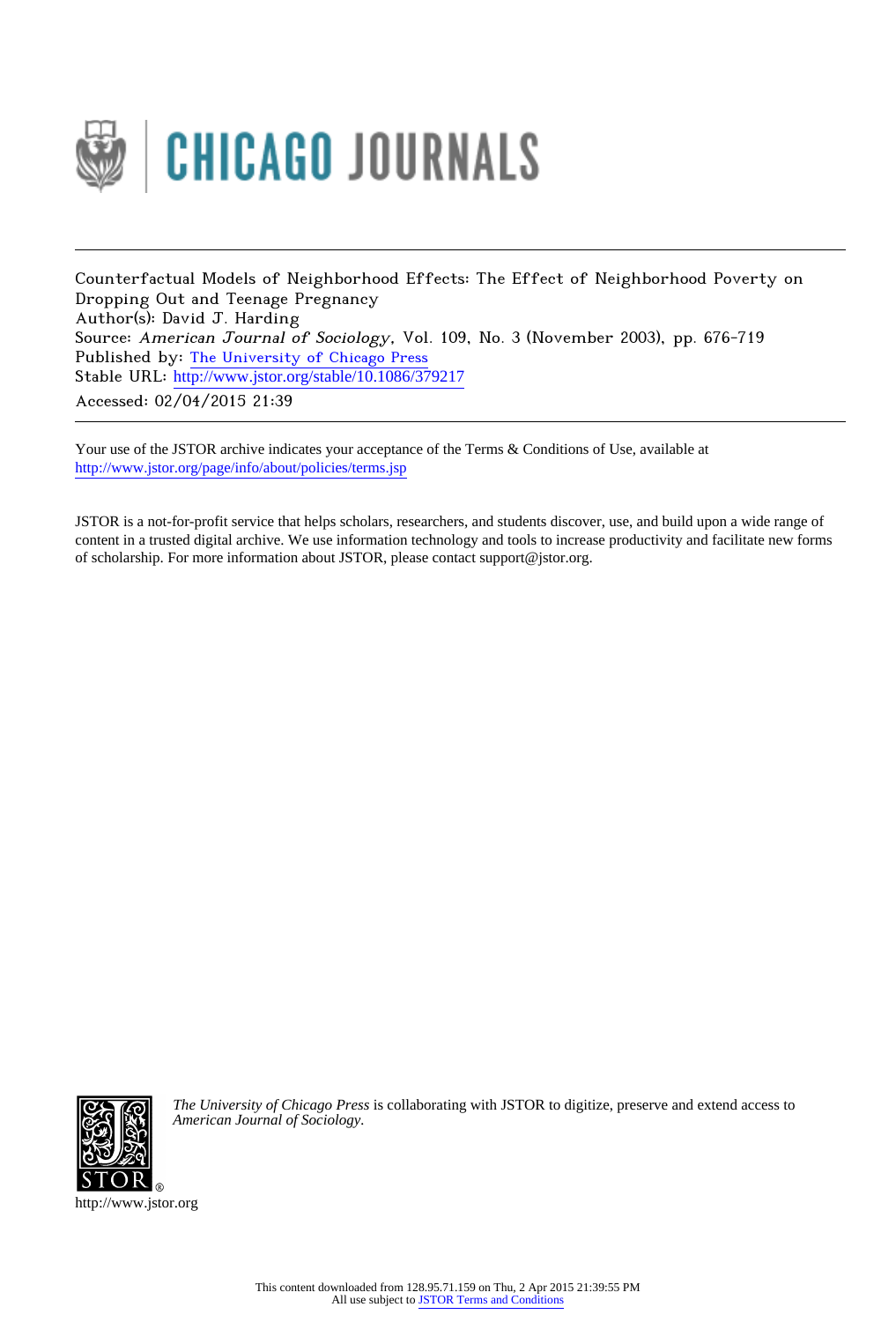# **Counterfactual Models of Neighborhood Effects: The Effect of Neighborhood Poverty on Dropping Out and Teenage Pregnancy1**

David J. Harding *Harvard University*

> This article investigates the causal effects of neighborhood on high school dropping out and teenage pregnancy within a counterfactual framework. It shows that when two groups of children, identical at age 10 on observed factors, experience different neighborhoods during adolescence, those in high-poverty neighborhoods are more likely to drop out of high school and have a teenage pregnancy than those in low-poverty neighborhoods. Causal inferences from such associations have been plagued by the possibility of selection bias. Using a new method for sensitivity analysis, these effects are shown to be robust to selection bias. Unobserved factors would have to be unreasonably strong to account for the associations between neighborhood and the outcomes.

## INTRODUCTION

Over 35 years ago, Kenneth Clark described inner-city ghetto communities, isolated by poverty and racial segregation, as beset by a self-

<sup>1</sup> A previous version of this article was presented at the American Sociological Association Annual Meeting, August 16–19, 2002, Chicago. Some of the data used in this analysis are derived from sensitive data files of the PSID, obtained under special contractual arrangements designed to protect the anonymity of respondents. These data are not available from the author. Persons interested in obtaining PSID sensitive data files should contact psidhelp@isr.umich.edu. Christopher Winship, Christopher Jencks, Felix Elwert, Stephen Morgan, Robert Sampson, Stanley Lieberson, Dalton Conley, Katherine Newman, Nicholas Christakis, the *AJS* reviewers, and participants in the Harvard Proseminar on Inequality and Social Policy, the Harvard Applied Statistics Workshop, and the STICERD Work in Progress Seminar, London School of Economics, provided helpful comments on previous versions of this article. Cheri Minton provided excellent programming assistance. I am indebted to Christopher Winship and Felix Elwert for assistance in the development of the sensitivity analysis.

 2003 by The University of Chicago. All rights reserved. 0002-9602/2003/10903-0004\$10.00

676 *AJS* Volume 109 Number 3 (November 2003): 676–719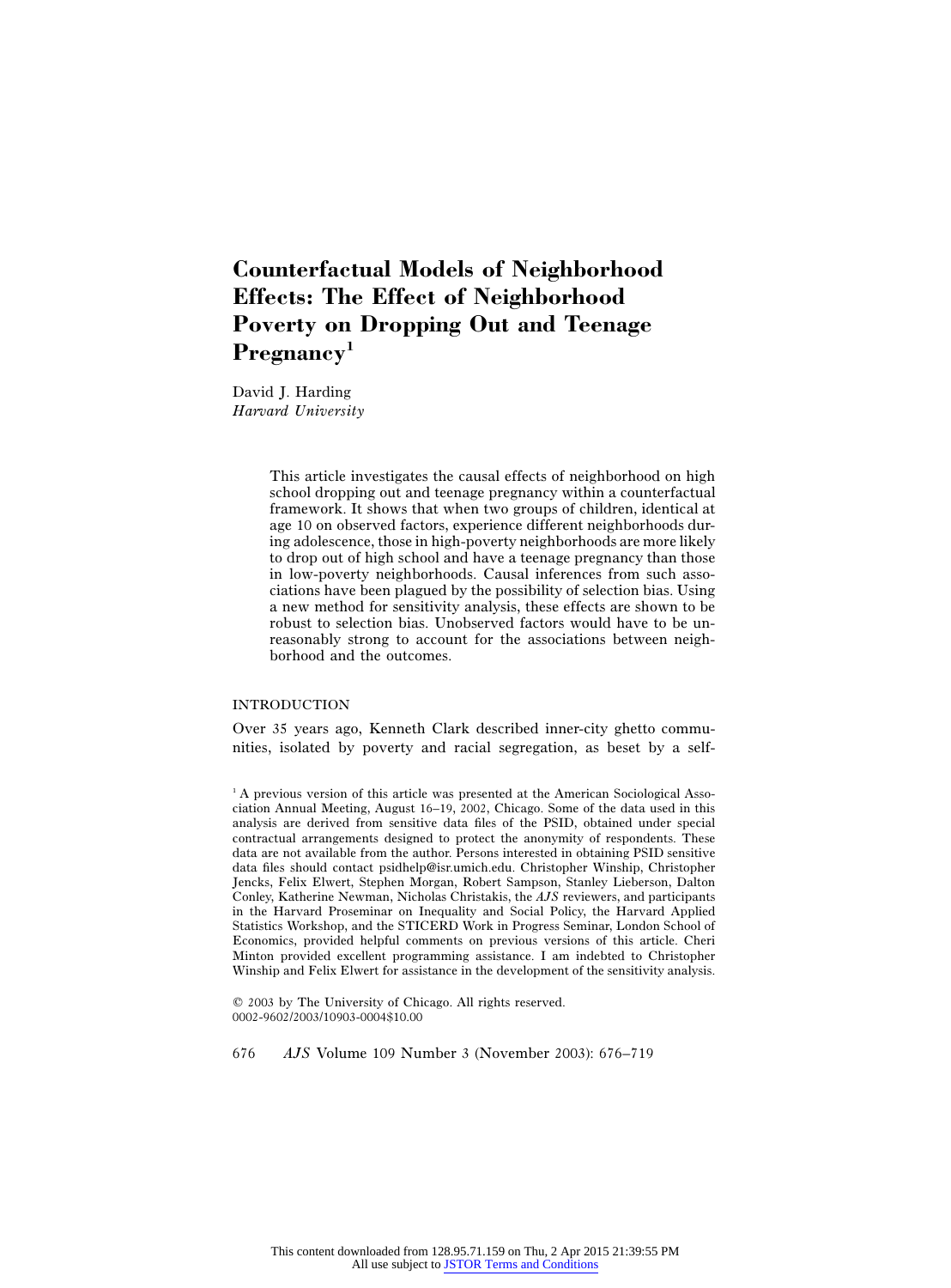perpetuating "tangle of pathology," which affected their residents' physical, emotional, and mental health (Clark 1965). Contemporary social theory holds that concentrated-poverty neighborhoods have serious and lasting consequences for their residents and that, all other things being equal, poor children who grow up in high-poverty neighborhoods will experience significantly worse outcomes than poor children in more affluent communities. Though they come to different conclusions about the creation of concentrated-poverty neighborhoods (see also Jargowsky 1997; Quillian 1999), both Wilson (1987) and Massey and Denton (1993) agree that living in a neighborhood with concentrated poverty has serious consequences above and beyond those of growing up in a poor family because of the absence of role models, social isolation from job networks, weakened social institutions, and other factors. Neither, however, tests the neighborhood-effects hypothesis.

These theoretical advances ignited a sustained empirical search for evidence of neighborhood effects. The results thus far have been inconclusive. Social scientists have been unable to convincingly demonstrate the impact of neighborhood characteristics on individual outcomes using observational data (Jencks and Mayer 1990). Furstenberg and Hughes write, "Despite the intensity of interest in neighborhood influences, the conclusion that Jencks and Mayer reached several years ago remains: quantitative research has not demonstrated a convincing association between neighborhoods and children's development, much less established the causal pathways between characteristics of neighborhoods and child development" (Furstenberg and Hughes 1997, p. 31). These difficulties are largely but not entirely the result of selection bias: unmeasured factors that affect both neighborhood of residence and individual outcomes that could potentially account for the association between neighborhood poverty level and outcomes.

This article provides a new approach to the study of neighborhood effects that (1) allows for the assessment of the sensitivity of results to selection bias and (2) explicitly defines neighborhood effects within a causal framework. Using the "counterfactual" model of causality, this article shows that neighborhood context has meaningful, statistically significant, and fairly robust effects on two critical adolescent outcomes: high school dropout and teenage pregnancy. I use propensity score matching

The Stata and Mathematica programs used to implement the analysis are available from the author. Preparation of this article was supported in part by a National Science Foundation Graduate Research Fellowship awarded to the author and by a National Science Foundation Integrative Graduate Education and Research Traineeship (IG-ERT) grant (98070661). Direct correspondence to David J. Harding, Department of Sociology, William James Hall, 33 Kirkland Street, Cambridge, Massachusetts 02138. E-mail: dharding@wjh.harvard.edu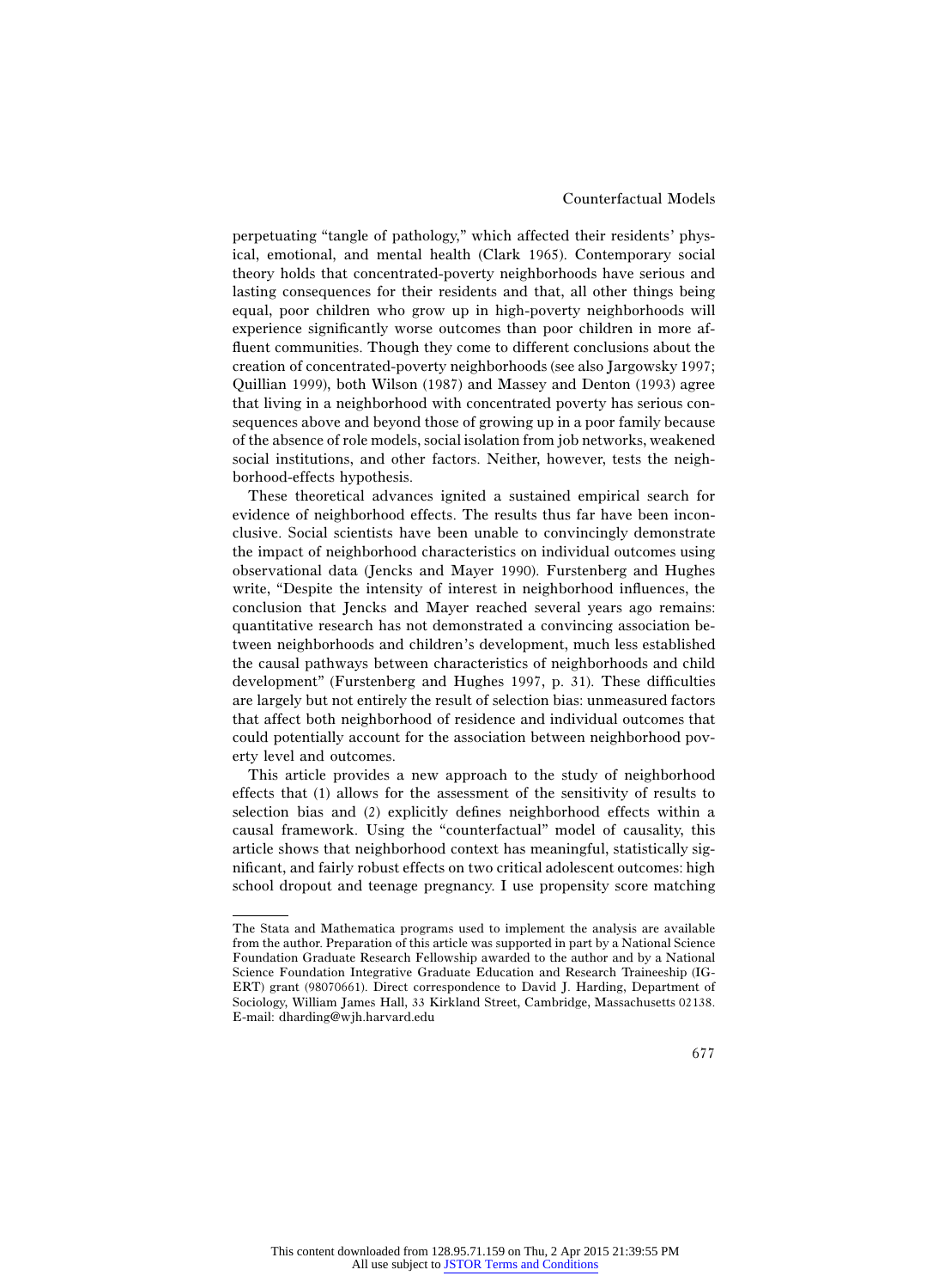estimators rather than traditional regression estimators with statistical controls. The framework allows for semiparametric and nonparametric estimators of causal effects by matching "treated" and "control" individuals on the probability of receiving the treatment: in this case, living in a high-poverty neighborhood. In addition, I use sensitivity analysis to assess the impact of selection bias from unobserved covariates on estimates of neighborhood effects. Intuitively, these methods can be thought of as estimating neighborhood effects by comparing individuals growing up in poor and nonpoor neighborhoods, who are otherwise identical on observable characteristics, and then testing the robustness of the results to the presence of unobserved covariates. This analysis capitalizes on the insight that a substantive understanding of the selection process helps one to address selection bias (Winship and Mare 1992).

I focus on teenage pregnancy and high school dropping out, two critical outcomes for any young person's future adult life because of rising returns to schooling and the serious consequences of teenage pregnancy for a teen mother's children and for her own future outcomes (Freeman 1997; Ashenfelter and Rouse 2000; Maynard 1997). Adolescence is the period in the life course in which neighborhood effects would become visible. It is the developmental stage in which a young person's social world begins to incorporate peers and the larger community (Darling and Steinberg 1997). The theoretical mechanisms by which neighborhoods might influence adolescent outcomes have been extensively discussed and summarized elsewhere (e.g., Wilson 1987, 1996; Jencks and Mayer 1990; Small and Newman 2001). I focus here on the complexities of evaluating whether neighborhood context affects youth outcomes.

I begin by reviewing past research on neighborhood effects on youth outcomes from both experiments and observational studies, focusing on the problem of selection bias, and then consider recent research on the predictors of living in a high-poverty neighborhood—knowledge that will be important for constructing matched groups of treatment and control individuals. I then discuss the counterfactual causal framework and its application to neighborhood effects research, including the use of propensity score matching estimators and sensitivity analysis. Estimates of the effects of neighborhood poverty on high school dropping out and teenage pregnancy follow.

## ESTIMATES OF NEIGHBORHOOD EFFECTS

Two types of studies have attempted to estimate the impact of neighborhoods on children's outcomes: experiments and observational studies. Experiments assign subjects to poor and nonpoor neighborhoods at random

678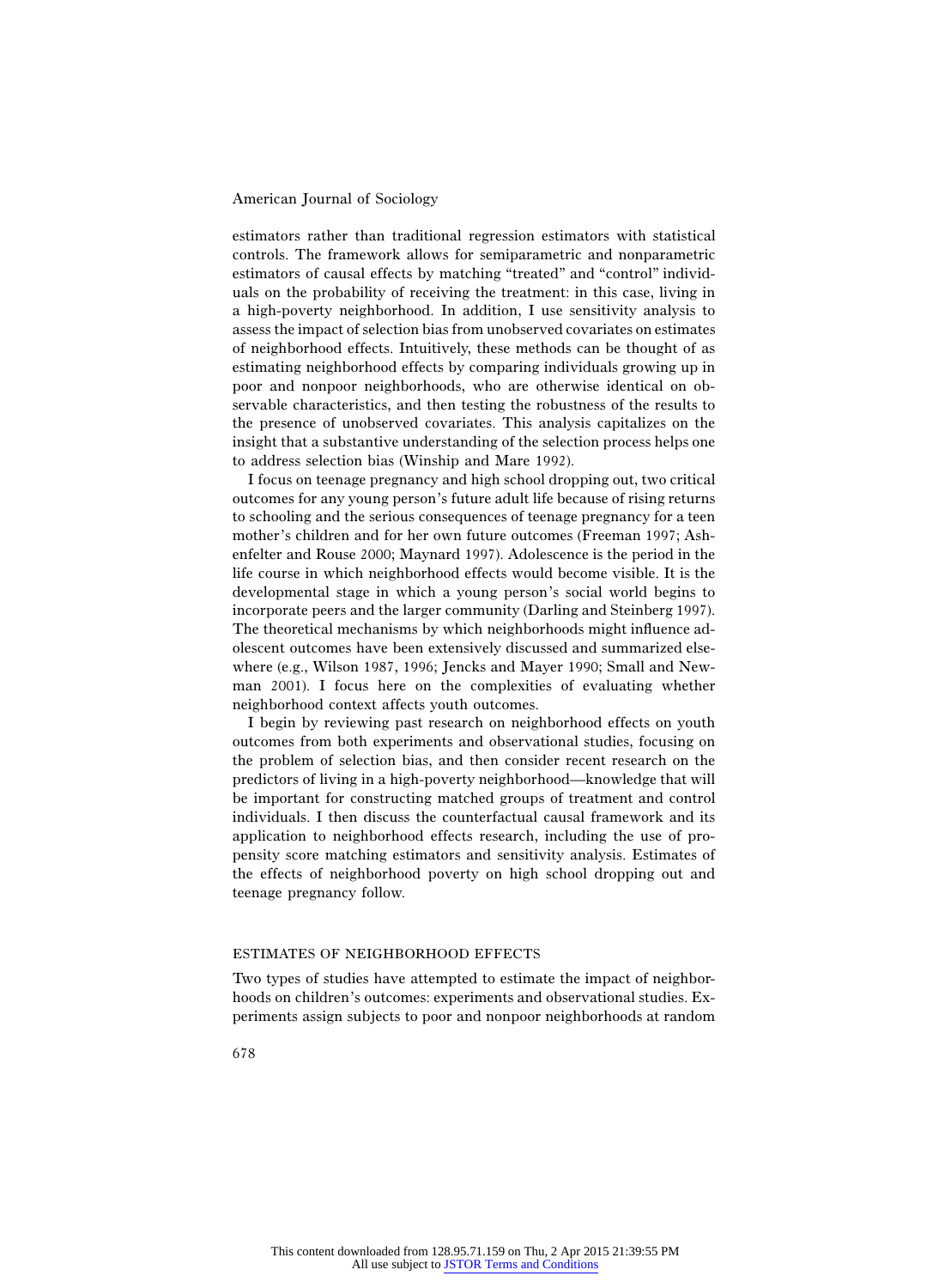with respect to family and individual characteristics and therefore avoid the problems of selection bias that plague observational studies of neighborhood effects.

# Mobility Experiments

Studies of two housing mobility programs, Gatreaux and Moving to Opportunity (MTO), provide the most convincing evidence to date of the existence of neighborhood effects. Gatreaux might be more accurately described as a "quasi-experiment" because random assignment to treatment and control was not explicitly built into the study design. Results suggest that those moving to middle-class suburbs subsequently have higher rates of labor force participation, earn higher wages and benefits, and are more likely to graduate high school, attend college, and attend a four-year college than those moving to city neighborhoods (Rosenbaum et al. 1993; Rosenbaum and Popkin 1991; J. Rosenbaum 1995; Rubinowitz and Rosenbaum 2000). However, as Katz, Kling, and Liebman (2001) point out, because Gatreaux participants were contacted years after their initial moves and because only a small sample was studied, selective retention could have created an unrepresentative sample, potentially biasing results upward.

Encouraged by the success of the Gatreaux program and desiring a better test of its findings, the Department of Housing and Urban Development started the MTO demonstration project in 1994. Preliminary results from Baltimore, Boston, and Los Angeles suggest that in some cities treatment groups experienced higher labor force participation, better health care and child care, better mental and physical health, fewer behavior problems among children, less juvenile crime, higher test scores, and better schools, but they also were more likely to be held back in school and develop school discipline problems, and adults had fewer contacts with neighborhood friends (Ladd and Ludwig 1997; Hanratty, McLanahan, and Pettit 1998; Katz et al. 2001; Ludwig, Duncan, and Hirschfield 2001; Ludwig, Ladd, and Duncan 2001).

## Observational Studies

While social experiments are undoubtedly a valuable tool in measuring neighborhood effects, their high cost and the difficulty of implementation ensure they are rare. In addition, since experiments can, ethically, only move people from less desirable to more desirable neighborhoods, they are restricted to low-income samples. Experiments such as MTO and Gatreaux are also based on unrepresentative samples of those living in high-poverty neighborhoods. Only those who self-select into the program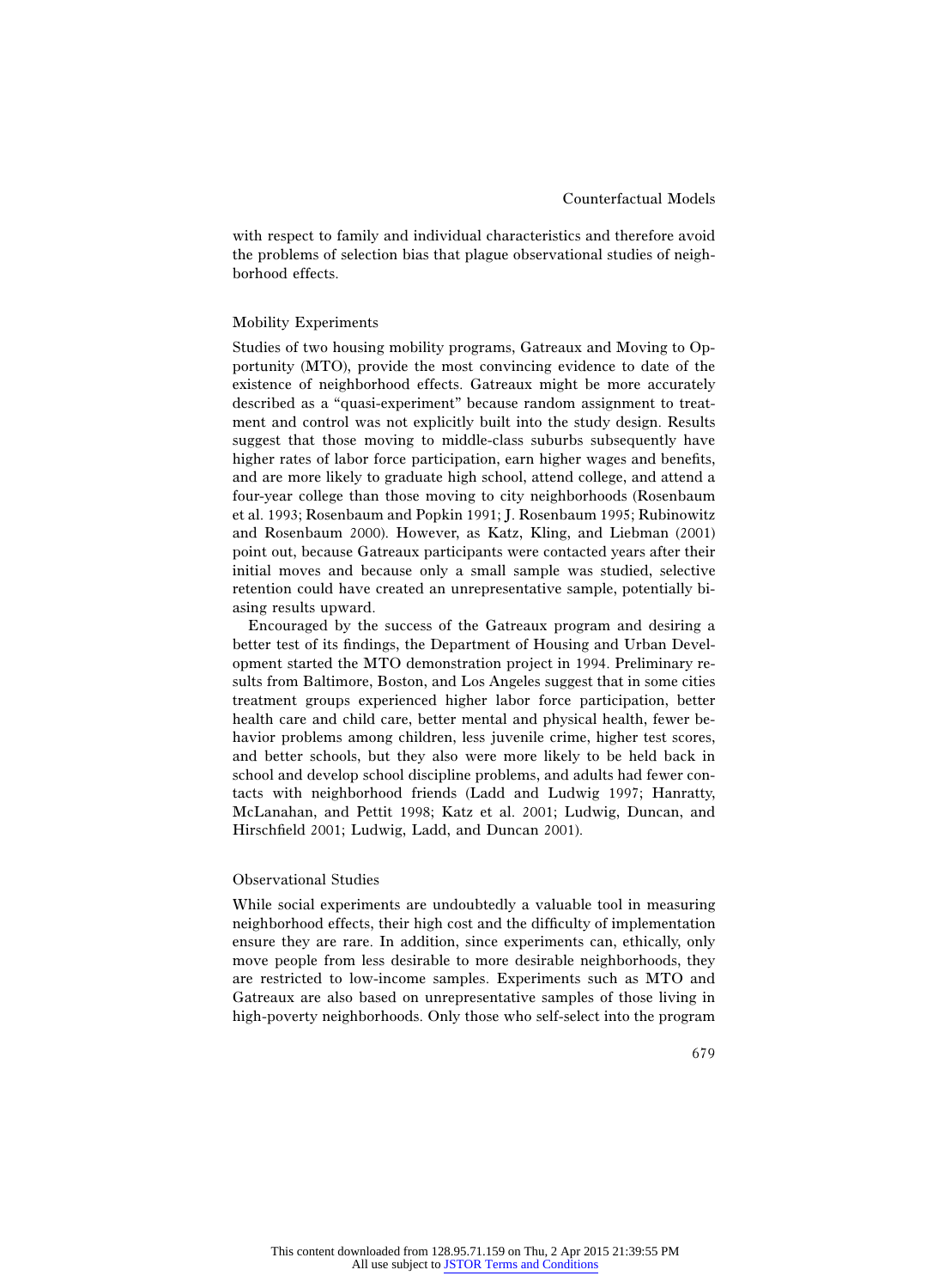are randomized into treatment and control groups. Hence, studies using observational data are also needed for research on neighborhood effects.

The Panel Study of Income Dynamics (PSID) is the most commonly used longitudinal data set for investigating neighborhood effects. Table 1 shows unadjusted rates of high school dropping out and teenage pregnancy by race and neighborhood poverty among a sample of PSID respondents. For both race groups and both outcomes, high rates of neighborhood poverty *appear* to result in more negative outcomes. Base rates of high school dropping out and teenage pregnancy approximately double moving from low- to moderate-poverty neighborhoods and increase again by one-quarter to one-half moving from moderate- to high-poverty neighborhoods.

The crucial question is whether these differences by neighborhood can be causally attributed to neighborhood context or whether they are simply due to differences between individuals living in different neighborhoods. Because differences between individuals and families in high-poverty neighborhoods and those in low-poverty neighborhoods will bias estimates of neighborhood effects, it is necessary to control for such differences. This problem is variously referred to in different disciplines as selection bias, omitted variable bias, hidden bias, confounding, or unobserved heterogeneity.

Estimates of neighborhood effects on high school graduation, years of schooling, and teenage nonmarital childbearing from standard regression models are extremely sensitive to the individual and family characteristics for which one controls, with strong effects when no individual and family characteristics are controlled and smaller and often nonsignificant effects when an extensive set of individual and family attributes are controlled (Ginther, Haveman, and Wolfe 2000). It is no surprise then that studies with different model specifications come to contradictory conclusions about the importance of neighborhoods for child development (e.g., compare Brooks-Gunn et al. [1993] with Evans, Oates, and Schwab [1992]).

Clearly a more theoretically informed model of the relationship between family and individual characteristics and neighborhood effects is needed. In particular, controlling for attributes that may themselves be affected by neighborhood characteristics may bias estimates of neighborhood effects. For instance, theory suggests that neighborhood poverty and segregation negatively influence family income (Sampson and Morenoff 1997), so controlling for family income measured during or after neighborhood context is measured likely downwardly biases estimates of neighborhood effects.

In addition to basic regression models with statistical controls for covariates, two other techniques have been used to remove selection bias from observational studies of neighborhood effects. Aaronson (1997, 1998)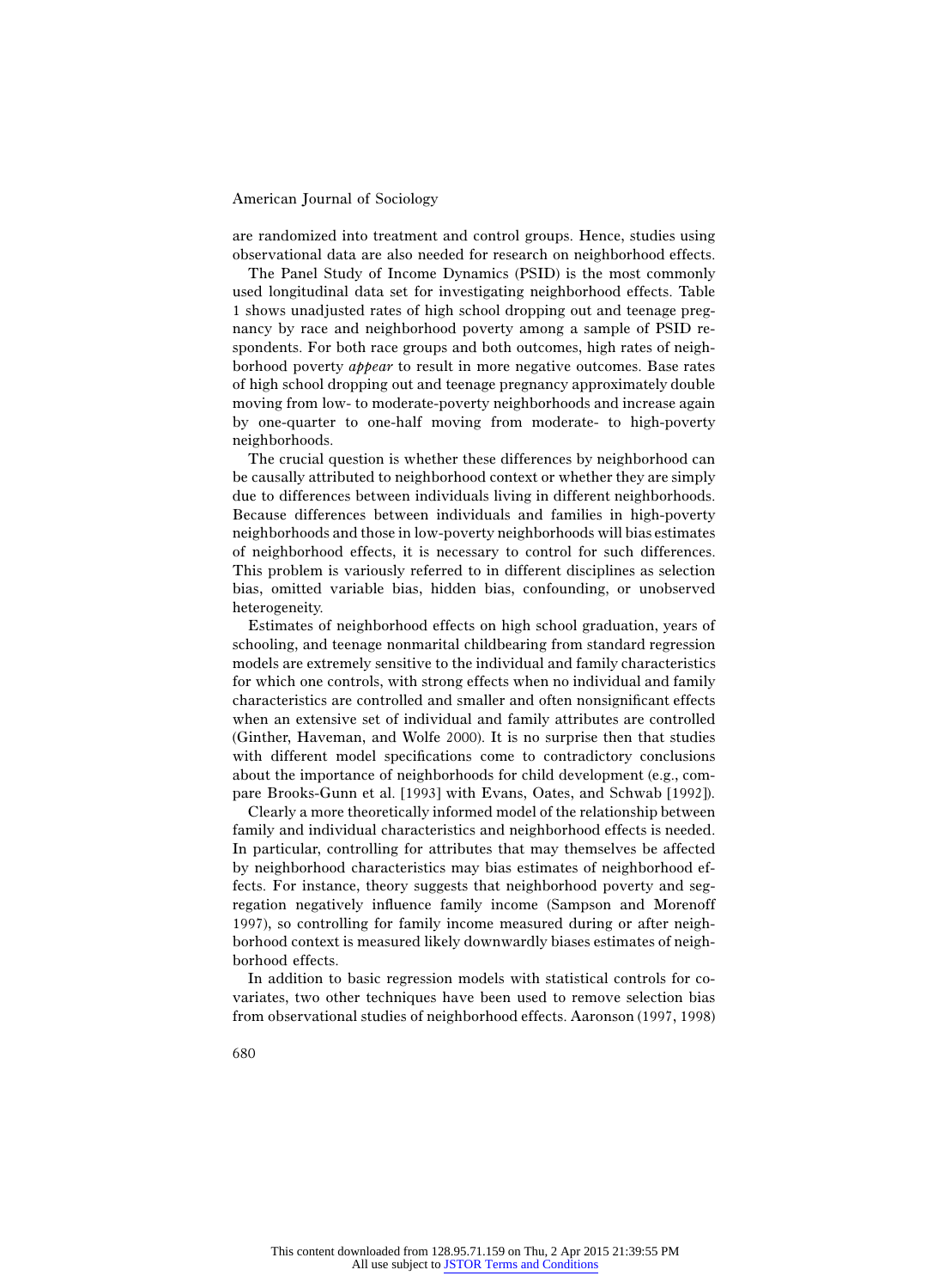| <b>NEIGHBORHOOD</b> | HIGH SCHOOL DROPPING<br>OUT $(\%)$ |         | <b>TEENAGE PREGNANCY</b><br>$(\%)$ |         |
|---------------------|------------------------------------|---------|------------------------------------|---------|
| POVERTY RATE        | Nonblack                           | Black   | Nonblack                           | Black   |
| Low:                |                                    |         |                                    |         |
| $0\% - 9.99\%$      | 12                                 | 13      | 5                                  | 13      |
|                     | (1,574)                            | (206)   | (911)                              | (135)   |
| Moderate:           |                                    |         |                                    |         |
| $10\% - 19.99\%$    | 23                                 | 27      | 13                                 | 27      |
|                     | (667)                              | (587)   | (434)                              | (386)   |
| High:               |                                    |         |                                    |         |
| $20\% - 29.99\%$    | 34                                 | 32      | 18                                 | 30      |
|                     | (241)                              | (704)   | (139)                              | (452)   |
| $30\% - 39.99\%$    | 36                                 | 33      | 20                                 | 28      |
|                     | (67)                               | (485)   | (49)                               | (312)   |
| $40\% +$            | 36                                 | 40      | 21                                 | 32      |
|                     | (22)                               | (421)   | (14)                               | (293)   |
| $Total$             | 18                                 | 31      | 9                                  | 28      |
|                     | (2,571)                            | (2,403) | (1, 547)                           | (1,578) |

TABLE 1 High School Dropping Out and Teenage Pregnancy Rates by Race and Neighborhood Poverty Rate among PSID Respondents Born 1958–77

NOTE.-Unweighted numbers of cases appear in parentheses.

uses sibling fixed-effects models, finding that a 10% increase in proportion of young adults in the neighborhood who are high school dropouts increases the likelihood of dropout by 3.6%. As Aaronson points out, this method has two drawbacks. First, fixed effects estimators often have large standard errors. Second, and more important, the fixed effect estimator does not control for unobserved family characteristics that vary over time and therefore differ between siblings.

Duncan, Connell, and Klebanov (1997) use instrumental variables (IVs) to estimate neighborhood effects on schooling (see also Evans et al. 1992), with mother's neighborhood characteristics after the child leaves home serving as an instrument for child's neighborhood characteristics. This estimator relies on the assumption that mother's neighborhood is correlated with child's neighborhood but not with unobserved dimensions of mother's parenting that may be correlated with the child's neighborhood.

However, IV estimators have three drawbacks. First, like fixed-effect estimators, they tend to have large standard errors. Second, they are often based on assumptions that are either implausible or untestable. For example, Duncan et al. (1997) note that their analysis assumes that parents are very responsive to changing housing needs—parents will change neighborhoods after their children leave home if their neighborhood preferences have changed. Third, IV estimators only capture the effect of the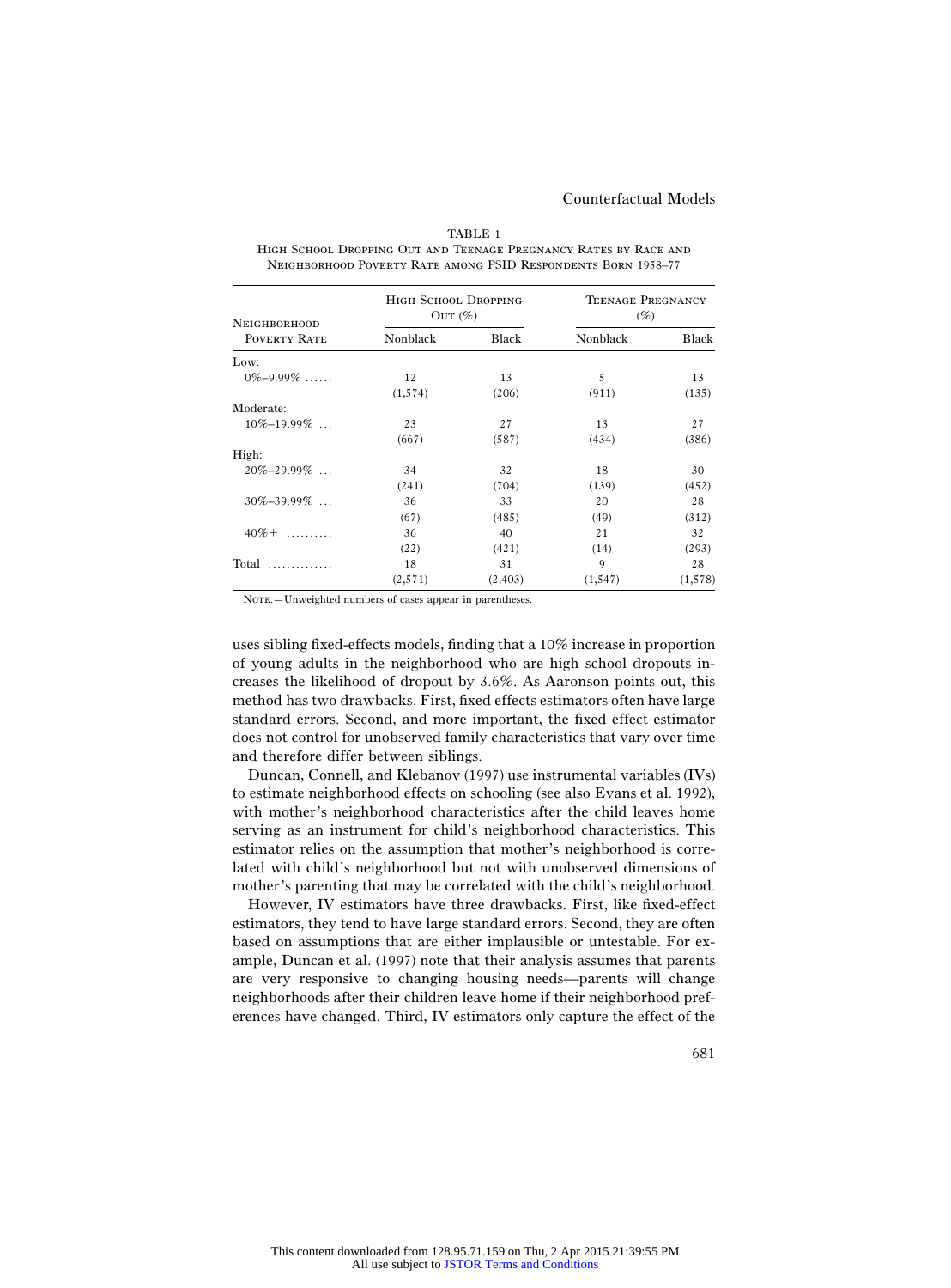treatment on the subset of the sample that is on the margin, those whose treatment assignment is changed by the instrument. This will bias estimates of neighborhood effects if this subset is different from the entire sample (Imbens and Angrist 1994). However, if one is interested in policy effects, those on the margin are in fact often the group of substantive interest.

None of these methods (controls in regression models, sibling fixed effects, and IV) is entirely satisfactory for dealing with selection bias in neighborhood effects. This study uses another method, propensity score matching with sensitivity analysis, to address the selection bias problem. It capitalizes on knowledge of how subjects are assigned to treatment (in this case, how people come to live in a high-poverty neighborhood) and assesses sensitivity of results to selection bias. Propensity score matching offers advantages over more traditional regression techniques: matching estimators are nonparametric, generally more efficient, largely avoid problems of multicollinearity, and ensure that treatment and control cases are reasonable comparisons (these are discussed further below). However, none of these advantages directly deal with selection bias. Indeed, matching estimators make the same assumption as regression estimators, that treatment assignment is "strongly ignorable" net of the variables controlled for or matched. However, propensity score matching sets up a relatively simple method of assessing the sensitivity of results to the presence of an unobserved covariate, allowing the analyst to examine how results change given various assumptions about the magnitude of selection bias.

The next section reviews recent research on the determinants of living in a high-poverty neighborhood, which will inform the estimation of neighborhood effects below.

## DETERMINANTS OF LIVING IN A HIGH-POVERTY NEIGHBORHOOD

There has been considerable research on residential mobility, neighborhood choice, and the determinants of living in a poor neighborhood. This knowledge will be critical in constructing matched groups of individuals in low- and high-poverty neighborhoods in the analysis below, so I briefly summarize the literature here.

First, life cycle plays an important role in mobility and housing decisions (Rossi 1980). Mobility has been linked to marital status (Speare and Goldscheider 1987; South and Crowder 1998*a*); age of parents and age of children (South and Deane 1993; South and Crowder 1997*b*, 1998*a*); home ownership (South and Deane 1993; South and Crowder 1998*a*); and ed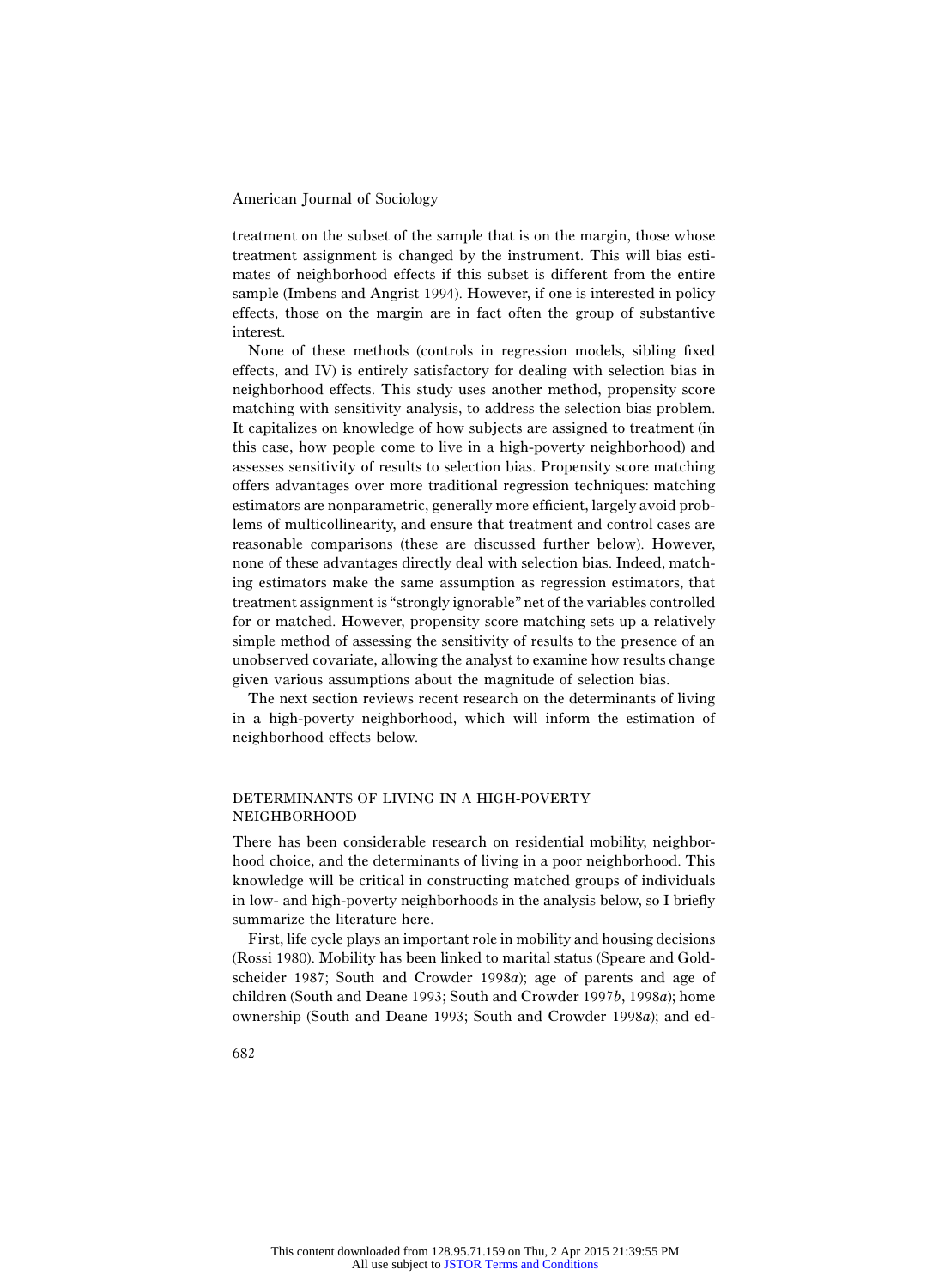ucation, income, and employment (South and Crowder 1997*a*, 1997*b*, 1998*a*).

Second, households choose to reside in neighborhoods, communities, and jurisdictions based on an assessment of the taxes and services of the area and their own needs (Tiebout 1956). Though the evidence on the Tiebout hypothesis is mixed (Dowding, John, and Biggs 1994; Rhode and Strumpf 2000), mobility decisions do seem to reflect some key area factors such as school quality (Figlio and Lucas 2000), crime rates and victimization (Cullen and Levitt 1996; Dugan 1999), and changes in neighborhood composition (Lee, Oropesa, and Kanan 1994: Crowder 2000).

Third, race limits residential choice among minorities, especially blacks. Audit studies document discrimination in all sectors of the real estate market (Yinger 1995). Net of background factors, blacks are less likely than whites to move and less likely to improve their housing and neighborhood environments when they do move (South and Deane 1993; Cook and Bruin 1993; St. John, Edwards, and Wenk 1995). Whites are especially likely to leave neighborhoods with growing minority populations and neighborhoods with multiple minorities (Denton and Massey 1991; Crowder 2000), and housing values are considerably lower in black neighborhoods than in white neighborhoods (Harris 1999). However, there is also some evidence that the role of race is declining (Tolnay, Crowder, and Adelman 2000; Farley and Frey 1994; Frey and Farley 1996).

Finally, a small but growing body of literature has focused on the mobility behavior of poor persons and those living in high-poverty neighborhoods, highlighting the importance of race, education, and changes in marital status and labor market status. Blacks and Hispanics of all income levels are considerably more likely than whites to live in high-poverty neighborhoods (Jargowsky 1997). Approximately one-fourth of persistently poor adults enter or leave a census tract with a poverty rate over 20% each year, and whites and families without children are more likely than blacks and families with children to leave poor neighborhoods (Gramlich, Laren, and Sealand 1992; South and Crowder 1997*a*). Among both blacks and whites, those who are recently married, have more education, draw higher income, are renters, and do not receive public assistance are more likely to move from poor to nonpoor neighborhoods, while those who are recently divorced, are renters, have less education, receive lower income, and have recently become unemployed are more likely to move from nonpoor to poor neighborhoods (South and Crowder 1997*a*).

Metropolitan-level factors also play an important role in determining whether individuals live in high-poverty neighborhoods. An urban area's mean income, income inequality, and degree of spatial segregation by race and by income are associated with the extent of neighborhood poverty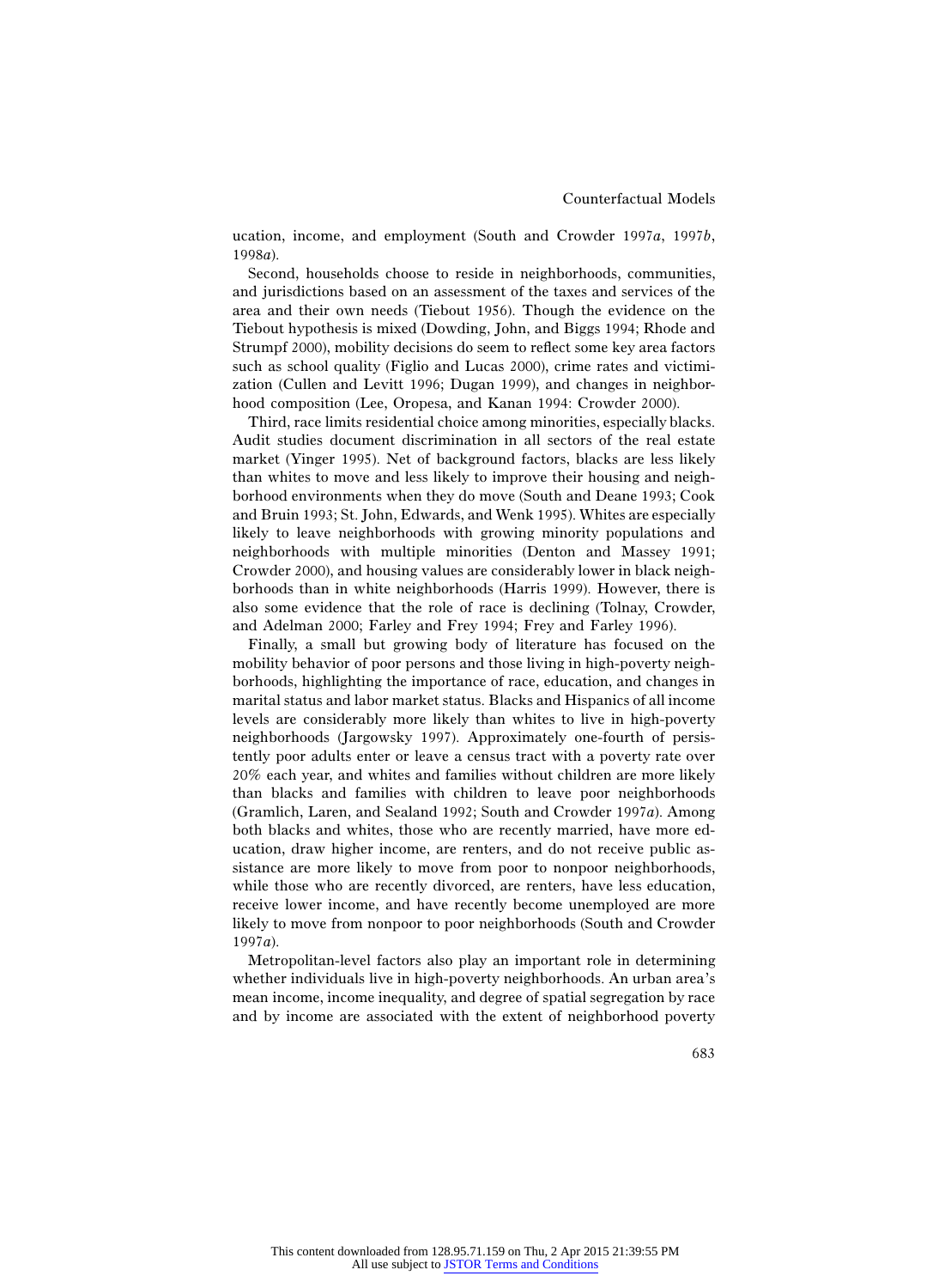(Jargowsky 1997) and therefore also with the probability that an area's residents will live in a high-poverty neighborhood.<sup>2</sup> Movement between poor and nonpoor neighborhoods by both blacks and whites is related to a metropolitan area's racial and economic segregation, vacant housing, and new housing (South and Crowder 1997*a*, 1998*b*).

## **METHODS**

This study uses the counterfactual causal framework, employing propensity score matching and sensitivity analysis.

# The Counterfactual Causal Framework

I focus here on providing an intuitive rather than formal explanation of the counterfactual causal framework (Rubin 1974, 1977, 1991; Rosenbaum and Rubin 1983*a*, 1983*b*, 1984, 1985; Rosenbaum 1984*a*, 1984*b*, 1995; Holland 1986; formal reviews can be found in Winship and Morgan [1999] or Winship and Sobel [in press]). This framework borrows both the logic and language of experiments. A causal effect is defined as the difference in outcome between the world in which the subject receives the treatment and the "counterfactual" world in which the same individual does not. In the case of effects of neighborhood poverty, the treatment is exposure to a high-poverty neighborhood. Clearly, a single subject cannot simultaneously experience and not experience the treatment, so it is necessary to use additional data to fill this information gap. This problem is referred to as the "fundamental problem of causal inference" (Holland 1986).

The solution used here is to match each treated subject with one or more control subjects such that the treated subjects are, on average, identical to the control subjects on observable characteristics prior to treatment.<sup>3</sup> Control subjects serve as the counterfactual. For example, in a randomized experiment, randomly assigning individuals to treatment and control groups greatly increases the probability that the two groups will be well matched in any particular sample and ensures that the difference between treatment and control groups will be an unbiased estimator of the population average treatment effect. Treatment and control groups are well matched when subject characteristics that affect the outcome are "balanced" in the treatment and control groups. These characteristics are

<sup>&</sup>lt;sup>2</sup> This is, of course, true by definition.

<sup>&</sup>lt;sup>3</sup> One might also match multiple treatment subjects to single controls when treatment subjects are more numerous than control subjects.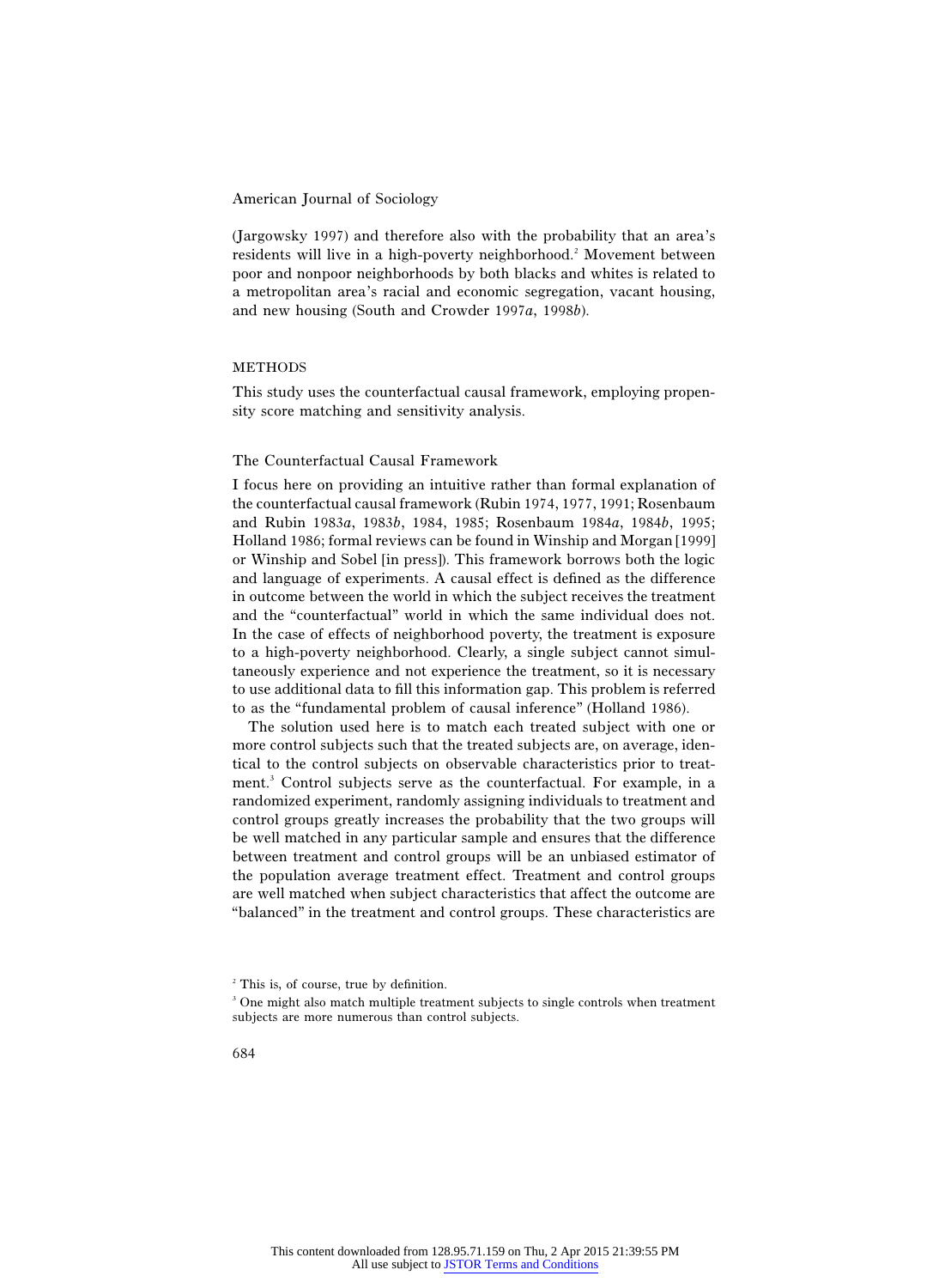often referred to as "covariates" or "controls."4 For example, in the literature on neighborhood effects, family income is one covariate that might bias estimates of neighborhood effects since it affects the probability of living in a high-poverty neighborhood and is thought to affect most outcomes experienced by young people. An important difference between a true randomized experiment and an observational study in which matched treatment and control groups are constructed is that with randomization we can expect balance on *both* observed and unobserved characteristics. When we construct matched groups, we can only expect balance on observed and matched covariates.

Under all but trivial conditions, estimates of effects in this framework are the "effect of treatment on the treated" rather than the effect of treatment for the entire population.<sup>5</sup> In other words, in estimating the effect of growing up in a high-poverty neighborhood, we are estimating the effect on those individuals in the data who actually grew up in a highpoverty neighborhood, not the hypothetical effect of a high-poverty neighborhood on anyone who could conceivably live in one. In addition, the estimates from the counterfactual model are estimates of the average treatment effect, rather than the effect on each individual. As with regression analysis, one should not assume that all individuals experiencing the treatment are affected equally.

Employing the counterfactual causal framework requires careful consideration of the definition of the treatment and the appropriate covariates on which to match. Figure 1 illustrates the identification strategy of matching within the counterfactual framework.<sup>6</sup> I define the treatment as neighborhood poverty during adolescence (between the ages of 11 and 20) and match on covariates measured at age 10 or before. One should only match on covariates measured before the treatment is experienced. The exception is a covariate that the treatment could not conceivably affect, such as a covariate that remains constant over time, like birth year, race, or gender. *If the treatment and control groups are truly identical prior to treatment, then any differences between the two groups after treatment must be an effect of the treatment*. In other words, if the treatment and control groups differ on a covariate *during the treatment period*, then, under the assumption of no unobserved covariates, that (statistically significant) dif-

<sup>4</sup> Technically, a covariate is balanced when treatment and control groups have identical distributions on the control variables.

 $5$  This is also the case for regression estimates and, with some strong assumptions, for IV estimates as well; see Angrist, Imbens, and Rubin (1996).

<sup>6</sup> Note that carefully defining the treatment and selecting and appropriately measuring the covariates should help to produce better analyses no matter which estimation methods are used.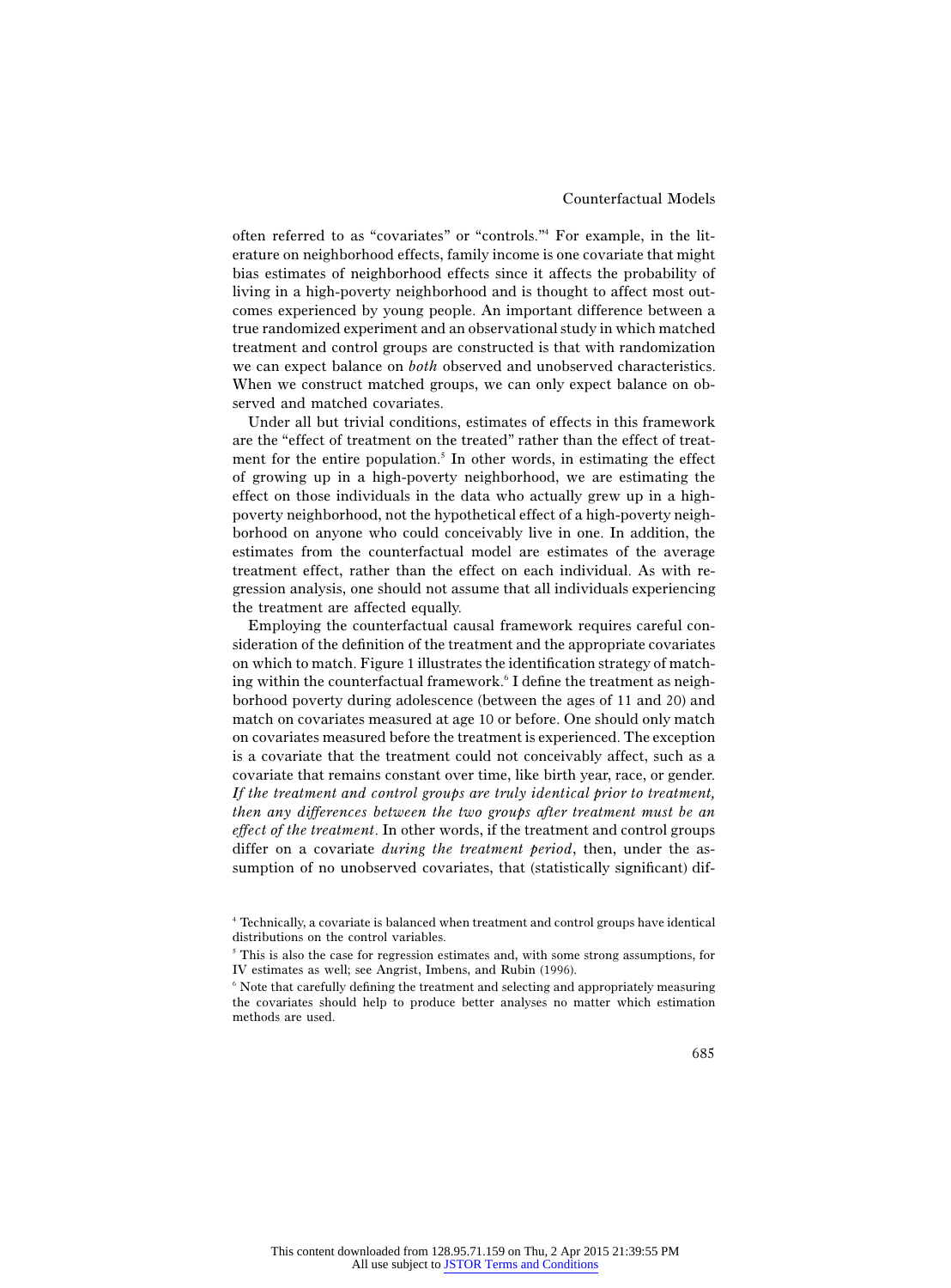

Fig. 1.—Identifying the causal effect of neighborhood poverty during adolescence in the counterfactual framework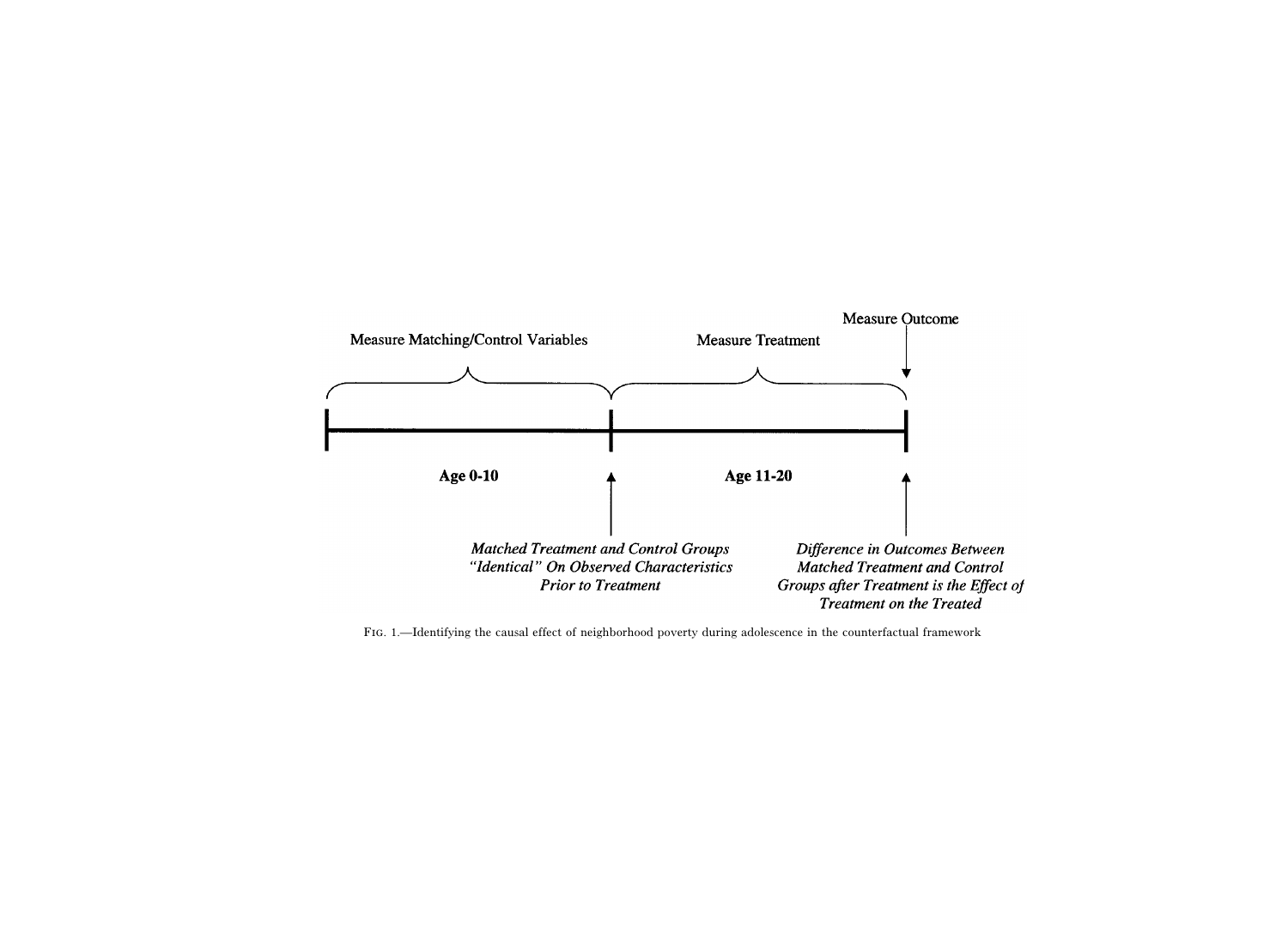ference must be a result of the treatment since the only difference between the treatment and control groups prior to treatment is the treatment assignment itself. In the sensitivity analysis described below, I relax the assumption that there are no unobserved covariates.

Matching on a covariate that is also affected by the treatment biases the treatment effect estimate (Rosenbaum 1984*a*). In the estimation of neighborhood effects, controlling for covariates such as family income during the treatment period will bias downward the neighborhood effect if neighborhood conditions affect family income and family income affects the outcome.<sup>7</sup> In other words, controlling for (or matching on) family income during the treatment period removes the portion of the effect of neighborhood poverty on the outcome that operates through family income.8 Note that the counterfactual definition of the causal effect of neighborhood poverty during adolescence leads to the policy-relevant estimate and the estimate that is most comparable to estimates of effects from MTO and Gatreaux. Policies to move adolescents from high-poverty to low-poverty neighborhoods would certainly include moving an adolescent's entire family, and therefore any neighborhood effects that operate through the family should be considered in assessing the benefits of such policies.9

One potential disadvantage of the counterfactual framework is that it is not always possible to find suitable matches for all treatment cases. When this occurs, one can only estimate the treatment effect for the subset of the treated cases that are matched. There is a very real trade-off between estimating the effect for the entire treatment group but having little knowledge about the robustness of the results and estimating the effect for only some of the treatment group but understanding the robustness of the results.

#### Propensity Score Matching

In an ideal situation, one would match control cases to treatment cases by matching exactly on all observed covariates, such that each treatmentcontrol pair has the same values on all observed covariates. This is known

<sup>7</sup> One should, however, match on family income prior to treatment. The direction of the bias associated with controlling for an intervening mechanism depends on the relationships between the mechanism and the treatment and the outcome.

<sup>&</sup>lt;sup>8</sup> If one were only interested in the portion of the effect that operates through mechanisms other than family income, then matching on family income during adolescence might be appropriate. However, it is not clear how such an estimate should be interpreted theoretically.

<sup>9</sup> To my knowledge, South and Crowder (1999) is the only other neighborhood effects article using observational data that measures controls prior to treatment.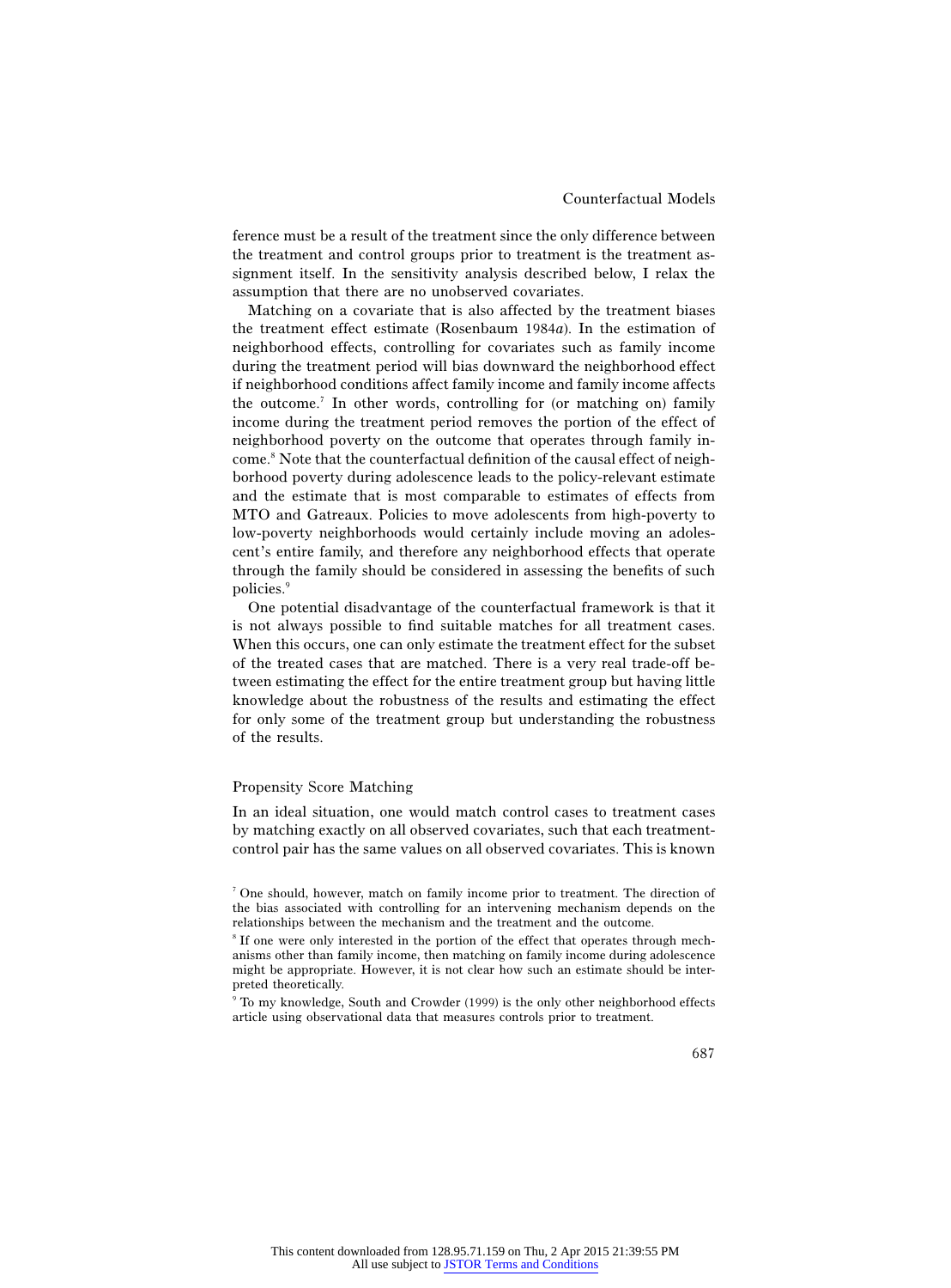as exact matching. In practice, the limited size of social science data sets and the need to match on many continuous covariates makes it impossible to find control group cases to match exactly to every treatment case. An alternative is to create a summary measure of the probability of receiving treatment. This is known as the estimated propensity score. Below, I use a combination of these two methods, matching exactly on gender and race and then matching on estimated propensity scores within genderrace groups. Previous empirical work in sociology using propensity score matching can be found in Smith (1997) and Morgan (2001).

The true propensity score is defined as the (unknown) probability that a particular subject will receive the treatment. Rosenbaum and Rubin (1983*b*) show that matching treated and control subjects on their true propensity scores will, in expectation, result in balance on all covariates, both observed and unobserved. If this is the case, the difference between treatment and control groups after treatment will be an unbiased estimator of the average treatment effect. In practice, true propensity scores are not known and so must be estimated based on observed covariates, often with a logit or probit model. I return to the issue of unobserved covariates below in the section on sensitivity analysis.

The general method is relatively simple. *First*, a logit model is estimated with all covariates predicting whether an individual receives the treatment. My selection of covariates is based on the literature reviewed above.

*Second*, the predicted probabilities of receiving the treatment from the logit model are calculated. These predicted probabilities are the propensity scores.

*Third*, treated subjects are matched to controls based on their propensity scores. Many algorithms for matching exist, but I use a variant of the computationally simple algorithm called "nearest available pair matching," which balances covariates well under most conditions (P. Rosenbaum 1995). I allow control cases to serve as a match for multiple treatment cases and constrain matches to have differences in treatment probabilities of less than two percentage points.10

*Fourth*, observed covariates are checked for balance. Because matching on the propensity score only creates covariate balance in expectation (i.e., over repeated samples), it is important to verify balance for the one sample used in any particular analysis. In addition, when the true functional form of the propensity score model is not clear, as is almost always the case, verifying balance ensures that the propensity score model is not grossly misspecified. If the covariate balance is not verified, the problem of functional form is simply shifted from the standard model of the outcome to the propensity score model. One commonly used measure of covariate

 $10$  This is often referred to as "caliper" matching, where  $2\%$  is the caliper size.

688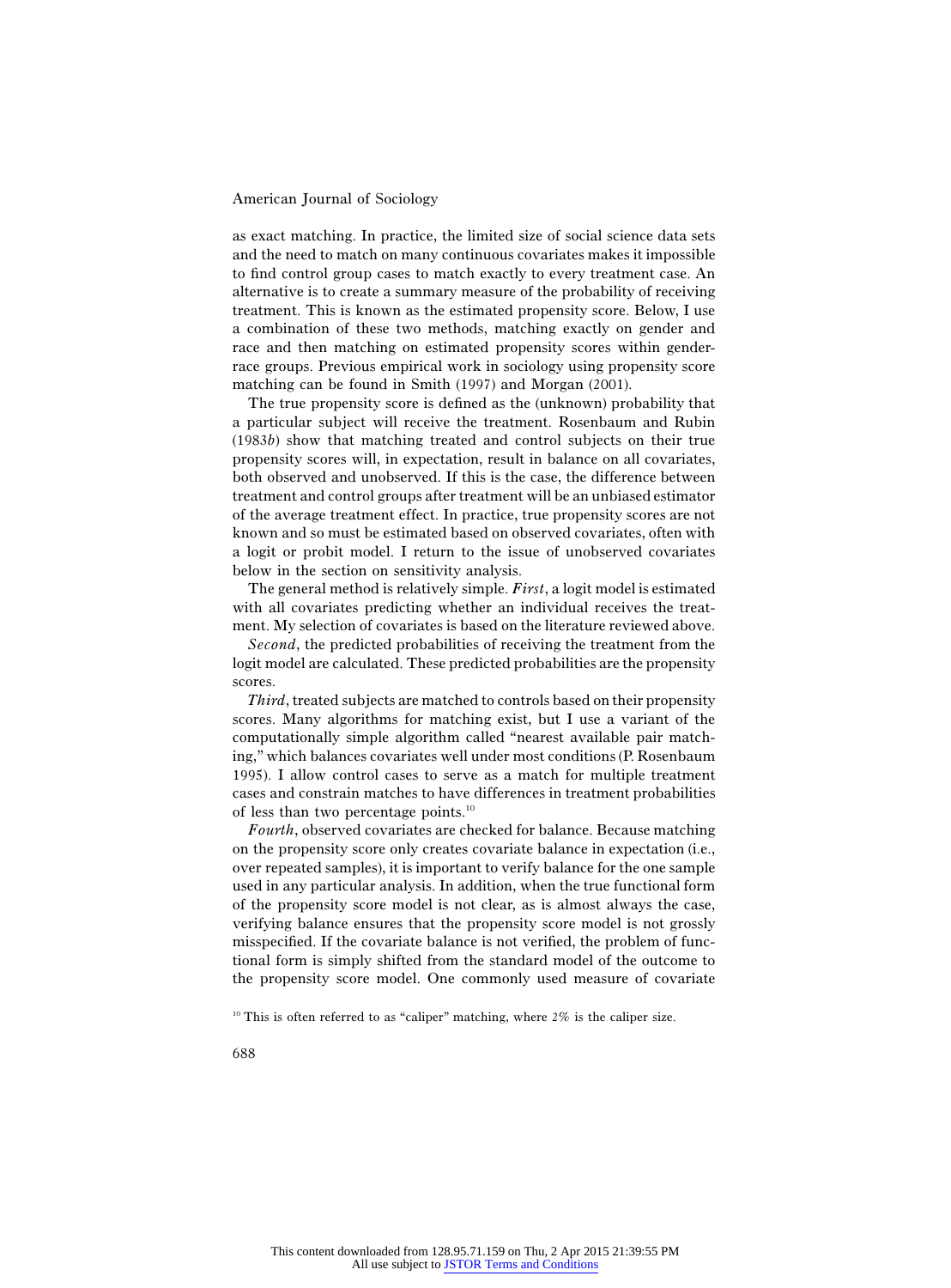balance is the standardized bias (e.g., Rosenbaum and Rubin 1985; Rubin 1991; D'Agostino and Rubin 2000), which is a standardized version of the difference in means of a single covariate, *X*, for the treatment and control groups:

$$
B = \frac{|\overline{X}_T - \overline{X}_C|}{\sqrt{(S_T^2 + S_C^2)/2}},
$$

where  $S^2$  is the variance, and the subscripts *T* and *C* denote treatment and control groups. The standard bias basically measures the difference in means between the treatment and control group in terms of the number of standard deviations it is away from zero.<sup>11</sup> The standard deviation in the denominator is similar to an average of the standard deviation of the covariate in the treatment group and control group. Note that when the variances are small, as is often the case when observations are selected to be similar to one another, even a small difference in the covariate means can create a sizable standardized bias.

*Fifth*, treated and control groups are compared on the outcomes. In the analysis below, I use a version of the  $\chi^2$  statistic for a 2 × 2 table (treatment by dropout or treatment by pregnancy) that corrects for clustering in the data.<sup>12</sup> I also check statistically significant effects with logistic regression models on the matched sample predicting the outcome with the treatment variable and controlling matched covariates. This ensures that imperfect matching of covariates is not driving the estimated effects.

When all of the assumptions of regression analysis are met, particularly correct functional form and well-supported data, propensity score matching alone offers little advantage over traditional regression methods.<sup>13</sup> However, when one cannot be sure that these assumptions are met, propensity score matching has several advantages over traditional regression methods.

First, because it makes no assumptions about the functional form of the relationship between covariates and the outcome, a matching estimator is nonparametric. While decisions must be made about the functional form of the model predicting treatment, one can also verify that the covariates are actually balanced by the matching procedure. When

 $11$  Note that the standardized bias is not a formal statistical test for covariate balance but rather simply a measure of covariate balance.

<sup>&</sup>lt;sup>12</sup> I use Stata's svytab command.

<sup>&</sup>lt;sup>13</sup> One could imagine a model specification in which all variables were entered into the model as a series of dummy variables and all variables were fully interacted with all others, effectively making the estimation nonparametric and making functional form irrelevant. With the exception of the ease of employing the sensitivity analysis discussed below, matching would provide few if any advantages over such a model.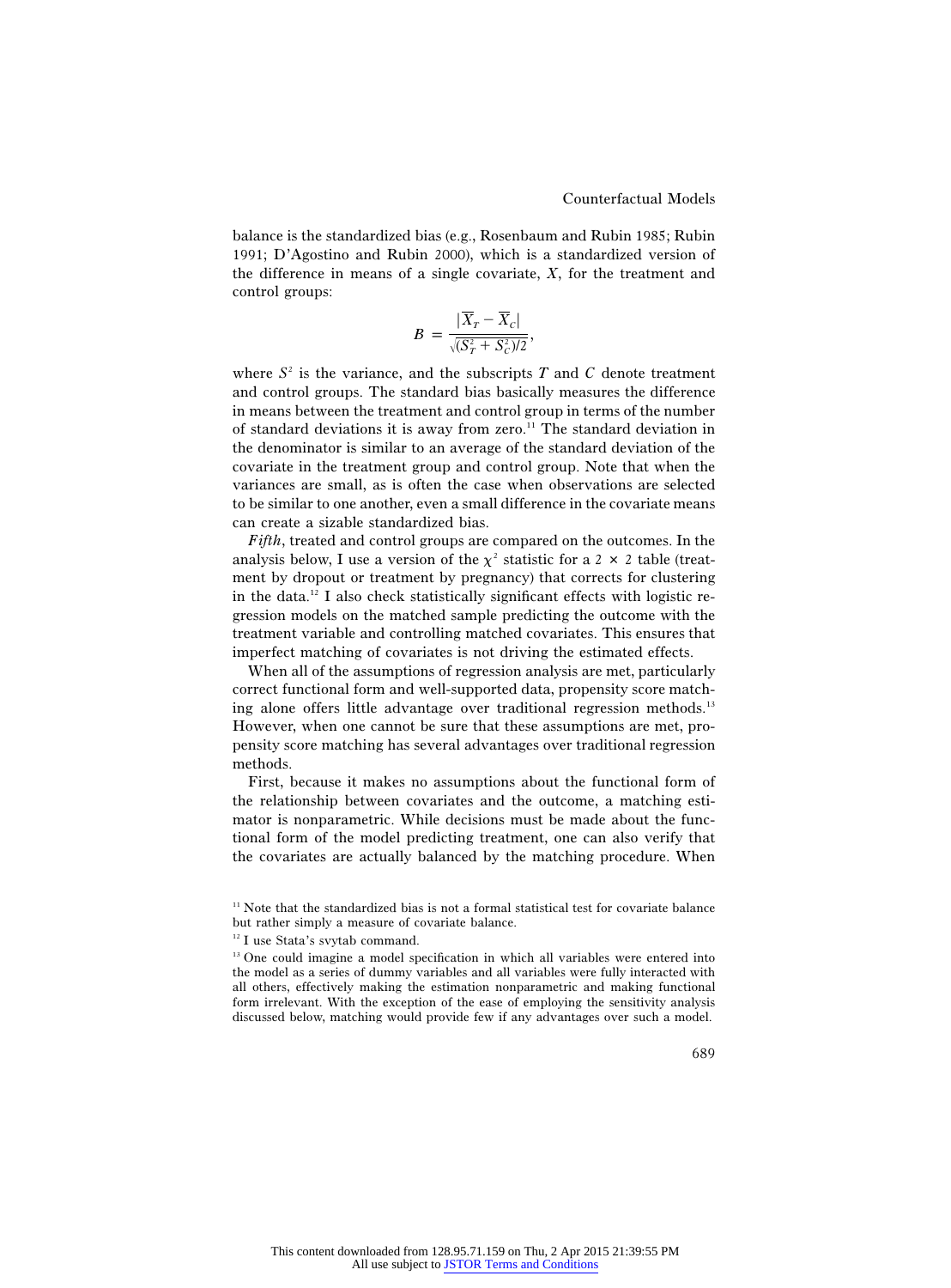covariate balance is not achieved, the propensity score model can be respecified and balance reevaluated.

Second, matching ensures that comparisons between treatment and control groups are reasonable (Winship and Sobel, in press). The matching procedure itself provides important information about the comparability of treated and untreated cases by examining how well treated cases can be matched. The noncomparability of cases is often masked in estimates from regression models. In investigating neighborhood effects, it makes little sense to compare a young black person in a poor family in the inner city to a white young person in an upper-middle-class family in the suburbs, because the probability of either individual growing up in the other's neighborhood is extremely close to zero. This is the same as saying that the "supports in the data do not overlap"; there are certain combinations of independent variables for which there are no observations, which can bias estimates of causal effects (Heckman et al. 1998).

Third, matching estimators are generally more efficient (smaller standard errors) because fewer parameters are estimated (Winship and Sobel, in press). However, the efficiency gain is sometimes lessened by the need to drop cases that cannot be matched.

Fourth, one can estimate the propensity score without worrying about collinearity among the covariates because only the predicted values from the propensity score model are needed, not the coefficients. This avoids the problem of having too many controls in a regression model (Lieberson 1985).

One potential disadvantage of the propensity score approach is that it requires that treatment variables be binary. A propensity score is by definition a probability of being in either one state or another. The loss of information caused by this requirement will weaken statistical power, but it cannot be avoided here.<sup>14</sup> Dichotomization also obscures nonlinear effects, which have been found previously in some studies of neighborhood effects (Crane 1991; South and Crowder 1999). In the analysis below, I group individuals into categories based on the mean poverty rate of the census tracts in which they lived during adolescence and make comparisons across categories. Propensity score estimation and matching are done separately for each of these comparisons, for each outcome, and for each racial group.

Propensity score matching by itself does not solve the problem of se-

690

 $14$  To avoid this problem, one might imagine calculating a predicted neighborhood poverty rate based on an OLS regression and then matching cases with sufficiently different actual neighborhood poverty rates, and then comparing matched cases. Unfortunately, the statistical properties of such an estimator have not been investigated, so I do not use this approach here.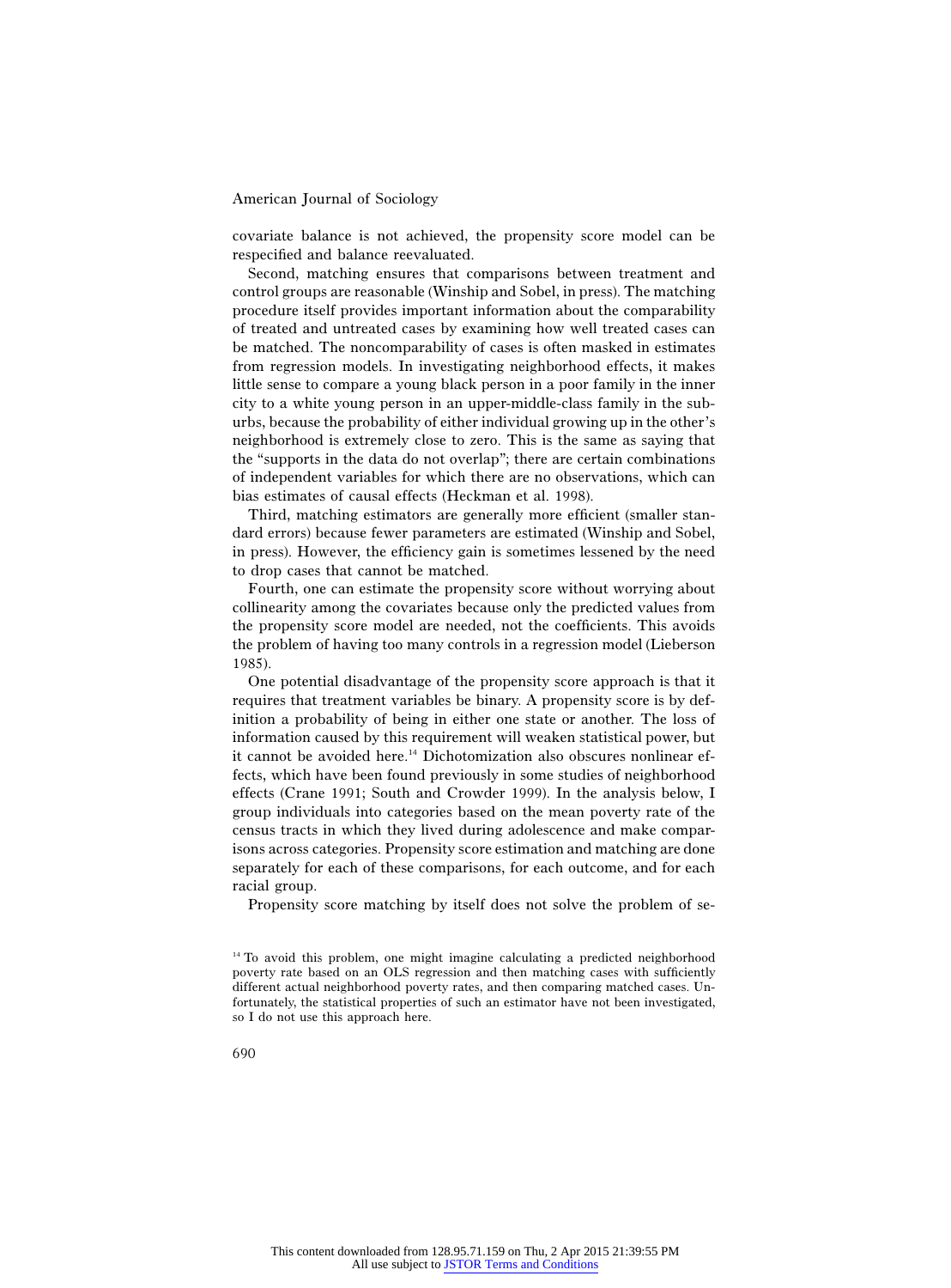lection bias. Any unobserved covariate that is not highly correlated with the observed covariates could differ between treatment and control groups, biasing the estimates of the treatment effect. This amounts to omitted variable bias in the model of the propensity score. Sensitivity analysis can be used to test the robustness of results to selection bias due to an omitted covariate. One of the main advantages of propensity score matching and the counterfactual causal framework is the ease with which such a sensitivity analysis can be employed.

#### Sensitivity Analysis

The goal of the sensitivity analysis here is to assess how an unobserved covariate that affects both neighborhood choice and the outcome (either high school dropout or teenage pregnancy) would alter our conclusions about the neighborhood effect. Such hypothetical and unobserved covariates might include "parent's commitment to children," "future orientation," "wealth," or any similar factor that affects both the family's decision of where to live and the probability of the child dropping out of high school or having a teenage pregnancy. For example, if adolescents living in high-poverty neighborhoods had parents who were less committed to their role as parents than otherwise similar adolescents in lowpoverty neighborhoods and parental commitment affected high school dropout, then failing to account for differences in parental commitment would bias our estimates of effect of living in a high-poverty neighborhood. Sensitivity analysis asks, How do our inferences change given various hypothetical unobserved covariates?15

One approach might assess how the point estimate of the effect changed with the inclusion of hypothetical unobserved covariates of varying strengths. However, this approach would ignore sampling error. A second approach might examine how the statistical significance of a point estimate changed and therefore incorporates sampling error (P. Rosenbaum 1995). A third approach, that taken here, does both. It examines how the point estimate and its confidence interval change under the presence of an

 $15$  Note that for an unobserved variable to be a potential source of selection bias, it must affect whether an individual receives the treatment and must affect the outcome. In particular, an unobserved variable that distinguishes between different subgroups in the treatment group, but does not have a residual effect on the outcome net of the variables already controlled, is not a threat to the robustness of the results. Such a variable is better understood in terms of "treatment effect heterogeneity," or differences in the treatment effect between subgroups receiving treatment. The analyses in this article attempt to estimate the average total treatment effect among the treated and are not concerned with treatment effect heterogeneity, though treatment effect heterogeneity is an important theoretical issue in neighborhood effects.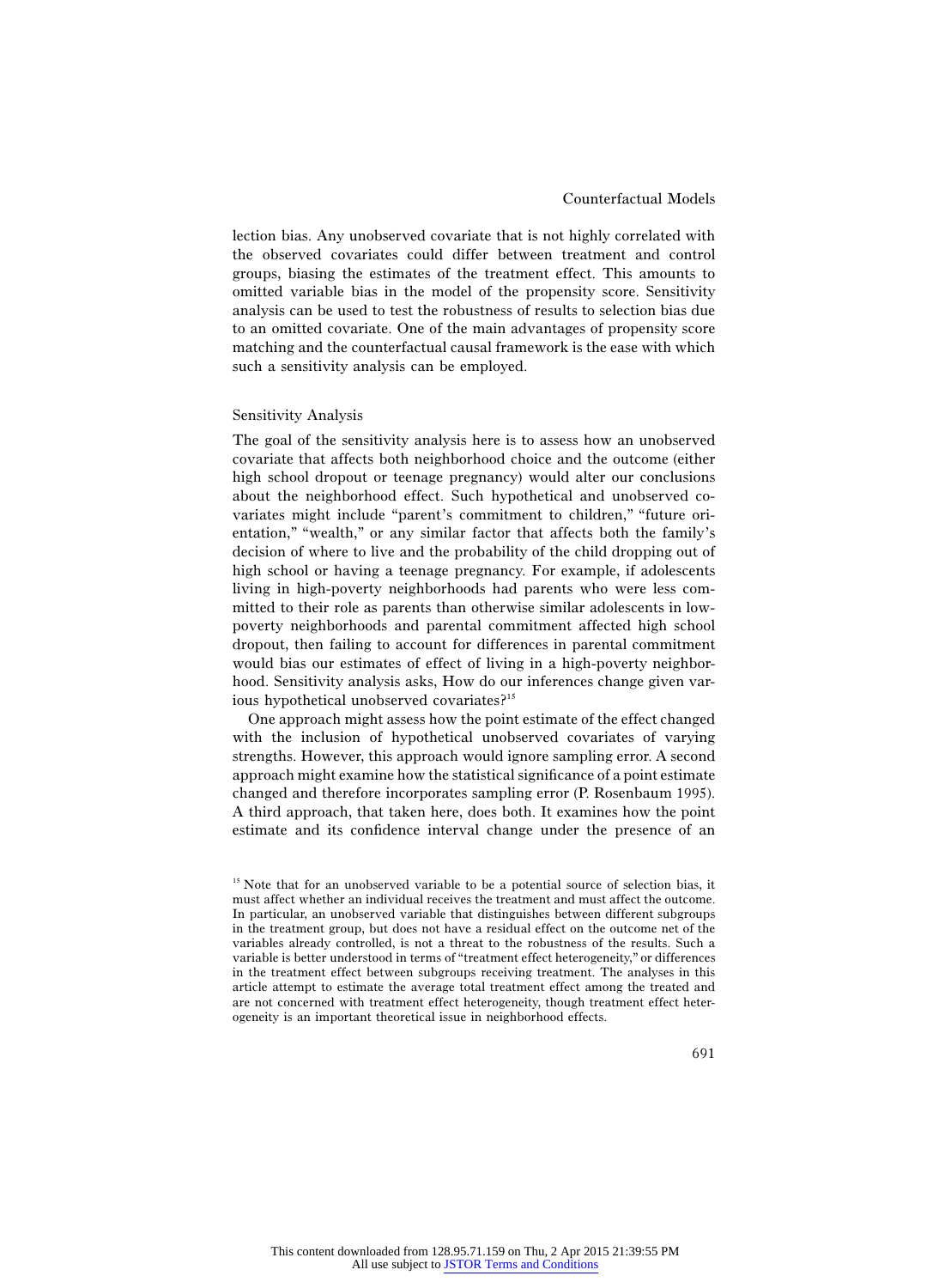unobserved covariate. The sensitivity analysis presented here is based on Rosenbaum and Rubin (1983*a*).16

Propensity score matching on data with a binary treatment and a binary outcome leads to a 2  $\times$  2 table with the treatment (X) on one axis and the outcome (*Y*) on the other. A measure of the effect of treatment on the outcome with desirable properties is the odds ratio, or the odds of the outcome under the treatment condition  $(X = 1)$  divided by the odds of the outcome under the control condition  $(X = 0)$ ; see Fienberg 1980). Following P. Rosenbaum (1995) and Gastwirth, Krieger, and Rosenbaum (1998), I define an unobserved binary covariate, *U*, that affects both treatment assignment and outcome, denoting the effect of *U* on treatment assignment as  $\Gamma$  and the effect of *U* on the outcome as  $\Delta$ , both expressed as odds ratios. The sensitivity analysis will involve calculating new estimates of the treatment effect for a series of combinations of specific values of these two sensitivity parameters.

Figure 2 shows the observed table and the latent table, a  $2 \times 2 \times 2$ table that we would observe if we could observe *U*. Capital letters *A* through *H* indicate counts. (Note that the observed table is simply the latent table collapsed over *U*.) If we knew the counts in the latent table, we could estimate the effect of *X* on *Y* controlling for *U*, the "pure" treatment effect net of the unobserved covariate.<sup>17</sup> Hence, the goal here is to determine these cell counts.

The 2  $\times$  2  $\times$  2 latent table is uniquely defined by eight parameters: the grand mean, one-way marginals for each of the three variables, the three two-way associations between the variables (*XY*,*UX*, *UY*), and the threeway interaction between the three variables (*UXY*). By specifying these eight parameters, we can produce the latent table. Four of these parameters are provided by the observed table: the grand mean, the one-way marginals for *X* and *Y*, and the two-way association between *X* and *Y*. Two more are provided by  $\Gamma$  and  $\Delta$ , which are the associations between *U* and *X* and between *U* and *Y*, respectively. We must therefore make assumptions about the one-way marginal for *U* and about the interaction term. Here I assume that both are zero.

When the one-way marginal for *U* is zero, cases are approximately evenly distributed between the top and bottom subtables in the latent table. This is a trivial assumption because changing this assumption would

<sup>&</sup>lt;sup>16</sup> Frank (2000) develops a similar sensitivity analysis for selection bias for analyses using ordinary least squares regression.

<sup>&</sup>lt;sup>17</sup> We can, e.g., create a data matrix with eight observations, one for each combination of *X*, *Y*, and *U*, with a frequency weight equal to the corresponding cell count, and then estimate a logit model:  $\text{logit}(Y) = b_0 + b_1 X + b_2 U + e$ . The desired treatment effect odds ratio is then  $\exp(b_1)$ , and its confidence interval can be easily calculated.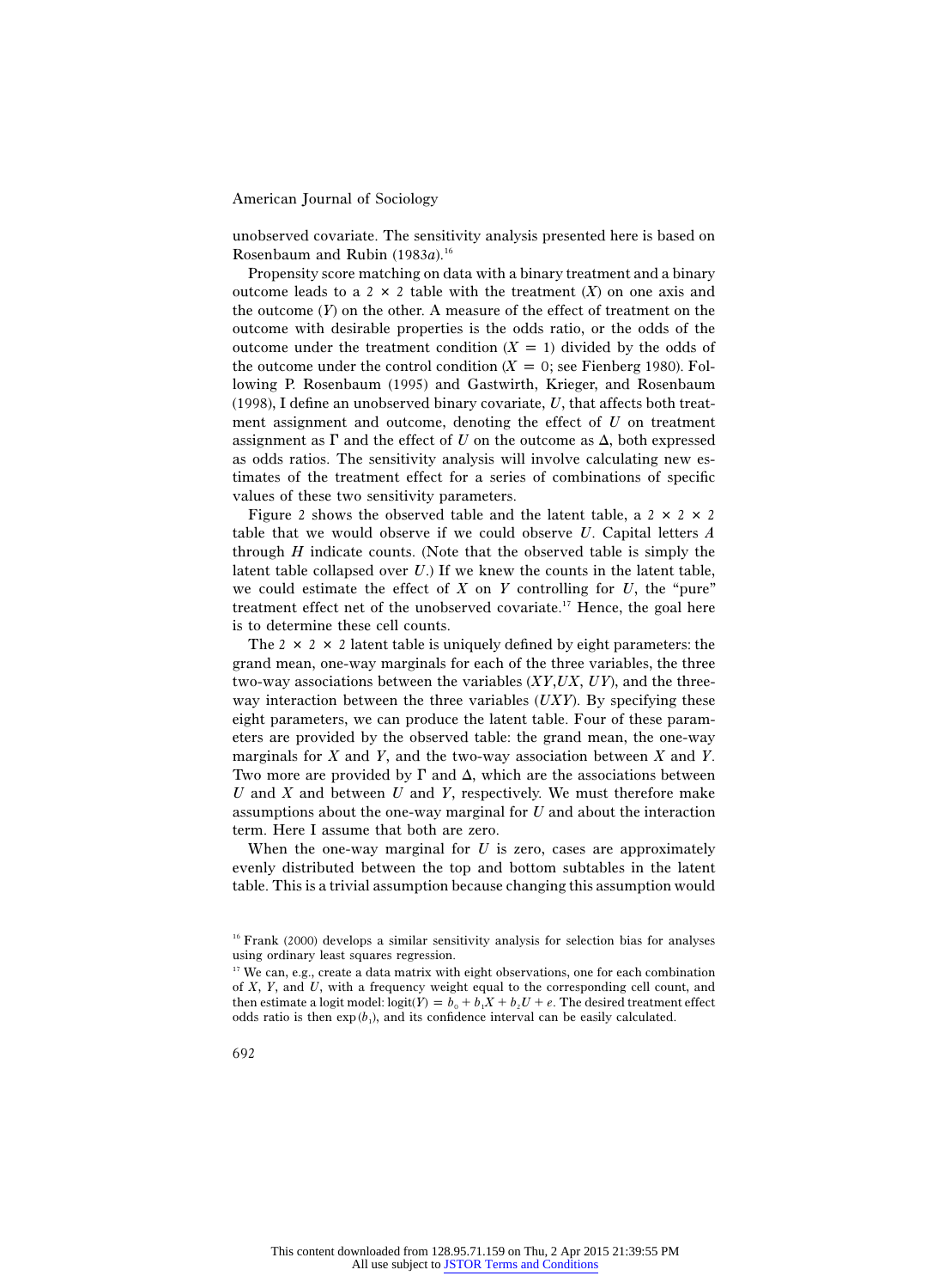

Fig. 2.—Observed and latent tables for sensitivity analysis

simply shift cases between these subtables without implication for the relationship between *X* and *Y*. Assuming that there is no interaction implies that we have assumed that the relationship between *X* and *Y* does not vary for different values of *U*, that the relationship between *U* and *X* does not vary by *Y*, and that the relationship between *U* and *Y* does not vary by *X*. In terms of substantive intuition, the most important part of this assumption is that the effect of the treatment does not depend on the value of the unobserved covariate. In other words, the effect of treatment on the outcome is the same in the top and bottom subtables of the latent table in figure 2. This assumption is routinely made when controlling for a variable in a regression model, but when the variable is observed, it can be relaxed in a regression model by adding an interaction term (e.g.,  $U \times X$ ). Finally, this assumption also means that  $\Gamma$  (the relationship between *U* and *X*) is the same for both values of *Y* and that  $\Delta$ (the relationship between *U* and *Y*) is the same for both values of *X*.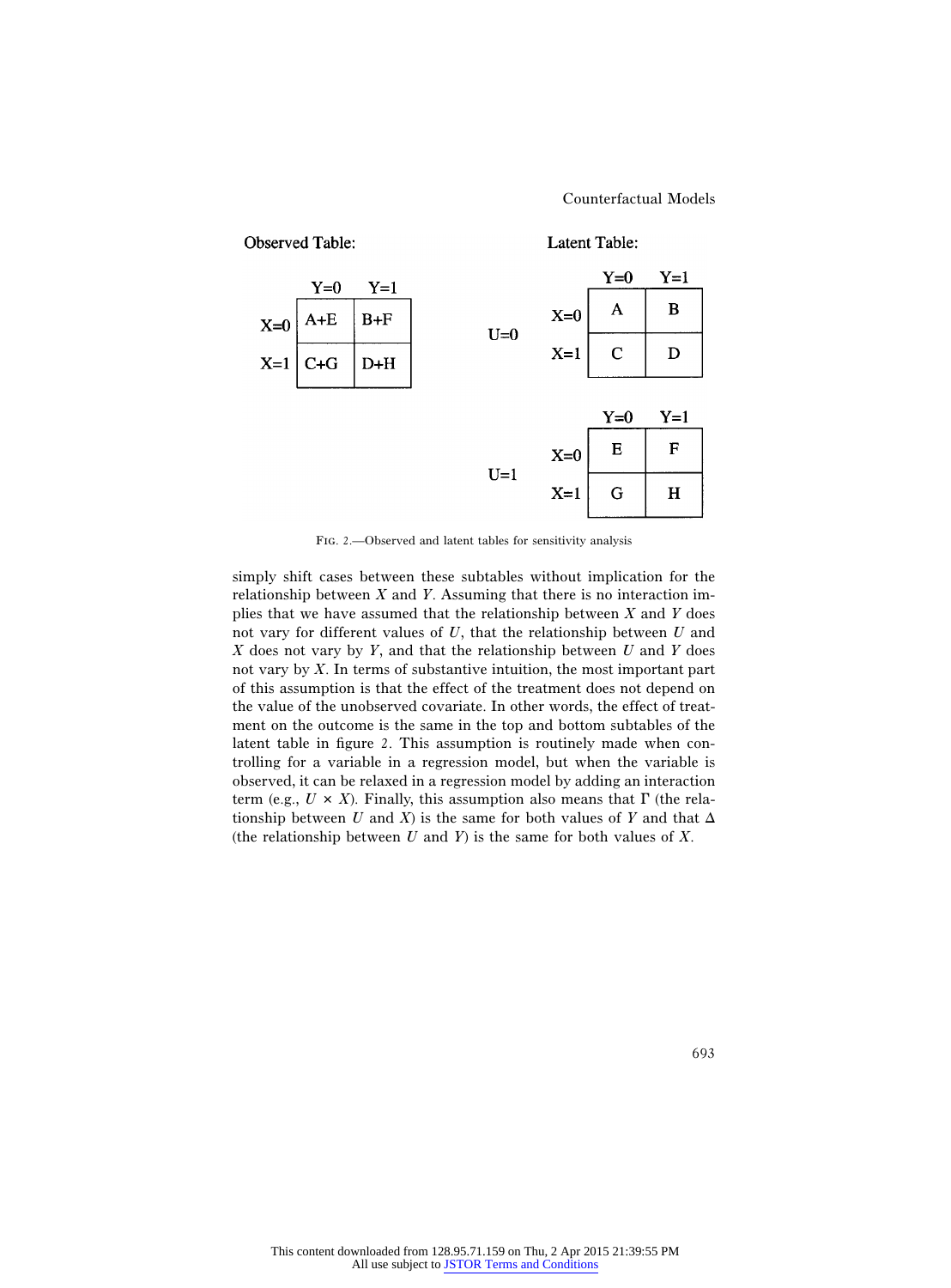Together these two assumptions correspond to five equations specifying the relationships between the cell counts and sensitivity parameters:<sup>18</sup>

$$
(\ln A + \ln F) - (\ln B + \ln E) = \ln \Delta,
$$
  
\n
$$
(\ln C + \ln H) - (\ln D + \ln G) = \ln \Delta,
$$
  
\n
$$
(\ln A + \ln G) - (\ln C + \ln E) = \ln \Gamma,
$$
  
\n
$$
(\ln B + \ln H) - (\ln F + \ln D) = \ln \Gamma,
$$
  
\n
$$
A + B + C + D = E + F + G + H.
$$

These equations, along with four equations relating the cell counts in the observed table (e.g.,  $A + E$ ) to the actual observed counts, provide more than enough equations to solve for the eight cell counts in the latent table. Using mathematical software such as Mathematica, we can easily solve the system of equations for the eight cell counts given specific values of the sensitivity parameters.<sup>19</sup> By systematically varying the sensitivity parameters and resolving the system of equations to produce various latent tables and then reestimating the treatment effect for each latent table, we can examine how the results change under varying assumptions about the unobserved covariate.<sup>20</sup>

<sup>&</sup>lt;sup>18</sup> Readers more familiar with thinking of the odds ratio as a cross-product ratio may find equations that do not contain logarithms to be more intuitive:  $AF/BE = \Delta$ ,  $CH/DG = \Delta$ ,  $AG/CE = \Gamma$ ,  $BH/FD = \Gamma$ ,  $A + B + C + D = E + F + G + H$ .

<sup>&</sup>lt;sup>19</sup> In fact, we have one more equation than we need, so one of the first four equations can be dropped.

 $^{\rm 20}$  I calculate the treatment effect and its confidence interval from the latent table using a logit model as described in n. 17, above. However, because I have no information about which cases in the cells of the observed table end up in the corresponding cells in the latent table, I cannot easily correct for clustering in the data (as is necessary because the PSID data is clustered by family). Some assumption about how cases are split must be made. If we assume no relationship between the unobserved covariate and the clustering (i.e., that cases from each cell of the observed table are assigned at random to the two corresponding cells in the latent table), then controlling for the unobserved covariate should not reduce the standard errors. Another assumption would be a strong relationship between the unobserved covariate and the clustering, which would suggest that cases from a cell in the observed table that are in the same cluster would appear in the same cell in the latent table. Under this assumption, controlling for the unobserved covariate would reduce the SEs from those in the observed table. I use the first assumption because it is the most conservative assumption, in that it suggests the larger SEs and thus the wider confidence interval. To calculate SEs for the latent table that take into account clustering, I multiply the regular SEs by an inflation factor. This inflation factor is the ratio of the clustered SEs in the observed table to the SEs in the observed table when clustering is ignored. A simple simulation exercise showed this to be a reasonable procedure. (I use Stata's clustered SEs option on the logit command.)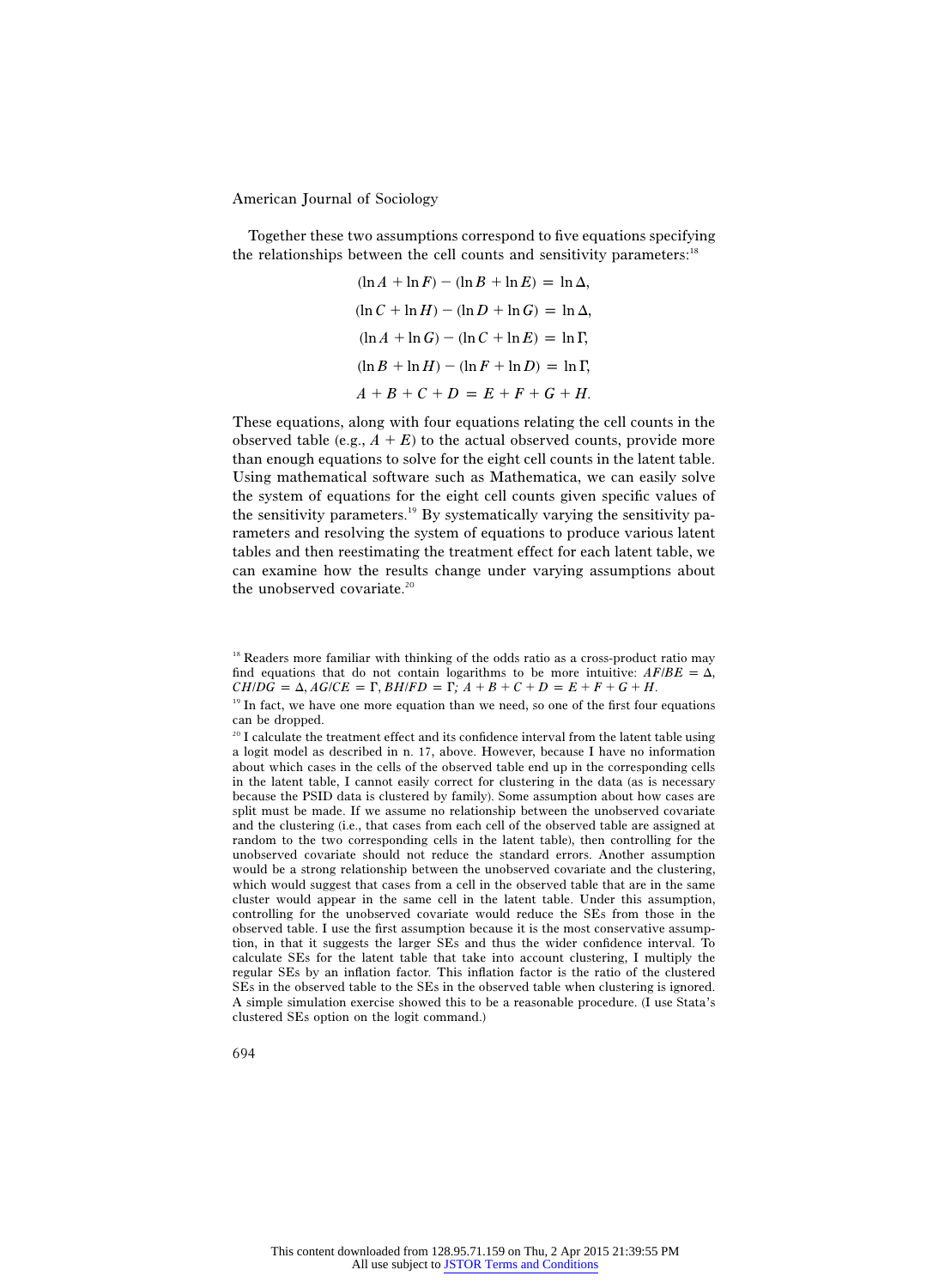#### DATA

The PSID is a nationally representative longitudinal annual survey begun in 1968 with 4,800 families including about 18,000 individuals. New families formed by survey respondents were also followed, resulting in 6,434 families and over 60,000 individuals by 1999. The PSID contains extensive data on economic and demographic variables.

The PSID is especially well suited to the investigation of neighborhood effects. First, the PSID Geocode Match Files allow the user to attach geographic census data, such as poverty rates for census tracts and zip codes, from the 1970, 1980, and 1990 U.S. Censuses of Population and Housing to family records to measure neighborhood contextual variables. Second, the PSID contains an oversample of low-income families, ensuring a sizable group of respondents living in high-poverty neighborhoods. Third, selective attrition in the PSID panel is low (Duncan, Juster, and Morgan 1984), which is especially relevant here because of the importance of longitudinal data to applying the counterfactual model to neighborhood effects.

I use PSID data from 1968 through 1997, when Geocode data are available. I select respondents born between 1958 and 1977 for whom I could determine values on one or both outcome variables and who could be matched to a valid census tract for at least one year between the ages of 11 and 20. These respondents are age 10 between 1968 and 1987 and age 20 between 1977 and 1997. Variables are listed in table 2.<sup>21</sup> All analyses take into account clustering of respondents by family in the PSID data.

The two outcome variables are high school dropout and teenage pregnancy. High school dropout is coded "1" if the respondent does not graduate from high school by age 20, regardless of whether he or she is still enrolled at that point and regardless of whether he or she received a general equivalency diploma (GED), and "0" otherwise. For females, teenage pregnancy is coded "1" if the respondent has a nonmarital live birth before age 20 and "0" otherwise.<sup>22</sup>

 $22$  Technically, my measure of teenage pregnancy is not a measure of pregnancy but of live birth. If rates of miscarriage or abortion among pregnant teenagers vary by neighborhood poverty rate, this may bias estimates of the effects of neighborhood poverty on teenage pregnancy. The bias will be upward if abortion and miscarriage are more common in low-poverty neighborhoods and downward if they are more

<sup>&</sup>lt;sup>21</sup> Though residential mobility is associated with both neighborhood poverty and with adolescent outcomes (Hagan, MacMillan, and Wheaton 1996; Pribesh and Downey 1999), the results presented in this article do not account for residential mobility during adolescence by matching. Mobility during adolescence occurs during the treatment period and therefore, in the counterfactual framework, is not a potential confounder. However, even when the number of neighborhood moves a family experiences after childhood is matched, results are substantively similar to those presented here and continue to be robust to selection bias (results not shown).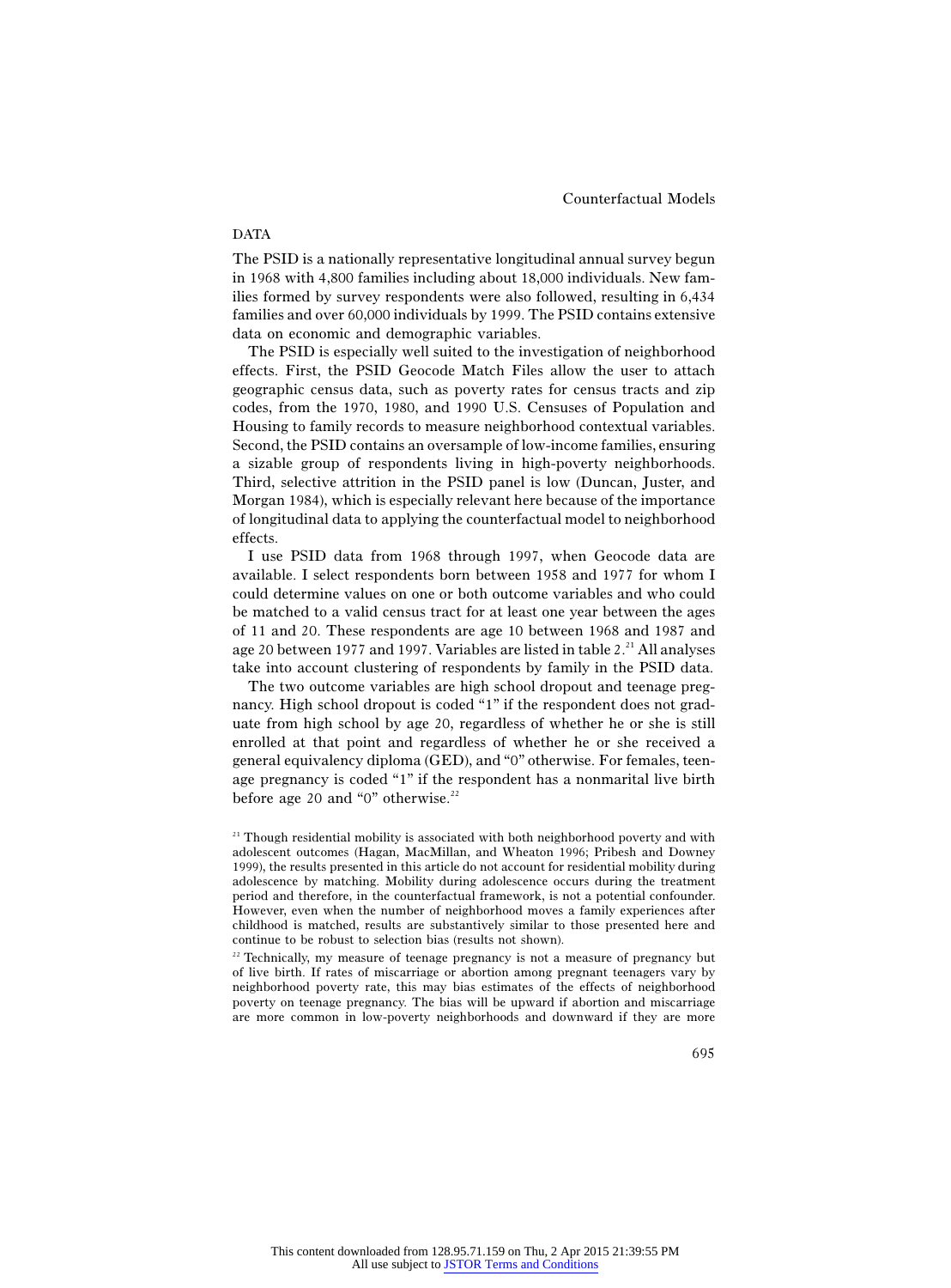| TABLE 2   |
|-----------|
| VARIABLES |

| Variable                             | Description                                                                               |
|--------------------------------------|-------------------------------------------------------------------------------------------|
| Outcomes:                            |                                                                                           |
| High school dropout                  | Not graduated from high school by age 20                                                  |
| Teenage pregnancy                    | Live birth by age 20 (females only)                                                       |
| Main independent variable:           |                                                                                           |
| Neighborhood poverty rate            | Mean census tract poverty rate age 11–20                                                  |
| Matching variables:                  |                                                                                           |
|                                      |                                                                                           |
|                                      |                                                                                           |
| Low birth weight                     | Less than 88 ounces at birth                                                              |
| Year of birth $(1958-77)$            |                                                                                           |
| Mother married at birth              |                                                                                           |
| Male household head, age 10          |                                                                                           |
| Household head HS grad, age 10       |                                                                                           |
| Mother's age at birth                |                                                                                           |
| Family owns home, age 10             |                                                                                           |
| Family welfare receipt, age 10       |                                                                                           |
| Household head work hours            | Mean annual work hours, pre-age 11                                                        |
| Family income                        | Mean family income in 1979 dollars, pre-<br>age 11                                        |
| SMSA mean family income              | 1979 dollars; mean in SMSA of family,<br>pre-age 11                                       |
| SMSA segregation poor/nonpoor        | Mean index of dissimilarity in SMSA of<br>family, pre-age 11                              |
| SMSA poverty rate                    | Mean in SMSA of family, pre-age 11                                                        |
| SMSA $\%$ new housing                | Mean percentage of housing units built in<br>last decade in SMSA of family, pre-age<br>11 |
| SMSA $\%$ vacant housing             | Mean percentage of housing units vacant<br>in SMSA of family, pre-age 11                  |
|                                      | Mean in SMSA of family, pre-age 11                                                        |
| SMSA segregation black/nonblack      | Mean index of dissimilarity in SMSA of<br>family, pre-age 11                              |
| % individual/family variables        |                                                                                           |
| % tract/SMSA variables imputed       |                                                                                           |
| Number of years age 11-20 tract pov- |                                                                                           |
| erty rate missing                    |                                                                                           |
| 1978 PSID weight                     |                                                                                           |
|                                      |                                                                                           |

I measure the main independent variable, neighborhood poverty rate during adolescence, between the ages 11 and 20. Neighborhood poverty

common in high-poverty neighborhoods. I am not particularly concerned about this form of bias because the primary reasons we believe teenage pregnancy is a negative outcome are the negative effects of being born to a teenage mother and of being a teenage mother, both of which require a live birth.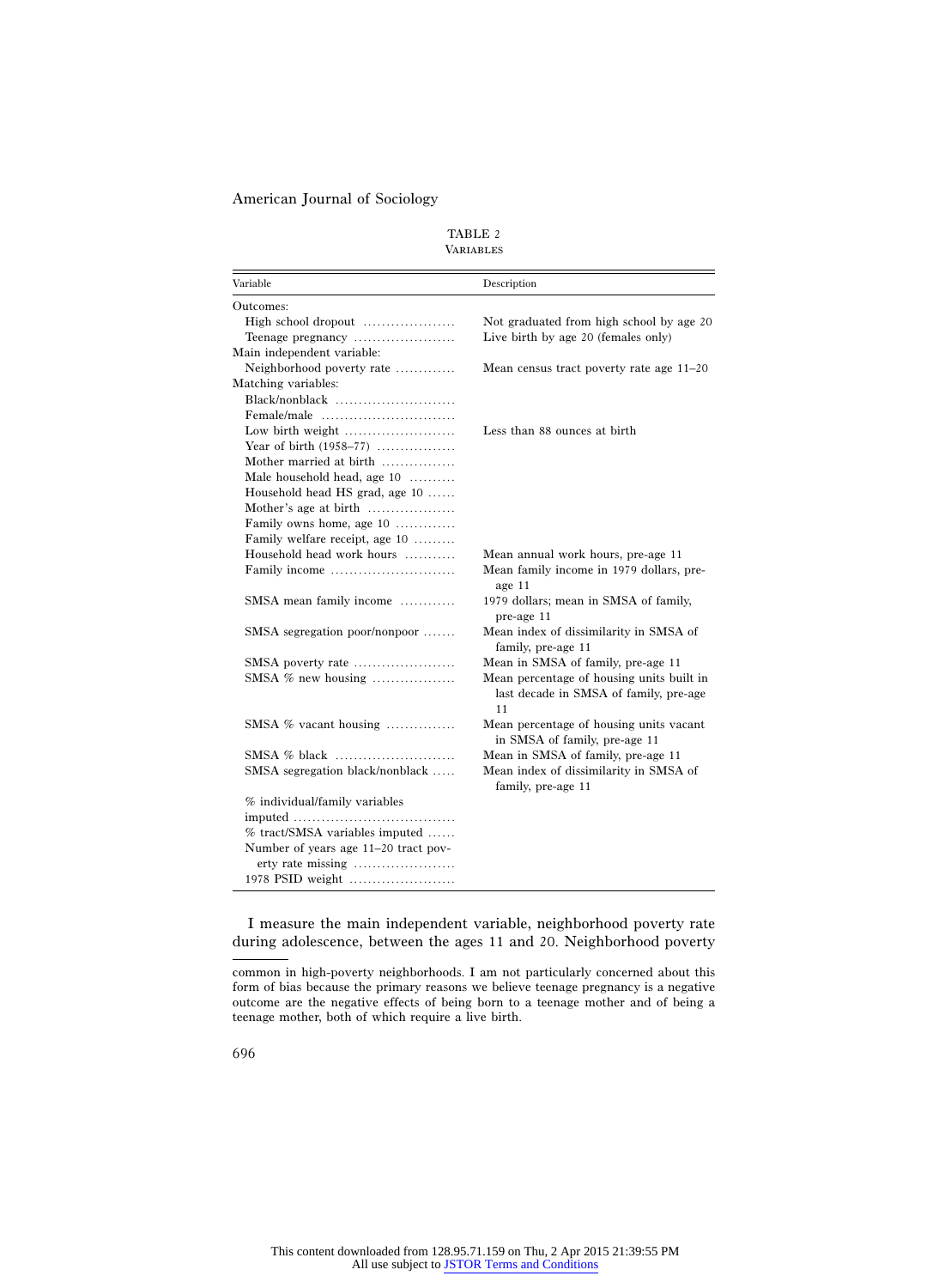rate is the mean poverty rate of the census tract over the years when the subject is between age 11 and age 20 and in which data are not missing. For the teenage pregnancy analyses, I do not include in this measure the years after the birth of a child because doing so would conflate movement to a higher-poverty neighborhood after a birth with the neighborhood effect I am attempting to measure. Because the mechanisms through which neighborhood context is theorized to affect adolescent outcomes relate to long-term developmental processes (e.g., socialization, peer relations, and interactions with neighborhood adults and external social institutions [Jencks and Mayer 1990]), a long-term measure of context better captures these processes than does measuring neighborhood context in a single year.<sup>23</sup> In addition, averaging over multiple years has the advantage of reducing measurement error, better capturing the true neighborhood conditions of an individual during adolescence.

I use neighborhood poverty rate as the measure of neighborhood disadvantage because of the role of structural disadvantages in theoretical accounts of the importance of neighborhoods (e.g., Wilson 1987, 1996). However, neighborhood disadvantage can also be thought of as a bundle of correlated variables. The methods used here cannot distinguish between neighborhood poverty and other highly correlated neighborhood characteristics—single-parent families, percentage of youth, or joblessness as the causal factor in higher rates of teenage pregnancy or high school dropout in disadvantaged neighborhoods.

I measure matching covariates when the respondent is age 10 or under. For family and SMSA variables, I measure covariates when the respondent is age 10 or under or before he or she is born.<sup>24</sup> Gender and race covariates are always matched exactly, while other covariates are matched using propensity scores. Note that neighborhood poverty before age 11 is not among the matching variables, meaning that effects attributed to neighborhood during adolescence could potentially be due to neighborhood conditions before adolescence. However, though there has been little

<sup>&</sup>lt;sup>23</sup> One potential disadvantage of averaging over time is that "treatments" with different theoretical meanings may be lumped together. For example, an adolescent who lived for five years in a low-poverty neighborhood and five years in a high-poverty neighborhood would be considered the same as one who lived for 10 years in a moderatepoverty neighborhood. A second potential disadvantage occurs because certain time periods in adolescence, such as the transition from middle school to high school, may be more important than others for the outcomes studied. Both of these problems lead to measurement error, which will bias results downward. However, downwardly biased effect estimates do not threaten the primary substantive goal of this article, that is, to show that neighborhood effects are robust to selection bias. If estimates that are biased downward are robust to selection bias, then unbiased estimates will be as well.

 $24$  For respondents born into PSID families, family information is available in survey years prior to birth.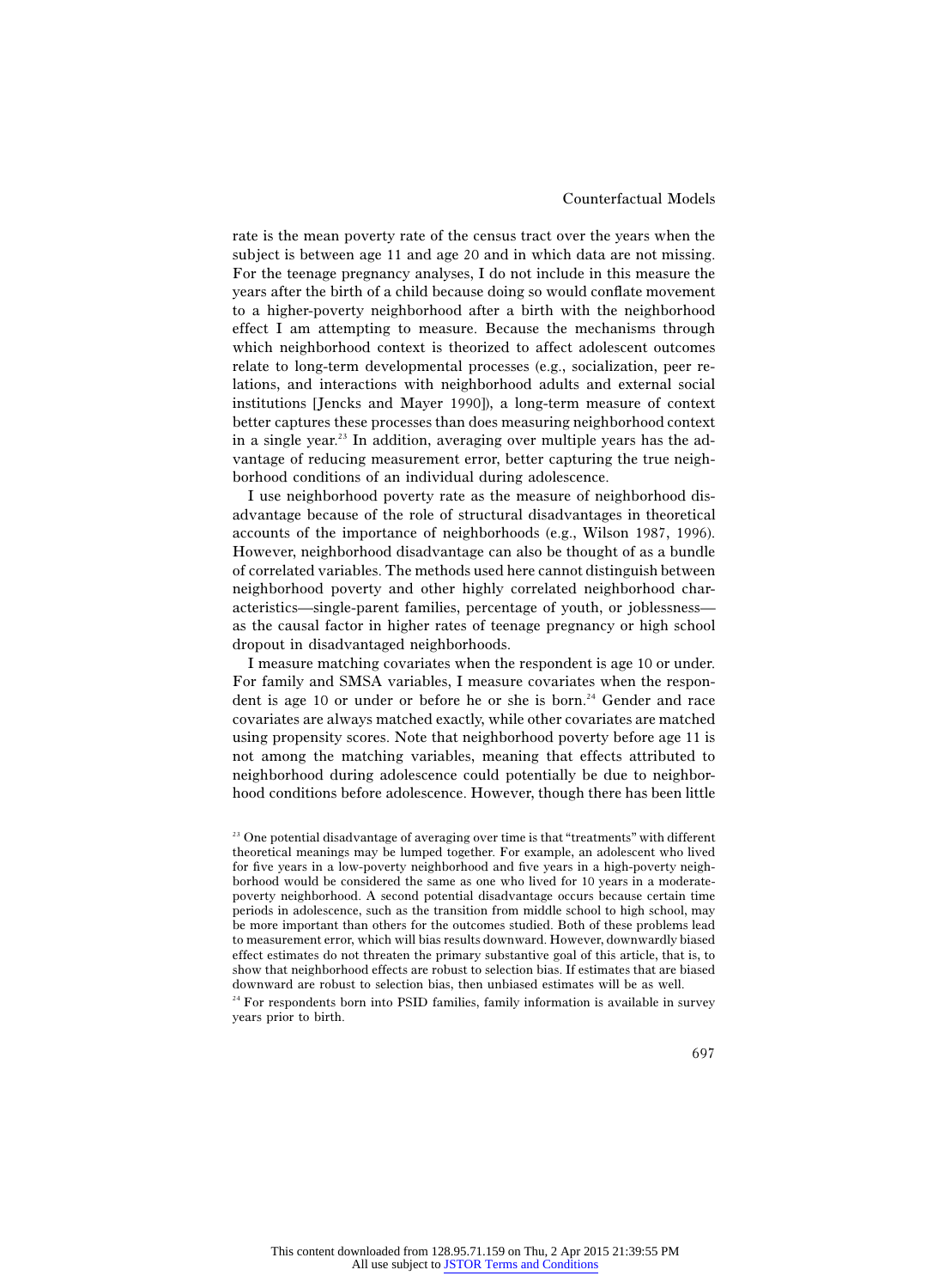research on the timing of neighborhood effects, theory suggests that context during adolescence will have a far stronger impact on teenage pregnancy and high school dropout than context during childhood. Jencks and Mayer (1990) describe three mechanisms by which neighborhood context may influence adolescent outcomes: peer relations, socialization by neighborhood adults, and interaction with nonneighborhood adults through social institutions. Adolescence is the developmental period in which social interaction shifts away from the family and toward peers, other adults, and institutions. It is also the period in which attitudes and values regarding education and fertility are formed and decisions are made.<sup>25</sup>

With the exception of race and gender, missing values on covariates are imputed using best subset regression, and I also match on the proportion of individual or family variables imputed and the proportion of tract or SMSA variables imputed. Finally, I match on the 1978 PSID individual weight to ensure that particularly unusual individuals are not concentrated in either the treatment or control groups.<sup>26</sup> The only single survey year in which all cases selected for this analysis were alive and lived in PSID families is 1978.

Following most previous research on neighborhood effects, I use census tracts to approximate neighborhoods.<sup>27</sup> The typical census tract is geographically contiguous and contains between 4,000 and 8,000 people. Tract boundaries are selected by resident committees to reflect local opinions about neighborhood borders. While it is widely recognized that char-

698

<sup>&</sup>lt;sup>25</sup> Matching on neighborhood poverty before adolescence would ensure that neighborhood effects are only those of neighborhood poverty during adolescence. However, doing so would also restrict the variation in neighborhood poverty level during adolescence to movement of families during adolescence and changing neighborhood conditions among those that do not move, confounding neighborhood contextual effects with the effects of residential mobility per se. (I thank an anonymous reviewer for pointing this out.) In fact, results are not very sensitive to the decision of whether to match on neighborhood poverty level before adolescence, with effects for whites being the same and effects for blacks being slightly smaller when this variable is matched (results not shown).

<sup>&</sup>lt;sup>26</sup> For those with missing weights, I first impute their weight by assigning them their weight in the nearest year in which their weight is not missing. Weights in nearby years are correlated .97–.99 in the PSID. For those with missing weights after this procedure, I impute using nearest available subset regression.

<sup>&</sup>lt;sup>27</sup> Because many parts of the country were not divided into census tracts in 1970, PSID subjects who were adolescents earlier in the PSID panel are more likely to have missing data on neighborhood characteristics and therefore to have been dropped from the analysis. In particular, many smaller metropolitan areas were not "tracted." As such, results should only be considered representative of young people in larger metropolitan areas.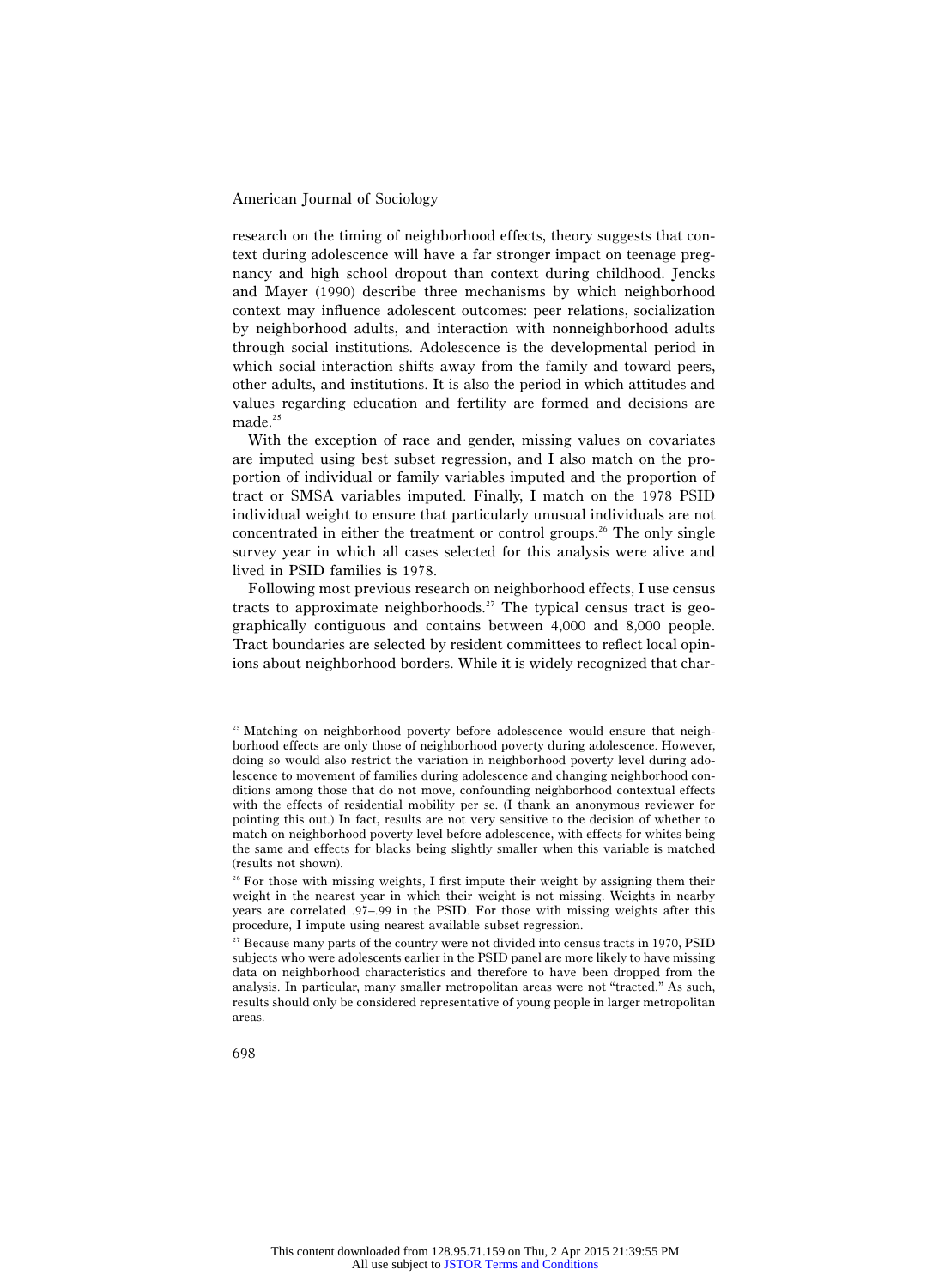acteristics of census tracts are not the ideal measures of neighborhood context, they are the best available.<sup>28</sup>

Census data comes from the Urban Institute's Underclass Database (UDB), which contains an extensive set of census tract and metropolitan area characteristics from the 1970, 1980, and 1990 censuses. The Urban Institute staff has created 1970 and 1990 data sets that use 1980 tract boundaries, so that researchers can study tracts and metropolitan areas with consistent geographic boundaries over the 20-year period. The PSID Geocode data matches PSID families to 1980 census tracts for the 1968– 85 survey years and PSID families to 1990 census tracts for 1986–97. For the years 1971–79 and 1981–85, I create census tract characteristics by linear interpolation between decennial census years. Census tract characteristics for 1968 and 1969 come from the 1970 census, and census tract characteristics for 1986–97 come from the 1990 census.

Table 1 shows unadjusted dropout and teen pregnancy rates by race and neighborhood poverty rate among PSID respondents born during 1958–77. Since there are few respondents who are neither black nor white, I group all nonblacks together.<sup>29</sup> The base rates of dropout and teenage pregnancy increase monotonically but not linearly as the neighborhood poverty rate increases. The accepted wisdom on neighborhood effects suggests that high-poverty neighborhoods are especially destructive, implying that rates of dropout and pregnancy will show the largest differences between high-poverty and extreme-poverty neighborhoods. In contrast, the unadjusted association between neighborhood poverty and outcomes is stronger when comparing low-poverty to moderate-poverty neighborhoods than when comparing moderate-poverty and high- or extreme-poverty neighborhoods. This is the case across races and for both outcomes considered here.

Blacks in this sample have higher dropout and teen pregnancy rates than nonblacks, as they do nationally. In addition, while nonblacks are concentrated in neighborhoods with the lowest poverty rates, higher-

<sup>&</sup>lt;sup>28</sup> As Tienda (1991) notes, using census-defined boundaries defines neighborhoods spatially but not socially. This is dangerous because social interaction that occurs in neighborhoods presumably contributes to neighborhood effects. In addition, census tracts probably do not represent the right concept of neighborhood for individuals of all ages and for all outcomes. The reader should recognize that using census tracts to approximate neighborhoods measures true neighborhood characteristics with error, which will bias estimates of neighborhood effects toward zero. An alternative view is that the term "neighborhood" is solely a spatial designation and is not intended to refer to social interaction. If one accepts this use of the term, then using physical boundaries will lead to measurement error only if inappropriate spatial boundaries are used since the congruence of spatial and social boundaries is irrelevant by definition. <sup>29</sup> Unfortunately, PSID data do not allow the identification of Latino ethnicity prior to 1985. Latinos may be either black or nonblack.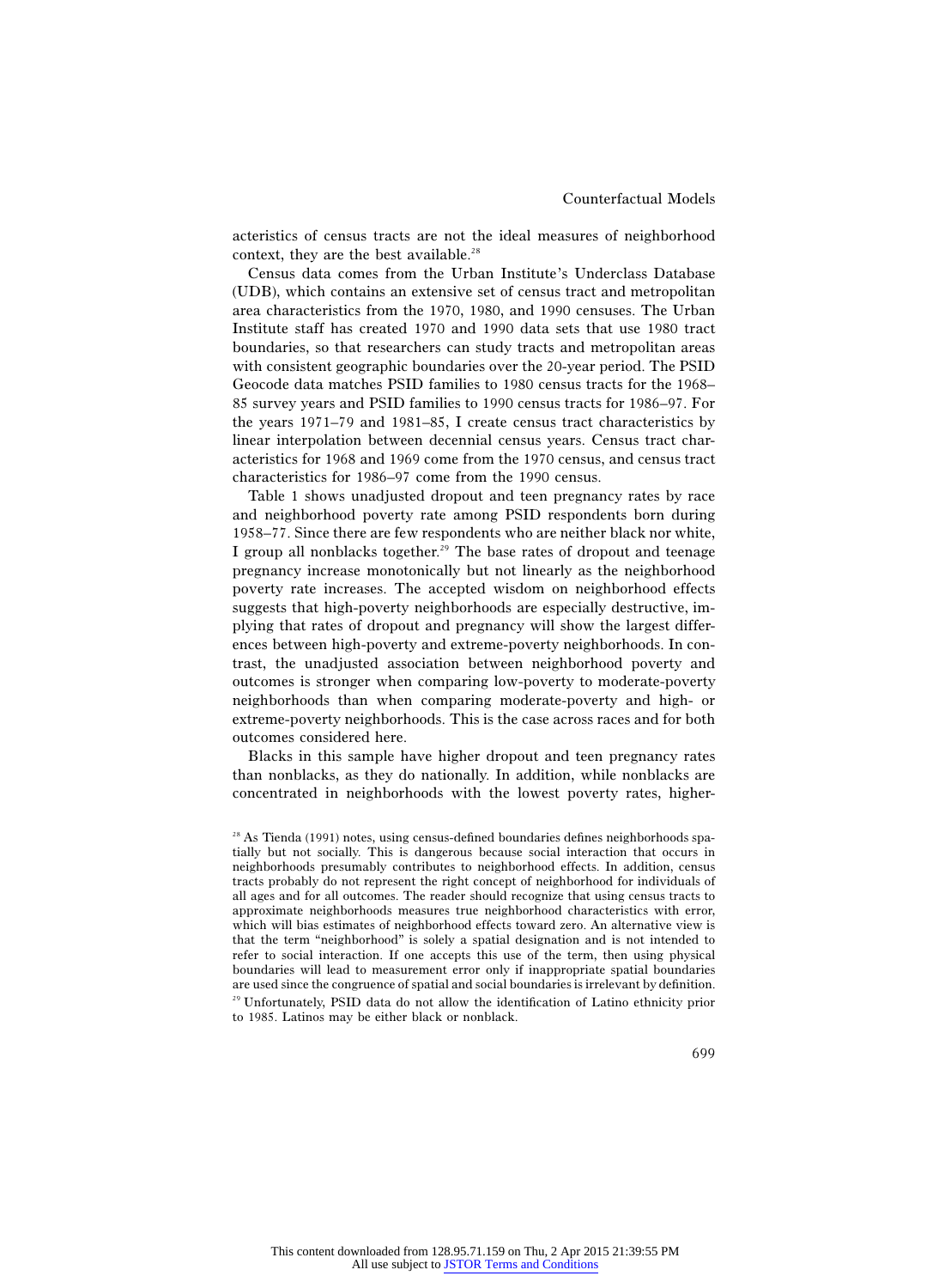poverty neighborhoods are the norm for blacks. For nonblacks, I use less than 10% poverty as the control group and define the treatments as living in 10%–20% poor neighborhoods (moderate) and living in 20% or higher poor neighborhoods (high). For blacks, I use greater than 20% poor as the control group because high-poverty neighborhoods are the most common context experienced by blacks in this sample. I define treatment as living in a less than 10% poor neighborhood (low) or as living in a 10%– 20% poor neighborhood (moderate).30

## RESULTS

#### High School Dropout

Table 3 shows the comparison between matched groups of nonblacks in low-poverty (less than 10%) and moderate-poverty neighborhoods (10%– 20% poor). While the base unmatched (and unadjusted) dropout rates differ significantly between the two groups, the treatment effects odds ratio is only 1.36, an effect that is not statistically significant. The matching algorithm found matches for 663 (99.4%) of the 667 treatment cases, and the groups are well matched, showing good covariate balance. The bottom panel of the table shows the "sensitivity matrix," that is, the estimated treatment effect and its confidence interval given various values of sensitivity parameters  $\Gamma$  and  $\Delta$ . Note that when either  $\Gamma = 1$  or  $\Delta = 1$ , the treatment effect is not reduced by the unobserved covariate because the unobserved covariate either has no effect on treatment assignment or no effect on the outcome. As  $\Gamma$  and  $\Delta$  increase, the estimated treatment effect decreases. However, for all values of  $\Gamma$  and  $\Delta$ , the confidence interval includes one, meaning the effect is not statistically significant. $31$ 

Table 4 shows the comparison between matched groups of nonblacks in low-poverty and high-poverty neighborhoods (greater than 20% poor). The matching algorithm found matches for 276 (83.6%) of the 330 treatment cases, and the groups are well matched. In this comparison, the matched treatment and control groups differ by 12.3 percentage points.

<sup>&</sup>lt;sup>30</sup> For practical reasons associated with the matching software, it is desirable to have more control cases than treatment cases.

<sup>&</sup>lt;sup>31</sup> Throughout the presentation of results, I assess sensitivity to an unobserved covariate that, if controlled for, would reduce the estimated effect because the usual concern is that selection bias leads to estimated neighborhood effects that are too large rather than too small. Thus, I am considering unobserved covariates that are either positively related to both treatment assignment and outcome (e.g., single-parent family) or negatively related to both treatment assignment and outcome (e.g., family income). However, using these methods, one could easily consider an unobserved covariate that, when controlled for, would increase the neighborhood effect by considering values of either  $\Gamma$  or  $\Delta$  that are between zero and one.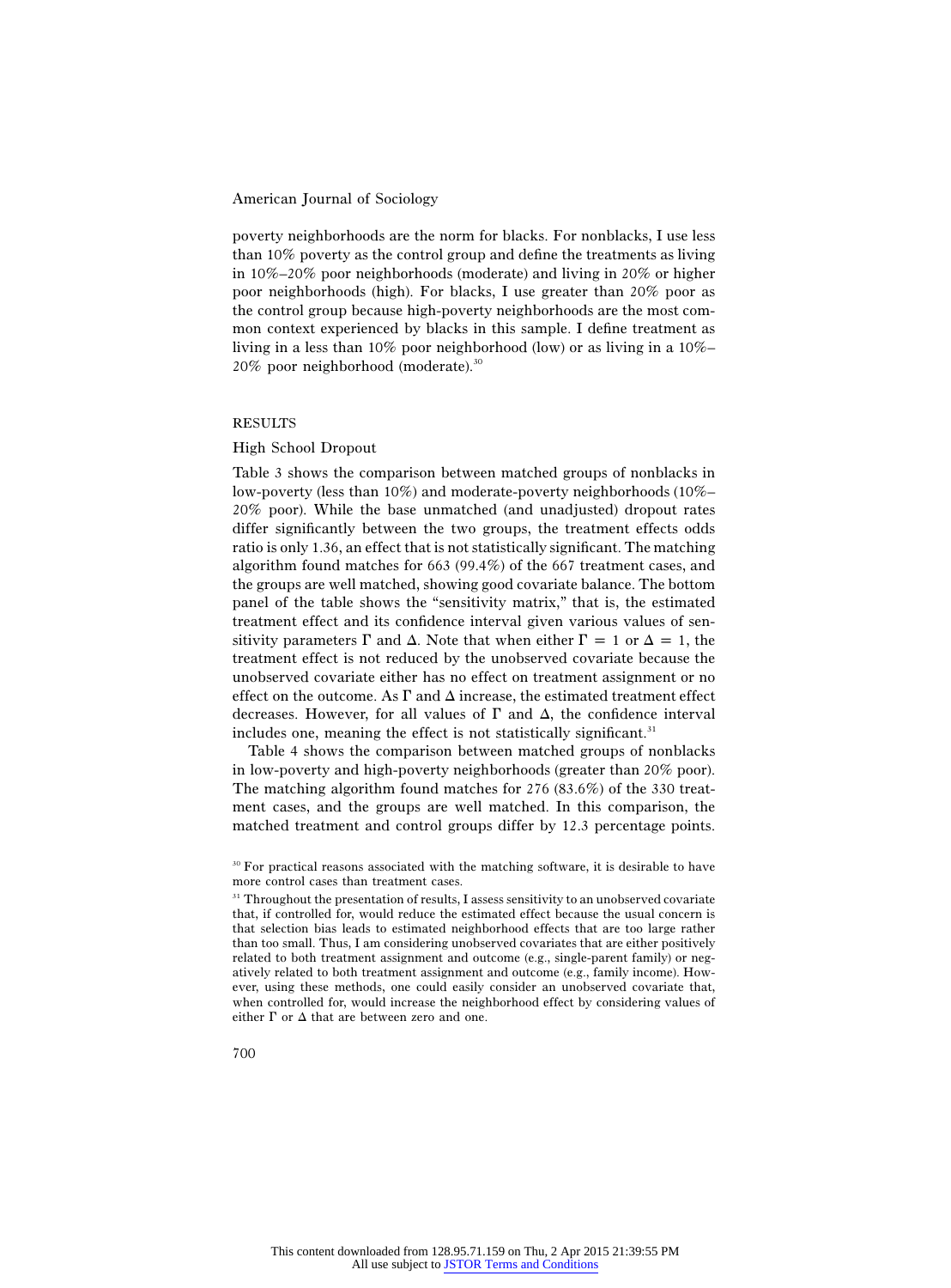| TABLE 3                                                    |
|------------------------------------------------------------|
| EFFECT OF NEIGHBORHOOD POVERTY ON DROPOUT AMONG NONBLACKS, |
| Low $(< 10\%)$ vs. MODERATE $(10\%-20\%)$ POVERTY          |

|                      | <b>BASE</b><br>DROPOUT | <b>MATCHED</b><br><b>MATCHED SAMPLE COVAR-</b><br><b>SAMPLE</b><br>IATE BALANCE<br>DROPOUT |                           |          |  |
|----------------------|------------------------|--------------------------------------------------------------------------------------------|---------------------------|----------|--|
|                      | RATE                   | <b>RATE</b>                                                                                | Standard Bias* Covariates |          |  |
| Control $(low)$      | 11.8                   | 17.8                                                                                       | > .50                     | $\Omega$ |  |
| Treatment (moderate) | 23.1                   | 22.8                                                                                       | $.25 - .50$               | $\Omega$ |  |
| Difference           |                        |                                                                                            |                           |          |  |
| $(T-C)$              | 11.3                   | 5.0                                                                                        | $.15 - .25$               | $\Omega$ |  |
| Odds ratio $(T/C)$   | 2.24                   | 1.36                                                                                       | $.10 - .15$               | 1        |  |
|                      |                        |                                                                                            | $.05 - .10$               | 6        |  |
| $\chi^2$ (1 df)      | 36.6                   | 2.91                                                                                       | < .05                     | 15       |  |
|                      | p < .001               | $p = .089$                                                                                 |                           |          |  |
| Treatment cases      | 667                    | 663                                                                                        |                           |          |  |
| $\%$ matched         |                        | 99.4                                                                                       |                           |          |  |
| Unique control       |                        |                                                                                            |                           |          |  |
| $cases$              | 1,574                  | 407                                                                                        |                           |          |  |

Sensitivity to Selection Bias

(Odds Ratio Effect Estimate and 95% Confidence Interval)

|                                                                |                           | $\Delta = 1.0$ $\Delta = 1.2$ $\Delta = 1.4$ $\Delta = 1.6$ $\Delta = 1.8$ |           |  |
|----------------------------------------------------------------|---------------------------|----------------------------------------------------------------------------|-----------|--|
| $\Gamma = 1.0$ (1.36 $1.36$ $1.36$ $1.36$ $1.36$ $1.36$ $1.36$ |                           |                                                                            |           |  |
|                                                                |                           | $(.95-1.94)$ $(.95-1.94)$ $(.95-1.95)$ $(.95-1.95)$ $(.95-1.95)$           |           |  |
|                                                                |                           | 1.34                                                                       | 1.33 1.33 |  |
|                                                                |                           | $(.95-1.94)$ $(.95-1.93)$ $(.94-1.92)$ $(.93-1.91)$ $(.93-1.90)$           |           |  |
|                                                                |                           | 1.32                                                                       | 1.31 1.3  |  |
|                                                                |                           | $(.95-1.95)$ $(.94-1.92)$ $(.93-1.89)$ $(.92-1.87)$ $(.91-1.86)$           |           |  |
|                                                                |                           | 1.31                                                                       | 1.29 1.27 |  |
|                                                                |                           | $(.95-1.95)$ $(.93-1.91)$ $(.91-1.87)$ $(.90-1.85)$ $(.89-1.82)$           |           |  |
|                                                                |                           | 1.3 1.27 1.25                                                              |           |  |
|                                                                | $(.95-1.95)$ $(.93-1.90)$ | $(.90-1.86)$ $(.89-1.82)$ $(.87-1.80)$                                     |           |  |

NOTE. -  $\Gamma$  = effect of hypothetical unobserved covariate on treatment (odds ratio).  $\Delta$  = effect of

hypothetical unobserved covariate on outcome (odds ratio). \* The standard bias of the propensity score is .0005.

These estimates suggest that a high-poverty neighborhood almost doubles the odds of high school dropout among nonblacks. This effect is statistically significant. I checked these results with a logit model controlling for the matching variables in the matched sample, and the estimates are of a similar magnitude (estimates not shown). The bottom panel of the table shows that this effect is fairly robust to selection bias. For example, if there were an unobserved covariate that doubled the odds of growing up in a high-poverty neighborhood and doubled the odds of high school dropout, the treatment would still multiply the odds of dropout by 1.69, an effect that would still be statistically significant at the 0.05 level. Note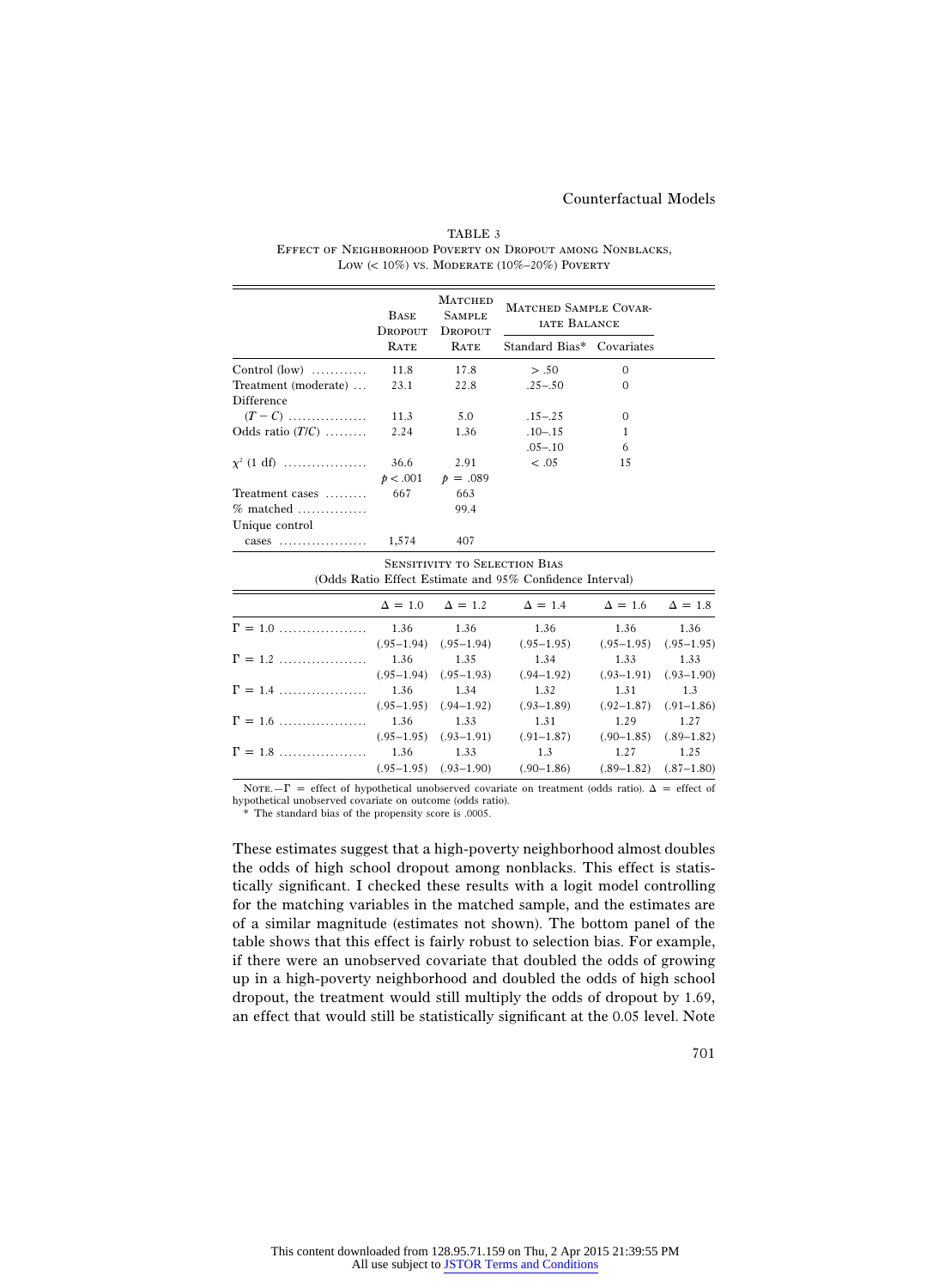| TABLE 4                                                    |  |  |  |  |  |
|------------------------------------------------------------|--|--|--|--|--|
| EFFECT OF NEIGHBORHOOD POVERTY ON DROPOUT AMONG NONBLACKS, |  |  |  |  |  |
| Low $(< 10\%)$ vs. HIGH $(> 20\%)$ POVERTY                 |  |  |  |  |  |

|                                         | <b>MATCHED</b><br><b>SAMPLE</b><br><b>BASE</b><br>DROPOUT<br>DROPOUT | <b>MATCHED SAMPLE COVARI-</b><br>ATE BALANCE |                            |              |  |
|-----------------------------------------|----------------------------------------------------------------------|----------------------------------------------|----------------------------|--------------|--|
|                                         | RATE                                                                 | RATE                                         | Standard Bias* Covariates  |              |  |
| Control $(low)$                         | 11.8                                                                 | 20.3                                         | > .50                      | $\Omega$     |  |
| Treatment $(high)$<br><b>Difference</b> | 34.2                                                                 | 32.6                                         | $.25 - .50$                | $\mathbf{0}$ |  |
| $(T-C)$                                 | 22.4                                                                 | 12.3                                         | $.15 - .25$                | 1            |  |
| Odds Ratio $(T/C)$                      | 3.88                                                                 | 1.90                                         | $.10 - .15$<br>$.05 - .10$ | 1<br>5       |  |
| $\chi^2$ (1 df)                         | 61.5                                                                 | 6.55<br>$p < .001$ $p = .011$                | < .05                      | 15           |  |
| Treatment cases<br>$\%$ matched         | 330                                                                  | 276<br>83.6                                  |                            |              |  |
| Unique control                          | 1,574                                                                | 207                                          |                            |              |  |



(Odds Ratio Effect Estimate and 95% Confidence Interval)

|                                              |           | $\Delta = 1.0 \qquad \Delta = 1.5$ | $\Delta = 2.0$  | $\Delta = 2.5 \qquad \Delta = 3.0$        |                             |
|----------------------------------------------|-----------|------------------------------------|-----------------|-------------------------------------------|-----------------------------|
| $\Gamma = 1.0$ 1.90 1.90                     |           |                                    | 1.90 1.90 1.90  |                                           |                             |
|                                              |           | $(1.16-3.12)$ $(1.16-3.12)$        |                 | $(1.15-3.14)$ $(1.15-3.15)$ $(1.14-3.16)$ |                             |
| $\Gamma = 1.5$                               | 1.90 1.82 |                                    | 1.77            | 1.74 1.71                                 |                             |
|                                              |           | $(1.16-3.13)$ $(1.11-3.00)$        | $(1.07 - 2.93)$ |                                           | $(1.05-2.88)$ $(1.02-2.84)$ |
|                                              |           |                                    | 1.69            | 1.63 1.58                                 |                             |
|                                              |           | $(1.15-3.14)$ $(1.07-2.93)$        | $(1.02 - 2.80)$ |                                           | $(.98-2.71)$ $(.95-2.64)$   |
| $\Gamma = 2.5$ 1.90 1.74                     |           |                                    | 1.63            | 1.55 1.49                                 |                             |
|                                              |           | $(1.14-3.16)$ $(1.04-2.89)$        | $(.98 - 2.72)$  |                                           | $(.93-2.60)$ $(.89-2.51)$   |
| $\Gamma = 3.0 \dots \dots \dots \dots \dots$ | 1.90 1.71 |                                    | 1.58            | 1.49 1.43                                 |                             |
|                                              |           | $(1.14-3.18)$ $(1.02-2.85)$        | $(.94 - 2.65)$  |                                           | $(.89-2.51)$ $(.84-2.41)$   |

NOTE. -  $\Gamma$  = effect of hypothetical unobserved covariate on treatment (odds ratio).  $\Delta$  = effect of

hypothetical unobserved covariate on outcome (odds ratio). \* The standard bias of the propensity score is .0013.

that such an unobserved covariate would need to have such relationships with the treatment and outcome net of the observed covariates in table 2 since the treatment and control groups are already balanced on these observed covariates.

Another way to read the sensitivity matrix is to look for the smallest values of  $\Gamma$  and  $\Delta$  for which the effect of neighborhood poverty is not statistically significant (i.e., for which the value "1" is included in the confidence interval). These values correspond to the "weakest" unobserved covariate that would lead us to conclude that the neighborhood effect is not statistically different from no effect. For this table, this occurs when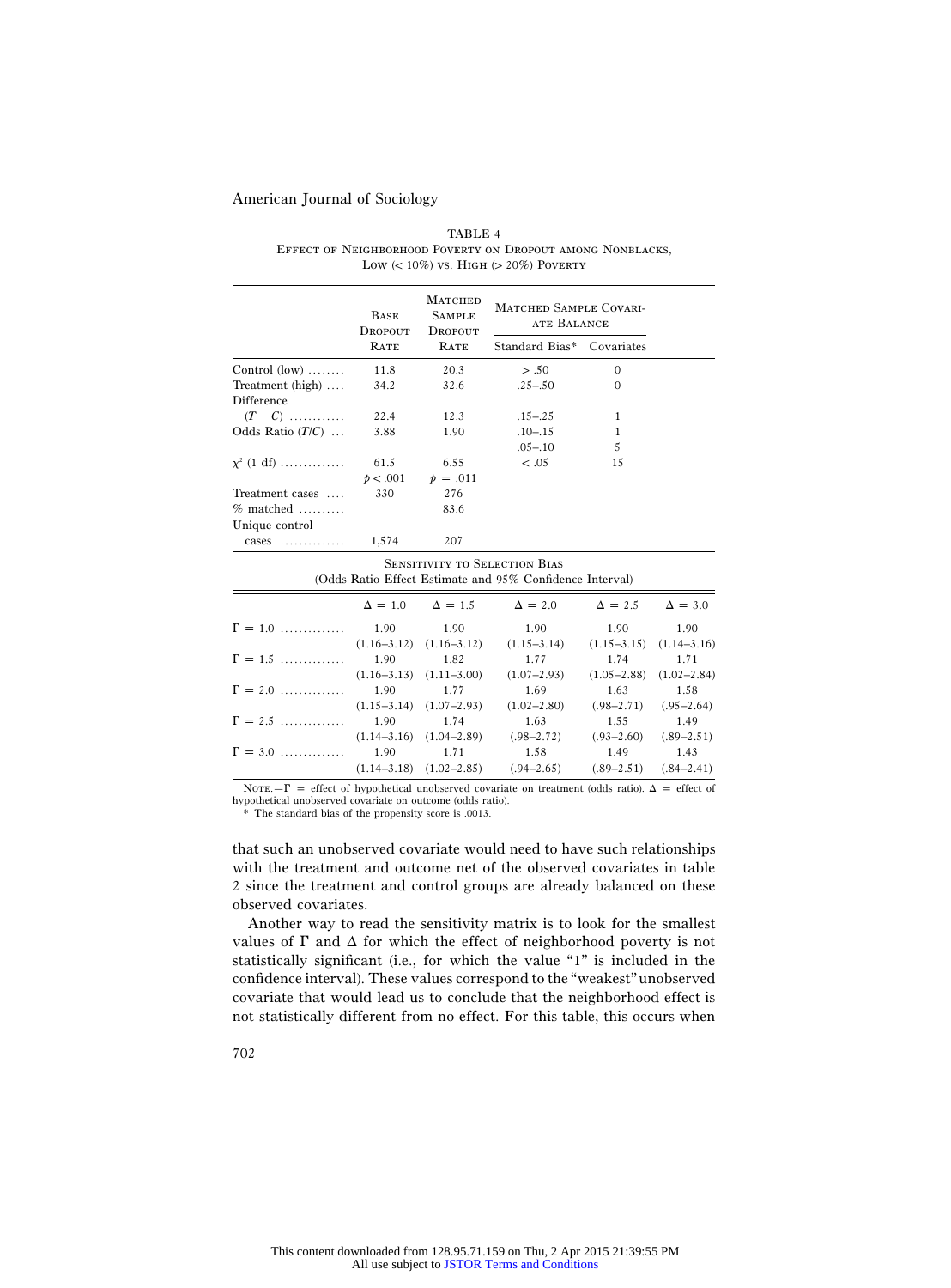$\Gamma = 2.0$  and  $\Delta = 2.5$  (or vice versa since the matrix is symmetric about the diagonal). In the discussion section below, I return to the issue of how to substantively interpret the sensitivity parameters.

Tables 5 and 6 examine the effect of neighborhood poverty among blacks. Recall that because high-poverty neighborhoods are the most common condition for blacks (see table 1), this category is the control group and moderate-poverty and low-poverty are considered treatments. However, to ease comparison with results for nonblacks, treatment effects for blacks are displayed as the inverse of the effect of treatment.

Table 5 compares blacks in high-poverty neighborhoods to those in low-poverty neighborhoods. The matching algorithm found matches for 195 (94.7%) of the 206 observations in the low-poverty neighborhoods, and the matched samples show good covariate balance. In the matched sample, living in a low-poverty neighborhood reduces the rate of high school dropout by about 12 percentage points, almost halving the dropout rate. According to this analysis, growing up in a high-poverty neighborhood slightly more than doubles the odds of high school dropout, an effect slightly larger than that for nonblacks, though the difference is not statistically significant. I checked the treatment effect results with a logit model controlling for the matching variables in the matched sample, and the estimates are comparable (estimates not shown). Again, the effect is robust to selection bias. Even in the presence of an unobserved covariate that doubles the odds of living in a high-poverty neighborhood and doubles the odds of dropout, the high-poverty neighborhood multiplies the odds of dropout by 1.91. An unobserved covariate would have to double the odds of living in a high-poverty neighborhood and multiply by 2.5 the odds of dropout (or vice versa) to render the effect statistically insignificant.

Table 6 compares matched samples of blacks in high-poverty neighborhoods with those in moderate-poverty neighborhoods. The sample is well-matched, but with an odds ratio of only 1.18, the effect is small, statistically insignificant, and not surprisingly, not robust to selection bias.

#### Teenage Pregnancy

Table 7 compares teenage pregnancy rates among the matched sample of nonblack youth in low-poverty and moderate-poverty neighborhoods. The algorithm found matches for 432 (99.5%) of the 434 treatment cases, and the matched sample contains good covariate balance. The estimates show that a moderate-poverty neighborhood increases the pregnancy rate by 6.7 percentage points, more than doubling the odds of teenage pregnancy. I checked these results with a logit model controlling for the matching variables in the matched sample, and again the estimates are comparable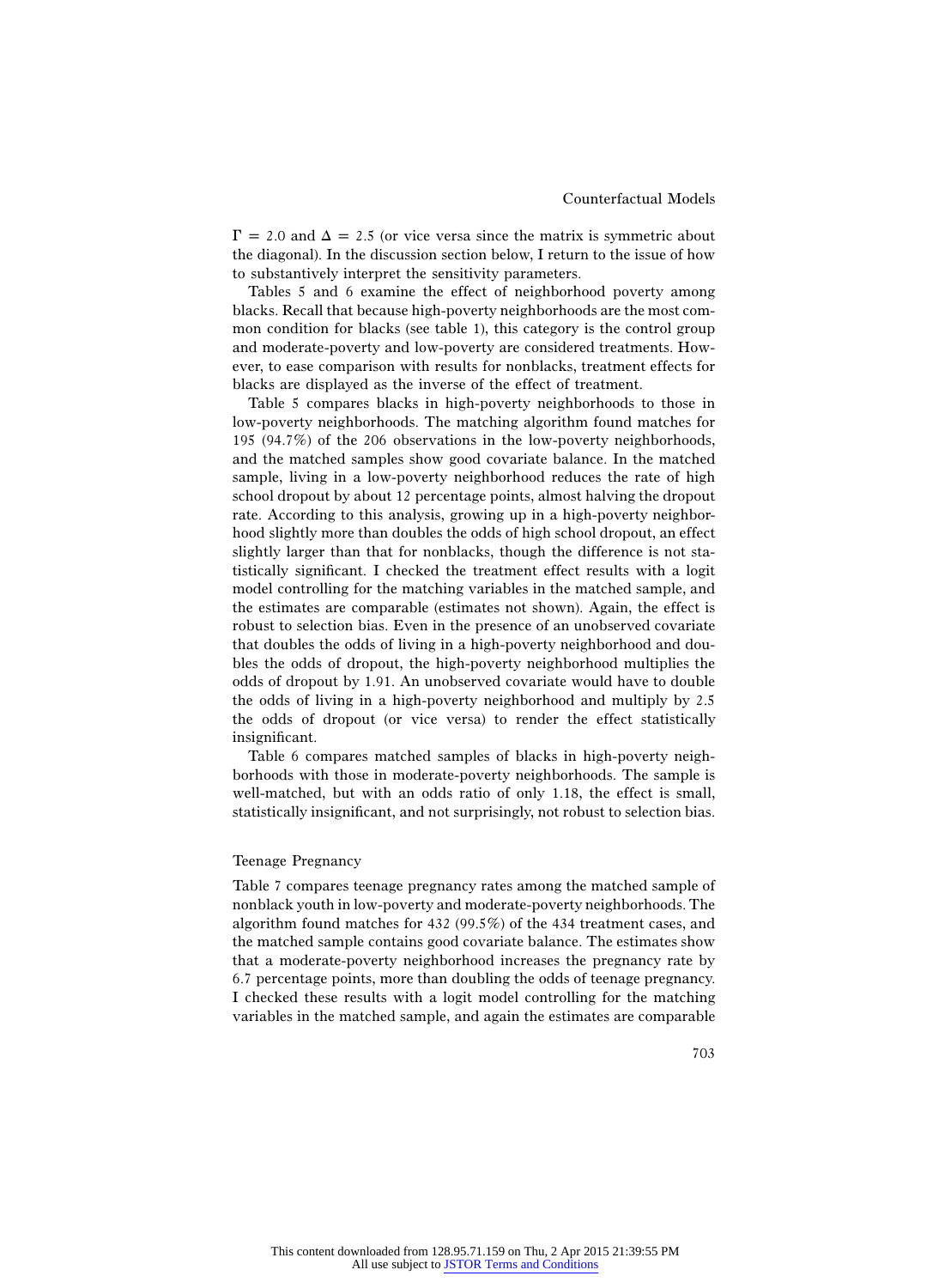| TABLE 5                                                 |
|---------------------------------------------------------|
| EFFECT OF NEIGHBORHOOD POVERTY ON DROPOUT AMONG BLACKS, |
| HIGH $(> 20\%)$ vs. Low $(< 10\%)$ POVERTY              |

|                                 | <b>BASE</b><br>DROPOUT | <b>MATCHED</b><br><b>SAMPLE</b><br>DROPOUT | <b>MATCHED SAMPLE COVARI-</b><br>ATE BALANCE |                                  |  |  |
|---------------------------------|------------------------|--------------------------------------------|----------------------------------------------|----------------------------------|--|--|
|                                 | RATE                   | RATE                                       | Standard Bias* Covariates                    |                                  |  |  |
| Control $(high)$                | 34.2                   | 25.6                                       | > .50                                        | $\Omega$                         |  |  |
| Treatment $(low)$<br>Difference | 13.1                   | 13.6                                       | $.25 - .50$                                  | $\Omega$                         |  |  |
| $(C-T)$                         | 21.1                   | 12.0                                       | $.15 - .25$                                  | 0                                |  |  |
| Odds ratio $(C/T)$              | 3.45                   | 2.15                                       | $.10 - .15$<br>$.05 - .10$                   | $\overline{4}$<br>$\overline{7}$ |  |  |
| $x^2$ (1 df)                    | 30.3                   | 6.35<br>$p < .001$ $p = .013$              | < .05                                        | 11                               |  |  |
| Treatment cases                 | 206                    | 195                                        |                                              |                                  |  |  |
| $\%$ matched<br>Unique control  |                        | 94.7                                       |                                              |                                  |  |  |
| $cases$                         | 1,610                  | 147                                        |                                              |                                  |  |  |



(Odds Ratio Effect Estimate and 95% Confidence Interval)

|                                              |           | $\Delta = 1.0 \qquad \Delta = 1.5$ | $\Delta = 2.0$  | $\Delta = 2.5 \qquad \Delta = 3.0$ |                             |
|----------------------------------------------|-----------|------------------------------------|-----------------|------------------------------------|-----------------------------|
|                                              |           |                                    | 2.15 2.15 2.15  |                                    |                             |
|                                              |           | $(1.18-3.91)$ $(1.17-3.92)$        | $(1.17 - 3.93)$ | $(1.17-3.95)$ $(1.16-3.97)$        |                             |
| $\Gamma = 1.5$                               | 2.15 2.06 |                                    | 2.00            | 1.96 1.93                          |                             |
|                                              |           | $(1.17-3.93)$ $(1.12-3.77)$        | $(1.09 - 3.68)$ |                                    | $(1.06-3.61)$ $(1.04-3.56)$ |
|                                              |           |                                    | 1.91            | 1.84 1.78                          |                             |
|                                              |           | $(1.17-3.95)$ $(1.09-3.69)$        | $(1.03 - 3.52)$ |                                    | $(.99-3.41)$ $(.96-3.32)$   |
|                                              |           |                                    | 1.84            | 1.75 1.69                          |                             |
|                                              |           | $(1.16-3.97)$ $(1.06-3.63)$        | $(.99 - 3.41)$  | $(.94 - 3.26)$                     | $(.90 - 3.15)$              |
| $\Gamma = 3.0 \dots \dots \dots \dots \dots$ | 2.15 1.93 |                                    | 1.78            | 1.69 1.61                          |                             |
|                                              |           | $(1.15-4.00)$ $(1.03-3.59)$        | $(.95 - 3.34)$  | $(.90 - 3.16)$                     | $(.85 - 3.03)$              |

NOTE. -  $\Gamma$  = effect of hypothetical unobserved covariate on treatment (odds ratio).  $\Delta$  = effect of

hypothetical unobserved covariate on outcome (odds ratio). \* The standard bias of the propensity score is .0019.

(estimates not shown). The statistical significance of the effect is fairly robust to selection bias. An unobserved covariate that multiplied the odds of treatment by 2.2 and the odds of teenage pregnancy by 2.2 would lower the treatment effect such that its confidence interval would include one.

Table 8 shows the comparison between pregnancy rates in the matched sample of nonblack adolescents in low-poverty and high-poverty neighborhoods. The algorithm found matches for 166 (82.2%) of the 202 treatment cases, and the matched sample contains good covariate balance. The estimates show that a high-poverty neighborhood increases the teenage pregnancy rate by 11.5 percentage points, almost tripling the odds of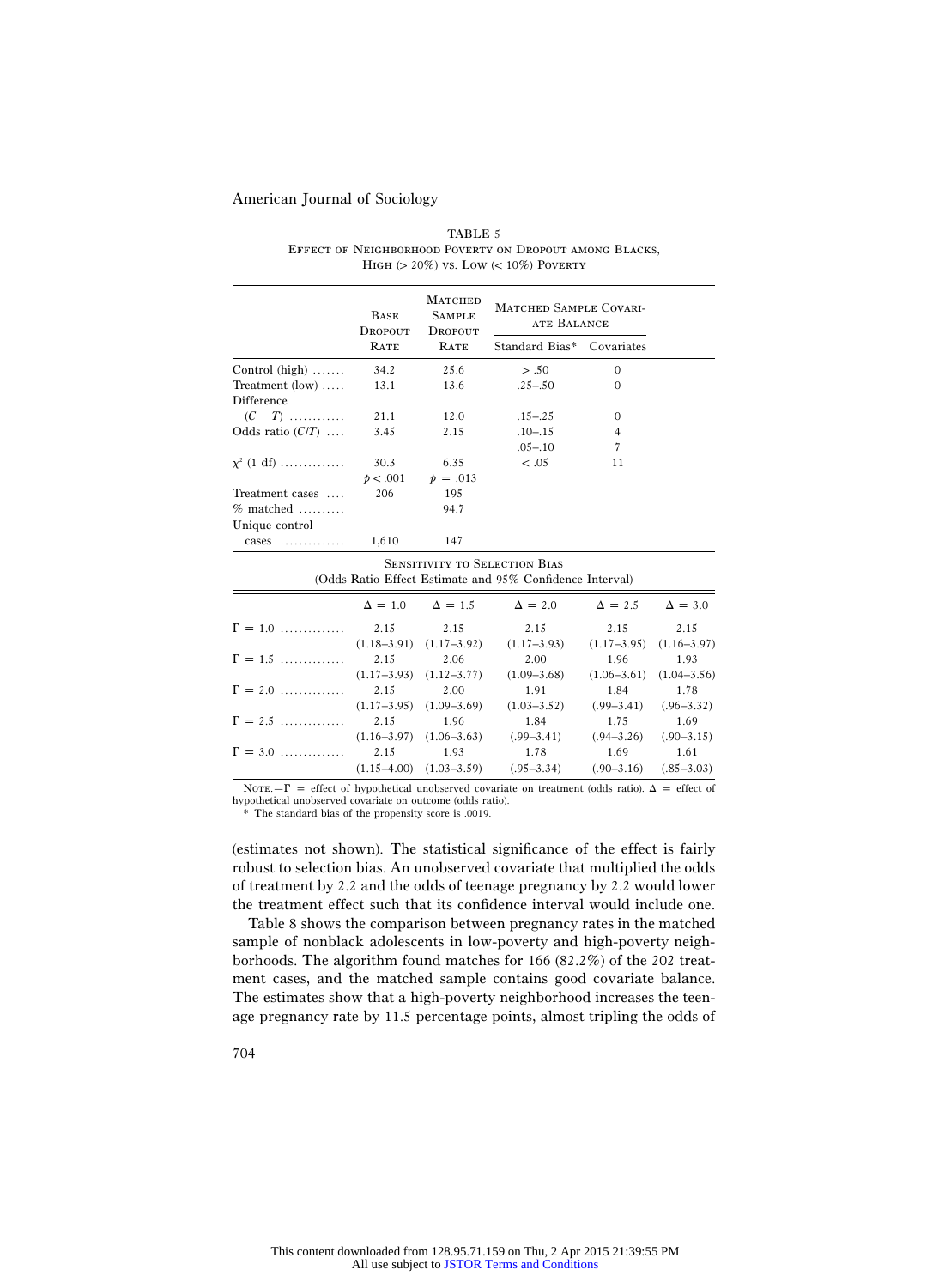|                                       | <b>BASE</b><br>DROPOUT | <b>MATCHED</b><br><b>SAMPLE</b><br>DROPOUT | <b>MATCHED SAMPLE COVAR-</b><br>IATE BALANCE |          |  |
|---------------------------------------|------------------------|--------------------------------------------|----------------------------------------------|----------|--|
|                                       | RATE                   | RATE                                       | Standard Bias* Covariates                    |          |  |
| Control (high) $\dots\dots\dots\dots$ | 34.2                   | 30.9                                       | > .50                                        | $\Omega$ |  |
| Treatment (moderate)                  | 26.9                   | 27.4                                       | $.25 - .50$                                  | $\Omega$ |  |
| Difference                            |                        |                                            |                                              |          |  |
| $(C-T)$                               | 7.3                    | 3.5                                        | $.15 - .25$                                  | $\Omega$ |  |
| Odds ratio $(C/T)$                    | 1.41                   | 1.18                                       | $.10 - .15$                                  | $\Omega$ |  |
|                                       |                        |                                            | $.05 - .10$                                  | 2        |  |
| $\chi^2$ (1 df)                       | 7.05                   | 1.12                                       | < .05                                        | 20       |  |
|                                       |                        | $p = .008$ $p = .291$                      |                                              |          |  |
| Treatment cases                       | 587                    | 577                                        |                                              |          |  |
| $\%$ matched                          |                        | 98.3                                       |                                              |          |  |
| Unique control                        |                        |                                            |                                              |          |  |
| $cases$                               | 1,610                  | 434                                        |                                              |          |  |

TABLE 6 Effect of Neighborhood Poverty on Dropout among Blacks, HIGH  $(> 20\%)$  VS. MODERATE  $(10\%-20\%)$  POVERTY

Sensitivity to Selection Bias

(Odds Ratio Effect Estimate and 95% Confidence Interval)

|  |                           | $\Delta = 1.0$ $\Delta = 1.2$ $\Delta = 1.4$ $\Delta = 1.6$ $\Delta = 1.8$ |                           |  |
|--|---------------------------|----------------------------------------------------------------------------|---------------------------|--|
|  |                           |                                                                            |                           |  |
|  |                           | $(.87-1.61)$ $(.87-1.61)$ $(.87-1.61)$ $(.87-1.62)$ $(.87-1.62)$           |                           |  |
|  |                           |                                                                            | 1.16 1.15                 |  |
|  | $(.87-1.61)$ $(.86-1.60)$ | $(.85 - 1.59)$                                                             | $(.85-1.58)$ $(.84-1.58)$ |  |
|  |                           | 1.15                                                                       | 1.14 1.13                 |  |
|  | $(.87-1.62)$ $(.85-1.59)$ | $(.84-1.57)$ $(.83-1.56)$ $(.82-1.54)$                                     |                           |  |
|  |                           | 1.14                                                                       | 1.12 1.10                 |  |
|  | $(.87-1.62)$ $(.85-1.58)$ | $(.83-1.56)$                                                               | $(.82-1.53)$ $(.81-1.51)$ |  |
|  |                           |                                                                            |                           |  |
|  | $(.86-1.62)$ $(.84-1.58)$ | $(.82-1.54)$ $(.81-1.51)$ $(.79-1.49)$                                     |                           |  |

NOTE. -  $\Gamma$  = effect of hypothetical unobserved covariate on treatment (odds ratio).  $\Delta$  = effect of

hypothetical unobserved covariate on outcome (odds ratio). \* The standard bias of the propensity score is .0002.

teenage pregnancy. I checked these results with a logit model controlling for the matching variables in the matched sample, and again the estimates are comparable (estimates not shown). This effect is also robust to selection bias. Even if an unobserved covariate almost doubled the odds of growing up in a high-poverty neighborhood and more than doubled the odds of teenage pregnancy, growing up in a high-poverty neighborhood would still multiply the odds of teenage pregnancy by 2.63, an effect which would still be statistically significant.

Table 9 shows the comparison between pregnancy rates in the matched sample of black adolescents in high-poverty and low-poverty neighbor-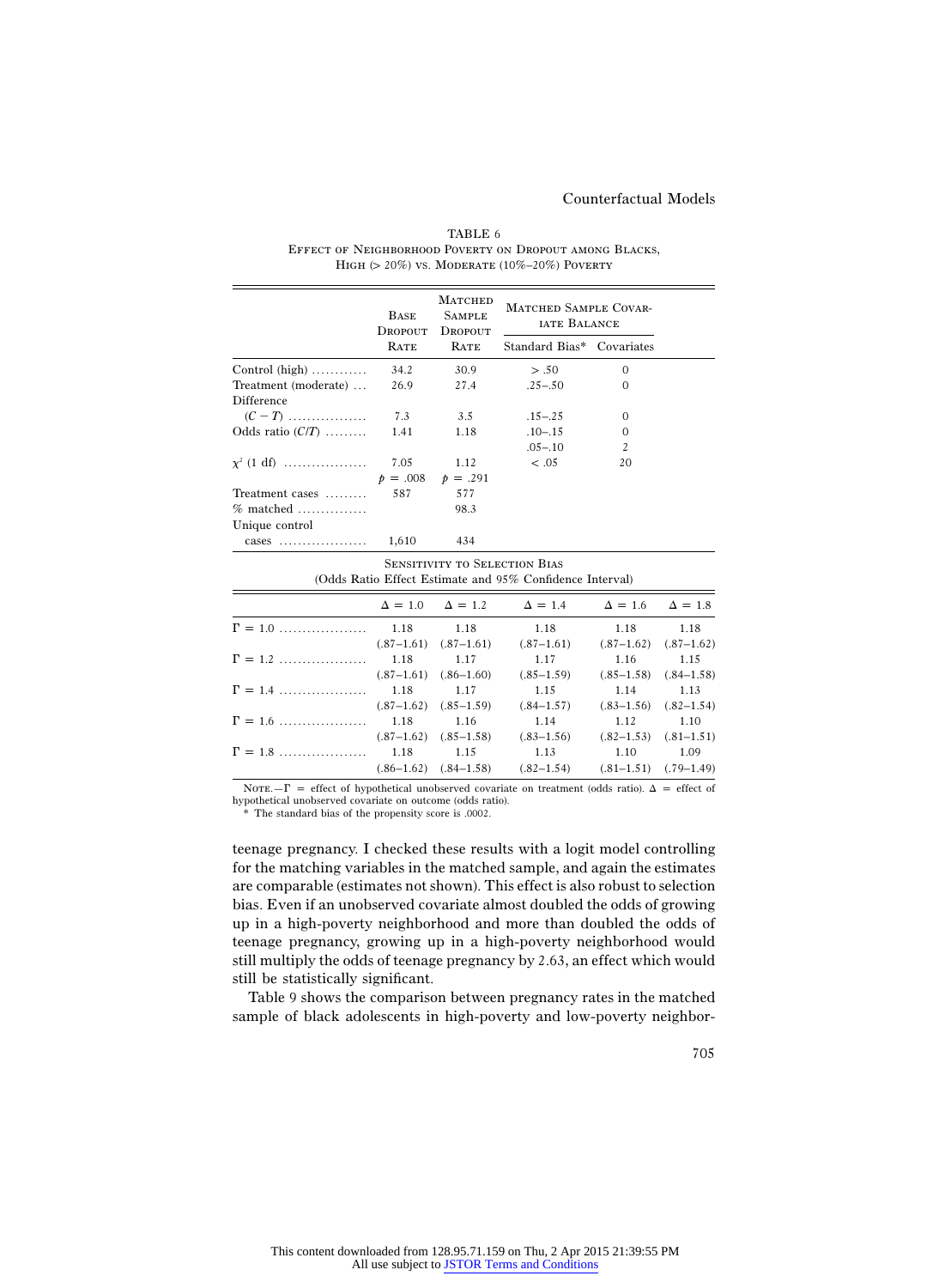TABLE 7 Effect of Neighborhood Poverty on Teenage Pregnancy among Nonblacks, Low  $(< 10\%)$  vs. MODERATE (10%–20%) POVERTY

|                                     | <b>BASE</b>     | <b>MATCHED</b><br><b>SAMPLE</b><br>PREGNANCY PREGNANCY | <b>MATCHED SAMPLE</b><br><b>COVARIATE BALANCE</b>        |                             |                |
|-------------------------------------|-----------------|--------------------------------------------------------|----------------------------------------------------------|-----------------------------|----------------|
|                                     | RATE            | RATE                                                   | Standard Bias* Covariates                                |                             |                |
| Control $\left( \text{low} \right)$ | 4.6             | 6.0                                                    | > .50                                                    | $\Omega$                    |                |
| Treatment (moder-<br>ate)           | 12.7            | 12.7                                                   | $.25 - .50$                                              | $\Omega$                    |                |
| Difference                          |                 |                                                        |                                                          |                             |                |
| $(T-C)$                             | 8.1             | 6.7                                                    | $.15 - .25$                                              | $\overline{0}$              |                |
| Odds ratio $(T/C)$                  | 3.02            | 2.28                                                   | $.10 - .15$                                              | 2                           |                |
|                                     |                 |                                                        | $.05 - .10$                                              | 6                           |                |
| $\chi^2$ (1 df)                     | 30.0            | 6.14                                                   | < .05                                                    | 13                          |                |
|                                     | p < .001        | $p = .014$                                             |                                                          |                             |                |
| Treatment cases                     | 434             | 432                                                    |                                                          |                             |                |
| $%$ matched                         |                 | 99.5                                                   |                                                          |                             |                |
| Unique control                      |                 |                                                        |                                                          |                             |                |
| $cases$                             | 911             | 254                                                    |                                                          |                             |                |
|                                     |                 | <b>SENSITIVITY TO SELECTION BIAS</b>                   | (Odds Ratio Effect Estimate and 95% Confidence Interval) |                             |                |
|                                     | $\Delta = 1.0$  | $\Delta = 1.3$                                         | $\Delta = 1.6$                                           | $\Delta = 1.9$              | $\Delta = 2.2$ |
| $\Gamma = 1.0$                      | 2.28            | 2.28                                                   | 2.28                                                     | 2.28                        | 2.28           |
|                                     | $(1.17 - 4.44)$ | $(1.17 - 4.44)$                                        | $(1.17 - 4.45)$                                          | $(1.17-4.45)$ $(1.16-4.46)$ |                |
| $\Gamma = 1.3$                      | 2.28            | 2.24                                                   | 2.21                                                     | 2.19                        | 2.16           |
|                                     |                 | $(1.17-4.45)$ $(1.15-4.37)$                            | $(1.13 - 4.32)$                                          | $(1.12-4.27)$ $(1.11-4.24)$ |                |
| $\Gamma = 1.6$                      | 2.28            | 2.21                                                   | 2.16                                                     | 2.11                        | 2.08           |
|                                     |                 | $(1.16-4.46)$ $(1.13-4.32)$                            | $(1.10 - 4.22)$                                          | $(1.08-4.15)$ $(1.06-4.08)$ |                |

NOTE.— $\Gamma$  = effect of hypothetical unobserved covariate on treatment (odds ratio).  $\Delta$  = effect of

G p 1.9 2.28 2.19 2.11 2.06 2.01 ..............

G p 2.2 2.28 2.16 2.08 2.01 1.96 ..............

 $(1.16-4.47)$   $(1.11-4.29)$   $(1.08-4.16)$   $(1.05-4.05)$   $(1.02-3.96)$ 

 $(1.16-4.49)$   $(1.10-4.27)$   $(1.05-4.10)$   $(1.02-3.97)$   $(0.99-3.87)$ 

hypothetical unobserved covariate on outcome (odds ratio).

The standard bias of the propensity score is .0002.

hoods. The algorithm found matches for 121 (89.6%) of the 135 treatment cases, and the matched sample contains good covariate balance. The estimates show that a high-poverty neighborhood increases the teenage pregnancy rate by almost 16 percentage points, multiplying the odds of teenage pregnancy by 2.59. I checked these results with a logit model controlling for the matching variables in the matched sample, and again the estimates are comparable (estimates not shown). The effect is robust to selection bias. Even with an unobserved covariate that doubled both the odds of growing up in a high-poverty neighborhood and the odds of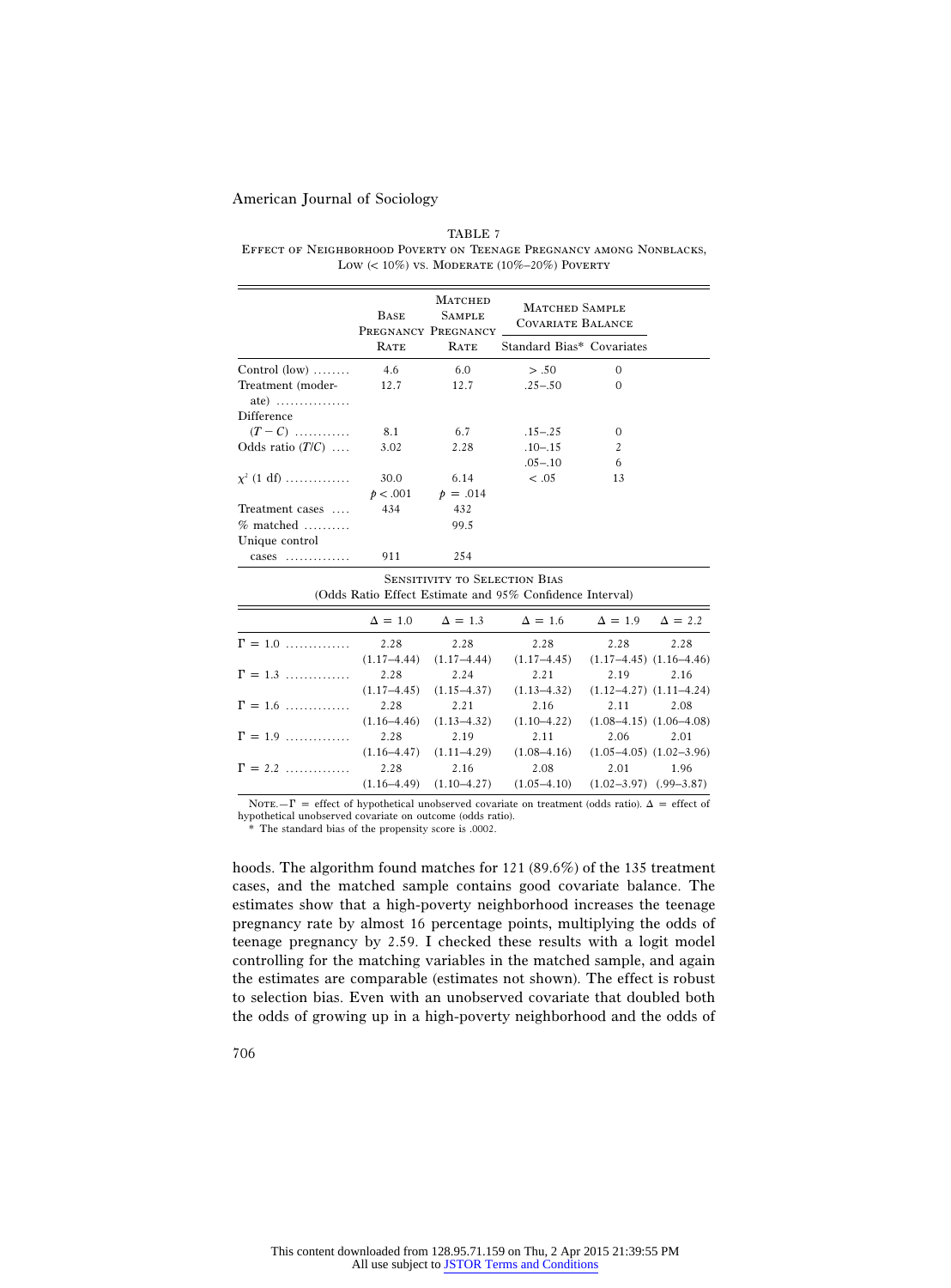Effect of Neighborhood Poverty on Teenage Pregnancy among Nonblacks, Low  $(< 10\%)$  vs. High  $(> 20\%)$  Poverty

|                    | <b>BASE</b> | <b>MATCHED</b><br><b>SAMPLE</b><br>PREGNANCY PREGNANCY | MATCHED SAMPLE CO-<br>VARIATE BALANCE |                |  |
|--------------------|-------------|--------------------------------------------------------|---------------------------------------|----------------|--|
|                    | RATE        | <b>RATE</b>                                            | Standard Bias* Covariates             |                |  |
| Control $(low)$    | 4.6         | 7.2                                                    | > .50                                 | $\Omega$       |  |
| Treatment $(high)$ | 18.8        | 18.7                                                   | $.25 - .50$                           | $\Omega$       |  |
| Difference         |             |                                                        |                                       |                |  |
| $(T-C)$            | 14.2        | 11.5                                                   | $.15 - .25$                           | $\mathbf{0}$   |  |
| Odds ratio $(T/C)$ | 4.80        | 2.95                                                   | $.10 - .15$                           | $\overline{4}$ |  |
|                    |             |                                                        | $.05 - .10$                           | 5              |  |
| $\chi^2$ (1 df)    | 38.6        | 5.55                                                   | < .05                                 | 12             |  |
|                    | p < .001    | $p = .019$                                             |                                       |                |  |
| Treatment cases    | 202         | 166                                                    |                                       |                |  |
| $\%$ matched       |             | 82.2                                                   |                                       |                |  |
| Unique control     |             |                                                        |                                       |                |  |
| $cases$            | 911         | 122                                                    |                                       |                |  |



(Odds Ratio Effect Estimate and 95% Confidence Interval)

|                                              |           | $\Delta = 1.0 \qquad \Delta = 1.4$ | $\Delta = 1.8$           | $\Delta = 2.2 \quad \Delta = 2.6$         |                                 |
|----------------------------------------------|-----------|------------------------------------|--------------------------|-------------------------------------------|---------------------------------|
| $\Gamma = 1.0 \dots \dots \dots \dots \dots$ |           |                                    | 2.95 2.95 2.95 2.95 2.95 |                                           |                                 |
|                                              |           | $(1.16-7.48)$ $(1.16-7.49)$        |                          | $(1.16-7.51)$ $(1.15-7.53)$ $(1.15-7.55)$ |                                 |
| $\Gamma = 1.4 \dots \dots \dots \dots$       |           | 2.95 2.87                          | 2.81                     | 2.76 2.72                                 |                                 |
|                                              |           | $(1.16-7.50)$ $(1.13-7.29)$        | $(1.10 - 7.16)$          |                                           | $(1.08-7.06)$ $(1.06-6.99)$     |
| $\Gamma = 1.8$                               | 2.95 2.81 |                                    | 2.71                     | 2.63 2.57                                 |                                 |
|                                              |           | $(1.15-7.54)$ $(1.10-7.18)$        | $(1.06 - 6.94)$          |                                           | $(1.02 - 6.76)$ $(1.00 - 6.62)$ |
| $\Gamma = 2.2 \dots \dots \dots \dots \dots$ |           | 2.95 2.76                          | 2.63                     | 2.53 2.46                                 |                                 |
|                                              |           | $(1.14-7.59)$ $(1.07-7.11)$        | $(1.02 - 6.79)$          |                                           | $(.98-6.55)$ $(.95-6.37)$       |
| $\Gamma = 2.6$                               |           | 2.95 2.72                          | 2.57                     | 2.46 2.36                                 |                                 |
|                                              |           | $(1.14-7.65)$ $(1.05-7.07)$        | $(.99-6.68)$             |                                           | $(.94-6.39)$ $(.91-6.17)$       |

NOTE. -  $\Gamma$  = effect of hypothetical unobserved covariate on treatment (odds ratio).  $\Delta$  = effect of

hypothetical unobserved covariate on outcome (odds ratio). \* The standard bias of the propensity score is .0010.

teenage pregnancy, the effect would still be 2.30. A covariate that multiplied both the odds of treatment by 2.5 and the odds of teenage pregnancy by 3.0 would be required to drive the statistical significance of the effect to nonsignificance.

Table 10 compares pregnancy rates in the matched sample of black adolescents in high-poverty and moderate-poverty neighborhoods. While the algorithm found matches for 385 (99.7%) of 386 treatment cases and covariates are well-balanced, the estimated effect is essentially zero. This is not surprising given the small effect in the unmatched sample, a dif-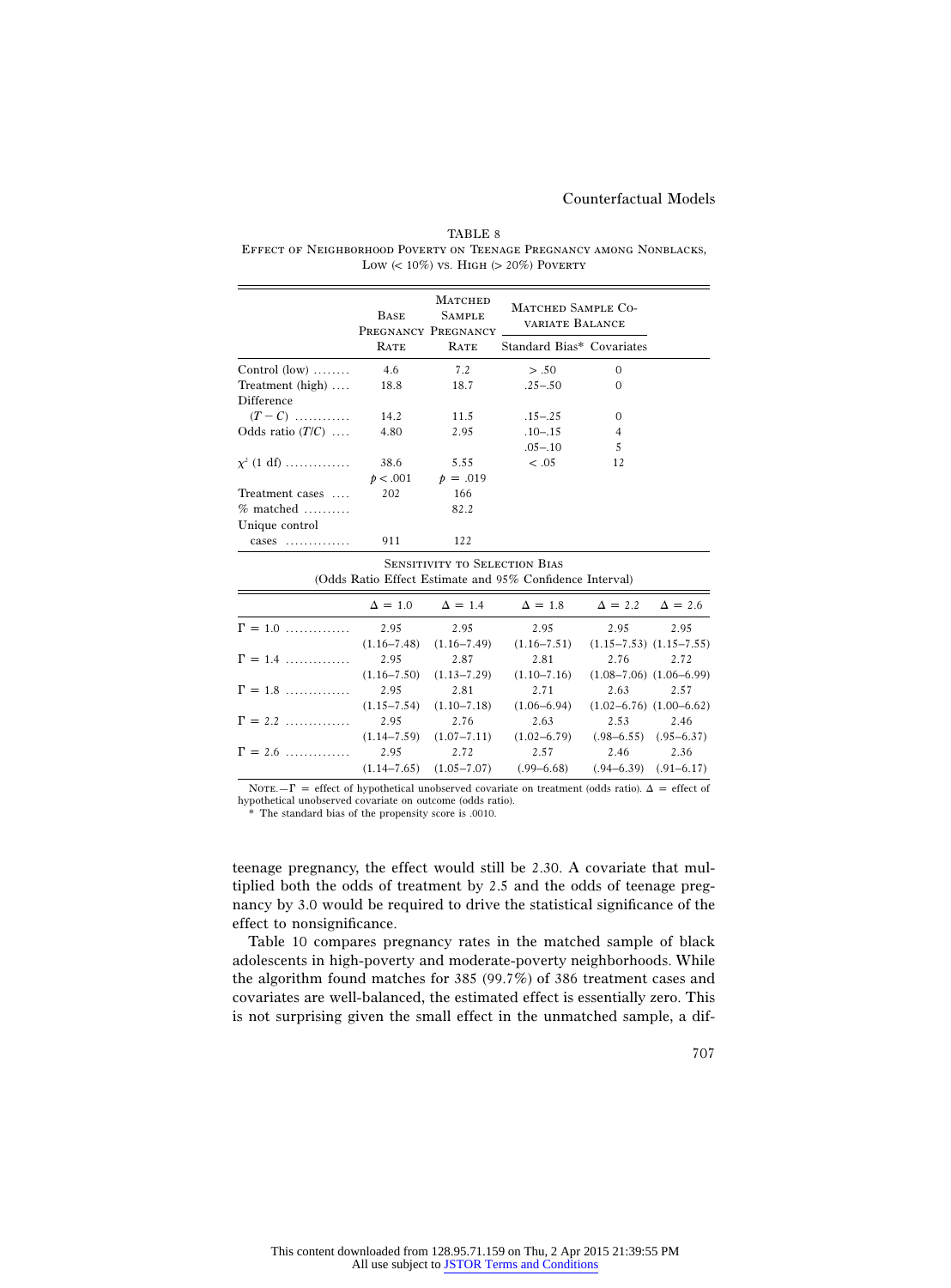| TABLE 9                                                           |  |  |  |                                            |  |
|-------------------------------------------------------------------|--|--|--|--------------------------------------------|--|
| EFFECT OF NEIGHBORHOOD POVERTY ON TEENAGE PREGNANCY AMONG BLACKS, |  |  |  |                                            |  |
|                                                                   |  |  |  | HIGH $(> 20\%)$ vs. Low $(< 10\%)$ Poverty |  |

|                              | <b>BASE</b> | <b>MATCHED</b><br><b>SAMPLE</b><br>PREGNANCY PREGNANCY | MATCHED SAMPLE CO-<br>VARIATE BALANCE |          |  |
|------------------------------|-------------|--------------------------------------------------------|---------------------------------------|----------|--|
|                              | RATE        | RATE                                                   | Standard Bias* Covariates             |          |  |
| Control $(high)$             | 30.1        | 29.8                                                   | > .50                                 | $\Omega$ |  |
| Treatment $(low)$            | 12.6        | 14.1                                                   | $.25 - .50$                           | $\Omega$ |  |
| Difference                   |             |                                                        |                                       |          |  |
| $(C-T)$                      | 17.5        | 15.7                                                   | $.15 - .25$                           | 1        |  |
| Odds ratio $(C/T)$           | 2.99        | 2.59                                                   | $.10 - .15$                           | 1        |  |
|                              |             |                                                        | $.05 - .10$                           | 8        |  |
| $x^2$ (1 df)                 | 17.5        | 7.51                                                   | < .05                                 | 11       |  |
|                              | p < .001    | $p = .007$                                             |                                       |          |  |
| Treatment cases              | 135         | 121                                                    |                                       |          |  |
| $\%$ matched                 |             | 89.6                                                   |                                       |          |  |
| Unique control               |             |                                                        |                                       |          |  |
| cases $\dots\dots\dots\dots$ | 1,034       | 100                                                    |                                       |          |  |



(Odds Ratio Effect Estimate and 95% Confidence Interval)

|                                              | $\Delta = 1.0 \qquad \Delta = 1.5$ |                             | $\Delta = 2.0$  | $\Delta = 2.5 \quad \Delta = 3.0$ |                             |
|----------------------------------------------|------------------------------------|-----------------------------|-----------------|-----------------------------------|-----------------------------|
| $\Gamma = 1.0$                               |                                    |                             | 2.59 2.59 2.59  | 2.59 2.59                         |                             |
|                                              |                                    | $(1.29-5.19)$ $(1.29-5.21)$ | $(1.28 - 5.23)$ | $(1.28 - 5.26)$ $(1.27 - 5.28)$   |                             |
| $\Gamma = 1.5$                               | 2.59 2.49                          |                             | 2.42            | 2.37 2.33                         |                             |
|                                              |                                    | $(1.29-5.21)$ $(1.23-5.01)$ | $(1.20 - 4.89)$ |                                   | $(1.16-4.80)$ $(1.14-4.74)$ |
| $\Gamma = 2.0 \dots \dots \dots \dots \dots$ | 2.59 2.42                          |                             | 2.30            | 2.22 2.16                         |                             |
|                                              |                                    | $(1.28-5.25)$ $(1.19-4.90)$ | $(1.13 - 4.68)$ |                                   | $(1.09-4.53)$ $(1.05-4.42)$ |
| $\Gamma = 2.5$                               | 2.59 2.37                          |                             | 2.22            | 2.12 2.03                         |                             |
|                                              |                                    | $(1.27-5.28)$ $(1.16-4.82)$ | $(1.09 - 4.54)$ | $(1.03-4.34)$ $(.99-4.20)$        |                             |
| $\Gamma = 3.0$                               | 2.59 2.33                          |                             | 2.16            | 2.03 1.94                         |                             |
|                                              |                                    | $(1.26-5.32)$ $(1.13-4.78)$ | $(1.05-4.44)$   |                                   | $(.98-4.21)$ $(.94-4.04)$   |

NOTE.  $-\Gamma$  = effect of hypothetical unobserved covariate on treatment (odds ratio).  $\Delta$  = effect of

hypothetical unobserved covariate on outcome (odds ratio). \* The standard bias of the propensity score is .0008.

ference between unmatched treatment and control groups of less than 4 percentage points.

# Discussion

Two remaining issues in the interpretation of the results warrant further discussion. First is the issue of the unmatched treatment cases. In the analyses in which robust effects are found, between 82% and 99% of the treatment cases are actually matched. As noted above, there is a tradeoff between estimating the effect for the entire treatment group but having

708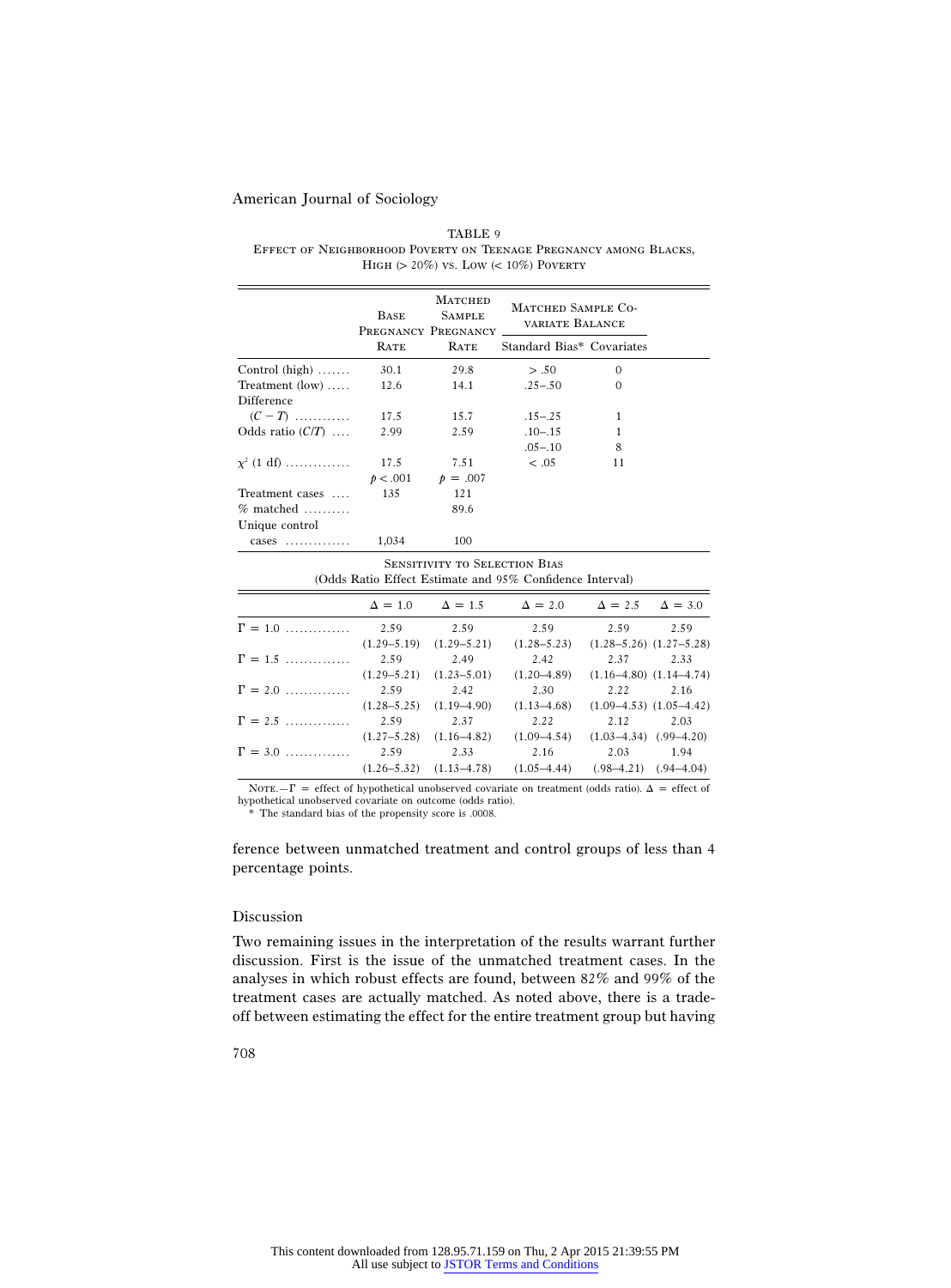| TABLE 10                                                          |
|-------------------------------------------------------------------|
| EFFECT OF NEIGHBORHOOD POVERTY ON TEENAGE PREGNANCY AMONG BLACKS. |
| HIGH $(> 20\%)$ VS. MODERATE $(10\%-20\%)$ POVERTY                |

|                                                       | <b>BASE</b> | <b>MATCHED</b><br><b>SAMPLE</b><br>PREGNANCY PREGNANCY | <b>MATCHED SAMPLE COVAR-</b><br>IATE BALANCE |              |  |
|-------------------------------------------------------|-------------|--------------------------------------------------------|----------------------------------------------|--------------|--|
|                                                       | RATE        | RATE                                                   | Standard Bias* Covariates                    |              |  |
| Control $(high)$<br>Treatment (moder-                 | 30.1        | 30.4                                                   | > .50                                        | $\Omega$     |  |
| ate) $\dots\dots\dots\dots\dots$<br><b>Difference</b> | 26.9        | 27.1                                                   | $.25 - .50$                                  | $\mathbf{0}$ |  |
| $(C-T)$                                               | 3.2         | 3.3                                                    | $.15 - .25$                                  | $\Omega$     |  |
| Odds ratio $(C/T)$                                    | 1.17        | 1.17                                                   | $.10 - .15$<br>$.05 - .10$                   | 3<br>7       |  |
| $\chi^2$ (1 df)                                       | 1.19        | .675<br>$p = .275$ $p = .412$                          | < .05                                        | 11           |  |
| Treatment cases                                       | 386         | 385                                                    |                                              |              |  |
| $%$ matched<br>Unique control                         |             | 99.7                                                   |                                              |              |  |
| $cases$                                               | 1,057       | 274                                                    |                                              |              |  |

Sensitivity to Selection Bias

|  |  | (Odds Ratio Effect Estimate and 95% Confidence Interval) |
|--|--|----------------------------------------------------------|
|--|--|----------------------------------------------------------|

|                                              | $\Delta = 1.0$ | $\Delta = 1.2$ | $\Delta = 1.4$ | $\Delta = 1.6$ | $\Delta = 1.8$            |
|----------------------------------------------|----------------|----------------|----------------|----------------|---------------------------|
| $\Gamma = 1.0 \dots \dots \dots \dots$       | 2.08           | 2.08           | 2.08           | 2.08           | 2.08                      |
|                                              | $(.89 - 4.85)$ | $(.89 - 4.85)$ | $(.89 - 4.85)$ | $(.89 - 4.86)$ | $(.89 - 4.86)$            |
| $\Gamma = 1.2 \dots \dots \dots \dots \dots$ | 2.08           | 2.07           | 2.07           | 2.06           | 2.06                      |
|                                              | $(.89 - 4.85)$ | $(.89 - 4.84)$ | $(.88-4.83)$   | $(.88 - 4.83)$ | $(.88-4.82)$              |
| $\Gamma = 1.4$                               | 2.08           | 2.07           | 2.06           | 2.05           | 2.05                      |
|                                              | $(.89 - 4.86)$ | $(.88-4.84)$   | $(.88-4.82)$   | $(.88 - 4.80)$ | $(.87 - 4.79)$            |
| $\Gamma = 1.6$                               | 2.08           | 2.06           | 2.05           | 2.04           | 2.03                      |
|                                              | $(.89 - 4.86)$ | $(.88 - 4.83)$ | $(.88 - 4.80)$ |                | $(.87-4.78)$ $(.87-4.76)$ |
| $\Gamma = 1.8 \dots \dots \dots \dots$       | 2.08           | 2.06           | 2.05           | 2.03           | 2.02                      |
|                                              | $(.89 - 4.87)$ | $(.88-4.83)$   | $(.87 - 4.79)$ |                | $(.87-4.76)$ $(.86-4.74)$ |

NOTE.— $\Gamma$  = effect of hypothetical unobserved covariate on treatment (odds ratio).  $\Delta$  = effect of

hypothetical unobserved covariate on outcome (odds ratio). \* The standard bias of the propensity score is. 0002.

little knowledge about the robustness of the results and estimating the effect for only some of the treatment group but understanding the robustness of the results. However, it is still valuable to consider the unmatched treatment cases. What are the consequences of not finding control cases for a nontrivial portion of the treatment cases?

The matching estimator can only estimate the average treatment effect on the treated for the group of cases for which matches are found. The relationship between the estimate from the matched group presented here and the hypothetical estimate one would get if it were possible to match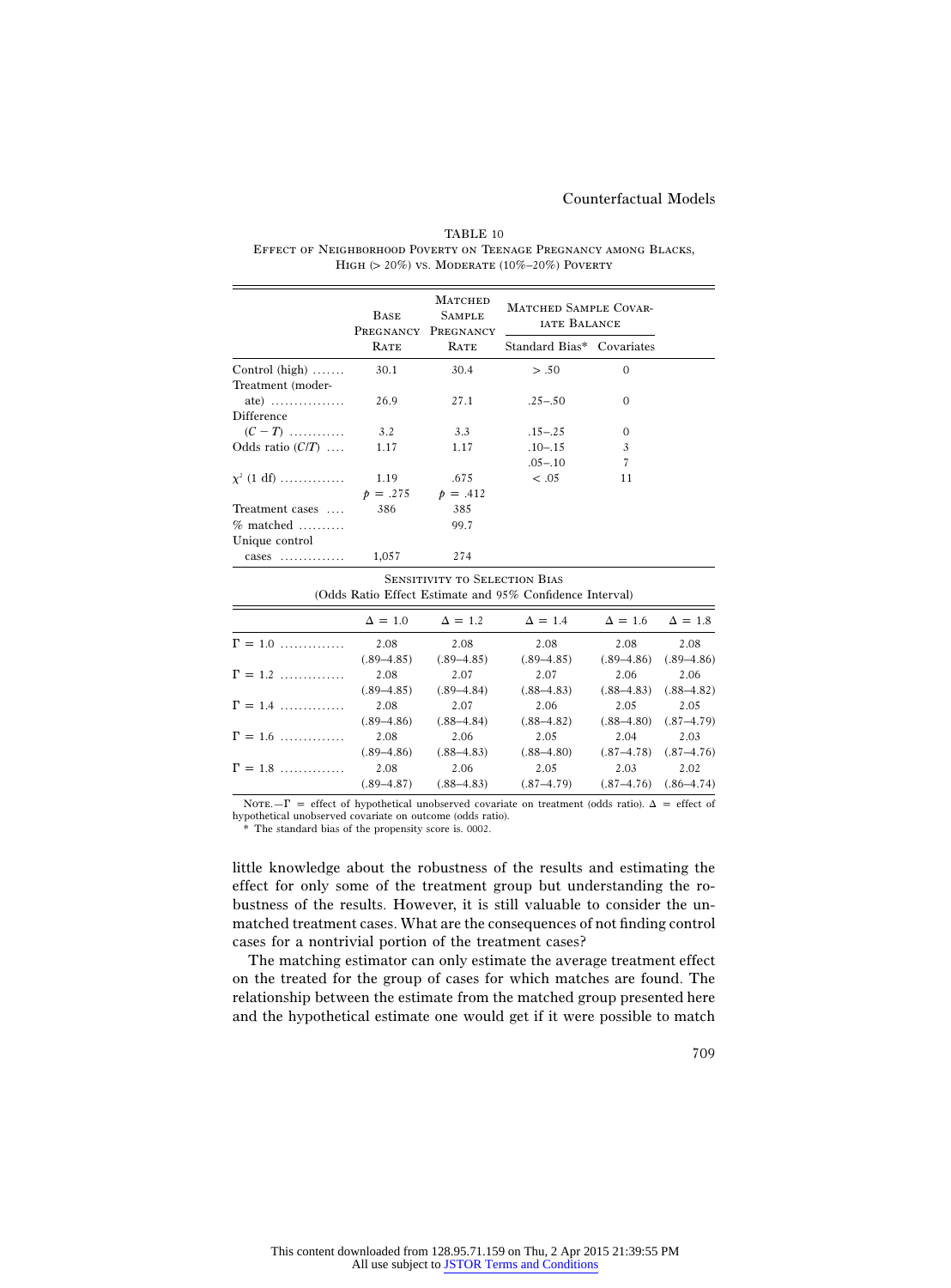all treatment cases depends on the difference between the matched and unmatched treatment cases. The treatment cases that are not matched are those with high estimated probabilities of living in high-poverty neighborhoods. Those individuals are more likely to grow up in female-headed households, experience lower family incomes, have household heads with lower education, and so on.

The key question is whether we would expect the unmatched to experience a larger neighborhood effect or a smaller neighborhood effect than the matched. On the one hand, since those who are unmatched appear to be worse off, we might expect them to be more affected by neighborhood context because they have fewer resources in the home to protect them from neighborhood risk factors (Furstenberg et al. 1999). This reasoning would suggest that the estimates presented above are lower bounds. On the other hand, since those who are unmatched are already worse off, we might expect them to be less affected by neighborhood context. Because they are already at such high risk of poor outcomes, the additional risks associated with a high-poverty neighborhood may not make much difference. This reasoning would suggest that the estimates presented above are upper bounds. I would argue that the former is correct, implying that the above estimates are lower bounds. Table 1 shows that while even in the most impoverished neighborhoods, teenage pregnancy and high school dropout are not uncommon, they are also not the norm. There is still plenty of room for neighborhood effects to operate on those who are otherwise most disadvantaged.

The second issue is how one might arrive at a more substantively grounded interpretation of the  $\Gamma$  and  $\Delta$  values produced by the sensitivity analyses. To review, the sensitivity matrix presents the estimated effect of the treatment on the outcome and its 95% confidence interval, taking into account the selection bias due to an unobserved covariate of varying relationships with both treatment assignment  $(\Gamma)$  and the outcome  $(\Delta)$ . The unobserved covariate would have to have such effects on treatment and outcome net of the effects of all of the other variables already matched. Since  $\Gamma$  and  $\Delta$  are expressed as odds ratios, one can compare their values to odds ratios from logit models predicting treatment and predicting the outcome, respectively. Fortunately, models predicting treatment were estimated (but not shown) in the process of calculating the estimated propensity scores, and models predicting the outcome can be easily estimated from the data at hand. One can look at these models to perform a "backof-the envelope" calculation to see which observed variables produce coefficients similar to  $\Gamma$  and  $\Delta$  and then think about how these variables compare with potential unobserved covariates, allowing for a more substantive interpretation of the sensitivity analysis.

The most-often mentioned unobserved covariate in studies of neigh-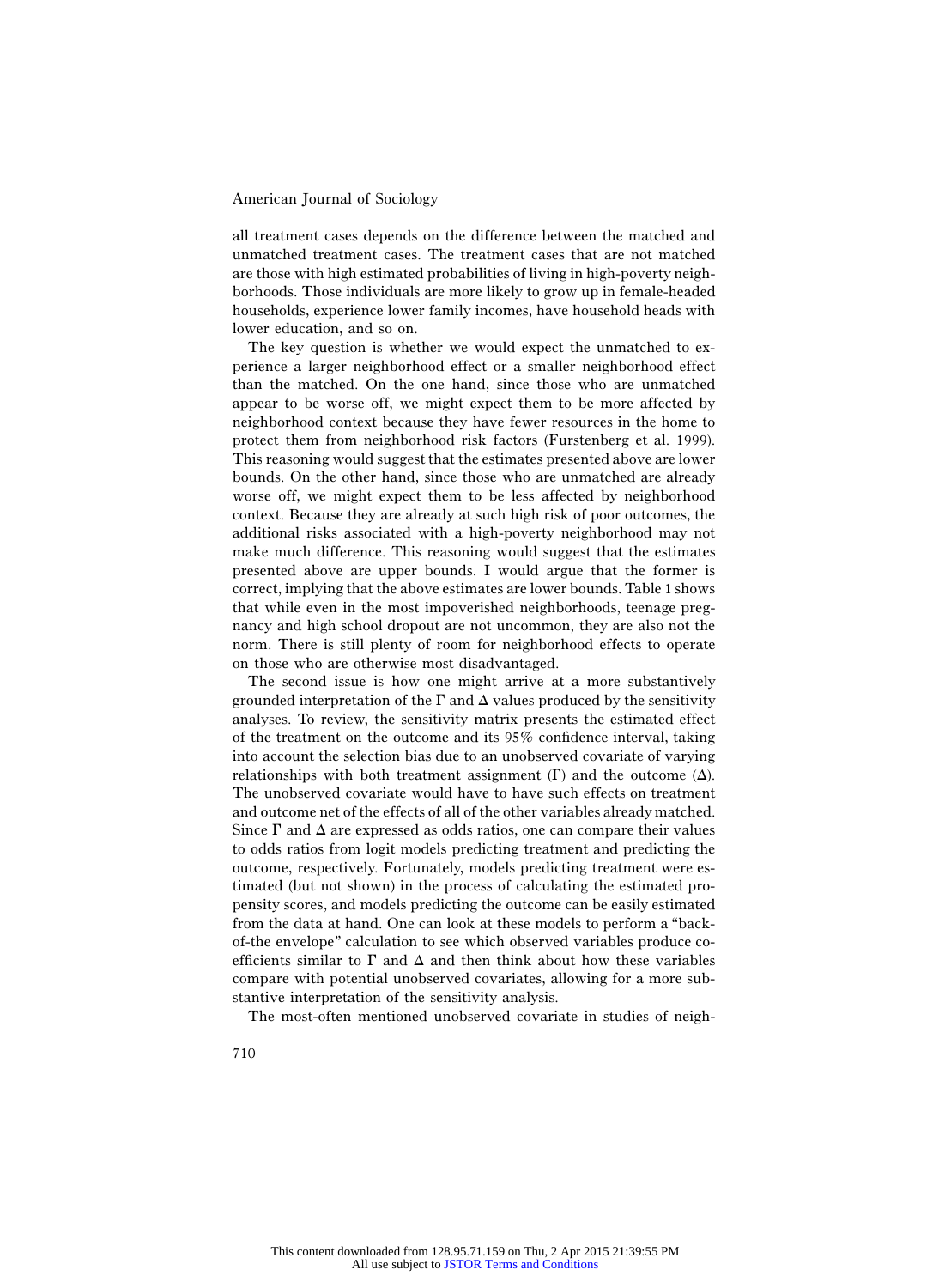borhood effects is parental involvement with or commitment to their children. The story is that, among families at-risk of residing in a highpoverty neighborhood, more committed parents are more likely to make personal sacrifices to afford the higher rents or home prices in lowerpoverty neighborhoods, or perhaps are more knowledgeable about neighborhood conditions and their potential effects on children. These same parents are more likely to be involved in their children's schooling, better able to shepherd at-risk adolescents through high school, and do a better job monitoring their adolescents' peer relations and free time and instilling values like hard work and abstinence. If data sets used to study neighborhood effects identified and measured such parental characteristics and behaviors, neighborhood effects might disappear. How big would the effects of parental involvement have to be for this to be the case?

Consider the analysis of the effect of a high-poverty neighborhood on dropout among nonblacks, in which an unobserved covariate with  $\Gamma =$ 2.0 and  $\Delta = 2.5$  would drive the neighborhood effect to statistical insignificance. In this sample, having a household head with less than a high school education has  $\Gamma = 2.5$  and  $\Delta = 2.5$ . In addition, growing up in a family with an average income of \$22,000 or lower per year (in 1999 dollars) for 10 years has  $\Gamma = 2.0$  and  $\Delta = 1.65$ . Thus, to completely wipe out the neighborhood effect, parental involvement would have to be just as powerful as parental education or more powerful than a huge change in family income, net of both of those variables. In a similar way, the sensitivity analysis for dropout among black adolescents has the same  $\Gamma$ and  $\Delta$ , but having a household head who is a high school dropout has  $\Gamma = 2.0$  and  $\Delta = 1.5$ , and an increase in average annual family income of \$25,000 for 10 years has  $\Gamma = 2.5$  and  $\Delta = 1.4$ . Therefore, to completely wipe out the effect of neighborhood poverty on dropout among blacks, parental involvement would have to be a more powerful predictor of both neighborhood and dropout than either parental education or family income, net of these variables.

For teenage pregnancy among nonblacks in high- vs. low-poverty neighborhoods, the sensitivity analysis produces approximately  $\Gamma = 2.2$ and  $\Delta = 2.2$  as the point at which neighborhood effects are not significant. In this sample, living in a family that has ever received welfare has  $\Gamma = 2.2$  and  $\Delta = 1.8$  and experiencing low weight at birth has  $\Gamma = 1.5$ and  $\Delta = 2.4$ . Thus, for parental involvement to wipe out the effect of neighborhood poverty, it would have to have larger effects than welfare receipt or low birth weight, net of these variables. For the analysis of teenage pregnancy among blacks in low-poverty vs. high-poverty neighborhoods,  $\Gamma = 3.0$  and  $\Delta = 3.0$ . In this sample, having an average family income that is \$31,000 per year or higher over 10 years has  $\Gamma = 3.0$  and  $\Delta = 1.4$ , and having a household head with less than a high school ed-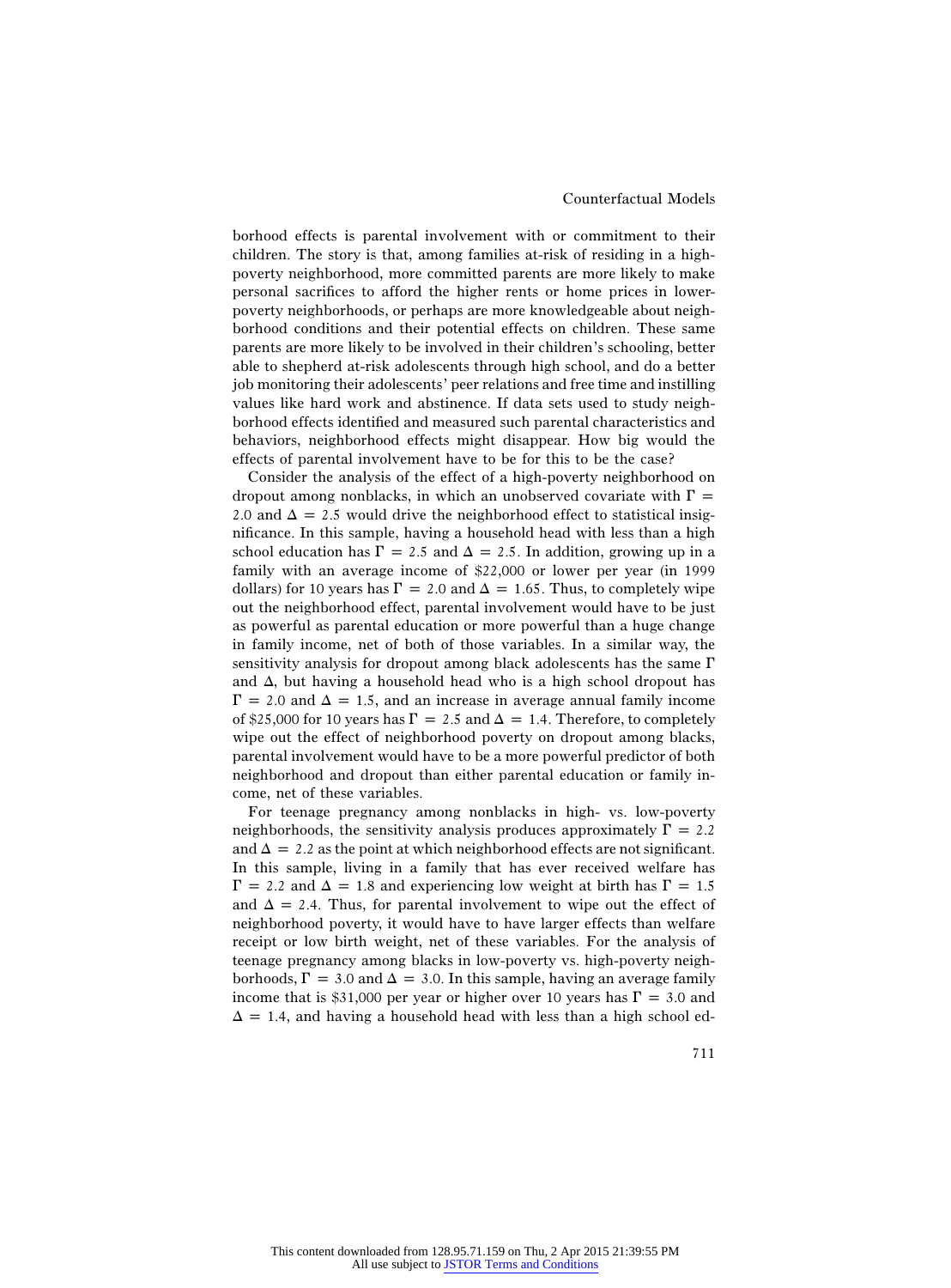ucation has  $\Gamma = 1.6$  and  $\Delta = 1.8$ . Thus, to drive the neighborhood effect to nonsignificance, parental involvement would have to be more powerful than family income or having poorly educated parents, net of these variables.<sup>32</sup>

## **CONCLUSION**

Since the publication of Wilson's *The Truly Disadvantaged* (1987), social scientists have been concerned with estimating the effects of neighborhood poverty on individual outcomes, especially its effects on young people. Research on this issue using observational data has been particularly hampered by the problem of selection bias: individuals living in highpoverty neighborhoods are different from those living in low-poverty neighborhoods on both observed, unobserved, and perhaps even on unobservable factors. Studies that have attempted to statistically control for these factors using regression models have been unconvincing because it is impossible to control for unobserved variables. More sophisticated methods such as instrumental variables and sibling fixed effects have attempted to harness exogenous sources of variation in levels of neighborhood poverty with mixed success.

This study employs counterfactual models, propensity score matching, and sensitivity analysis to estimate the effects of neighborhood poverty on high school dropout and teenage pregnancy. It uses a new method to deal with selection bias. Instead of attempting to remove or avoid selection bias caused by unobserved factors, these methods assess how the presence of varying levels of selection bias would alter conclusions about the effect. These methods are of course not without their own shortcomings, but they offer another angle of attack on a particularly difficult but extremely important social science problem.

This study shows that when two groups of children who are identical at age 10 on observed variables (including but not limited to family income, parents' education, welfare receipt, and family structure) experience different neighborhood contexts during adolescence, those who grow up in high-poverty neighborhoods are more likely to drop out of high school and have a teenage pregnancy than those who grow up in low-poverty

<sup>&</sup>lt;sup>32</sup> An alternative (and perhaps better) method for examining the potential for an unobserved covariate such as parental involvement to drive effects to nonsignificance would be to compare  $\Gamma$  and  $\Delta$  with effect estimates from previously published studies that controlled for a similar group of observed covariates. Unfortunately, I was not able to locate any previous studies that examine the effect of parental involvement on both neighborhood choice and teenage pregnancy or high school dropout in a similar sample.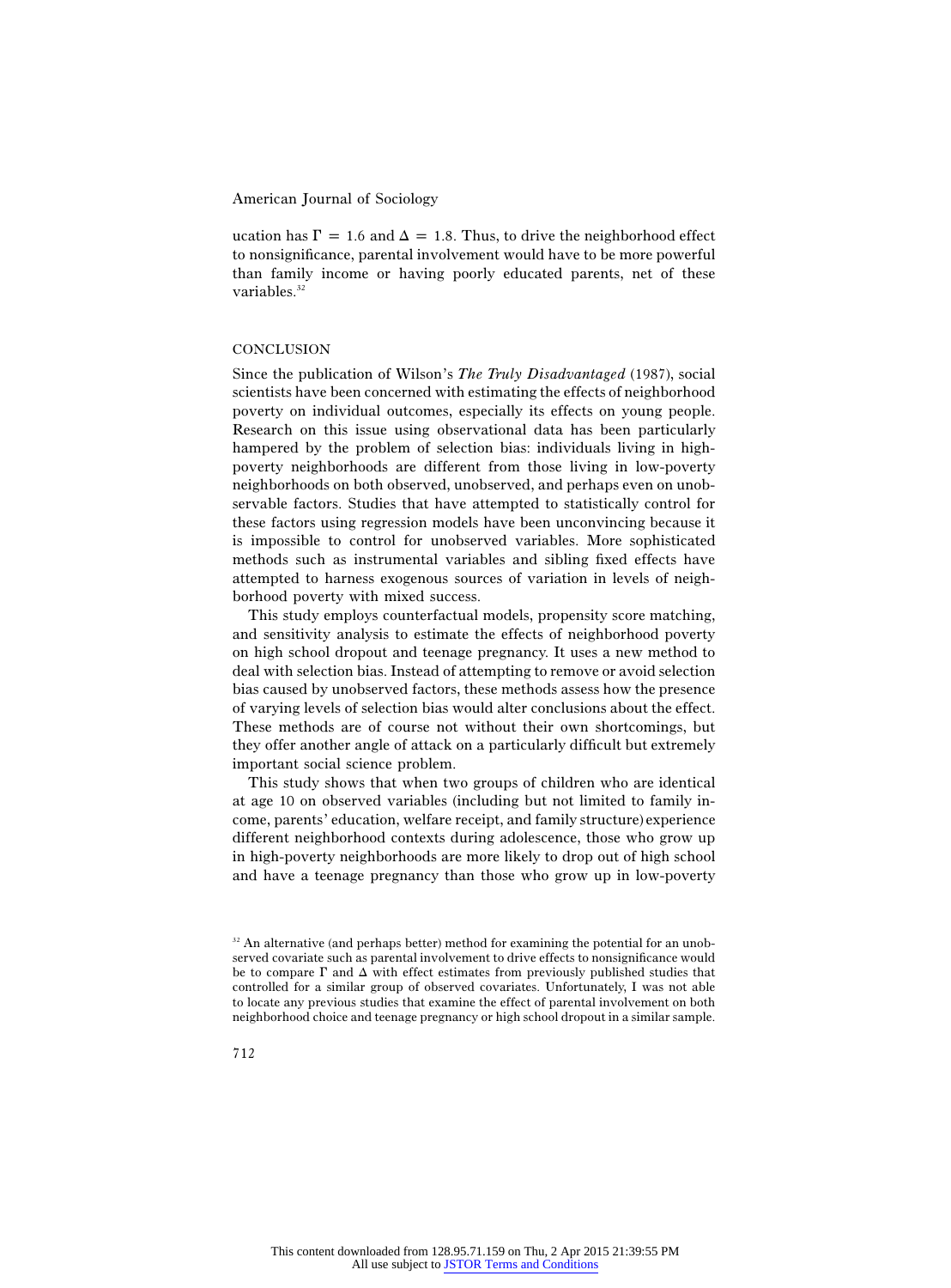neighborhoods. The presence of these effects is robust to hypothetical unobserved factors that affect both neighborhood and the outcomes.

The neighborhood effects presented here are considerably larger than those presented in earlier analyses using observational data. For example, Brooks-Gunn et al. (1993) also used PSID data and examine the effect of neighborhood context on high school dropout and teenage pregnancy. In models that control for family-level factors (but not metropolitan-level factors), moving from a neighborhood in which none of the families are affluent to one in which all the families are affluent reduces only threefold the probability of high school dropout and teenage pregnancy. Two explanations may account for the difference in magnitude. First, previous estimates have measured neighborhood characteristics at a single point in time, whereas this analysis averages neighborhood poverty rates over adolescence, thereby reducing measurement error, which can bias estimates toward zero (for an exception, see South and Crowder [1999]). In the PSID sample used here, the correlation between neighborhood poverty rate at age 11 and neighborhood poverty at age 18 is only 0.75, suggesting that there is meaningful variation in neighborhood context over time. Second, this study defines neighborhood effects counterfactually as the difference in outcomes between groups of youth who were, on average, identical prior to adolescence but experience different neighborhood contexts during adolescence. Previous studies have controlled for variables such as school or family characteristics measured during adolescence that were themselves likely affected by neighborhood context (again, for an exception, see South and Crowder [1999]). These studies bias toward zero estimates of neighborhood effects by removing the portion of the neighborhood effect that operates through these variables.

In contrast, results from this analysis are smaller than comparable results for the quasi-experimental Gatreaux study, in which the odds of failing to graduate from high school among black children who stayed in the city were almost four and a half times those who moved to the suburbs (Rubinowitz and Rosenbaum 2000, p. 163). In this analysis, growing up in a high-poverty neighborhood slightly more than doubled the odds of high school dropout among blacks. This larger effect in Gatreaux is expected, however, because people who thought they would benefit from the Gatreaux program selected into it.

This study has attempted to measure the total effect of growing up in neighborhoods characterized by high poverty rates, focusing on high school dropout and teenage pregnancy. Further research is needed to identify the causal mechanisms through which these effects operate and to measure their relative magnitudes. An important next step is to identify the major domains through which neighborhood effects on adolescents are mediated. Families, schools, and peer groups are the obvious candi-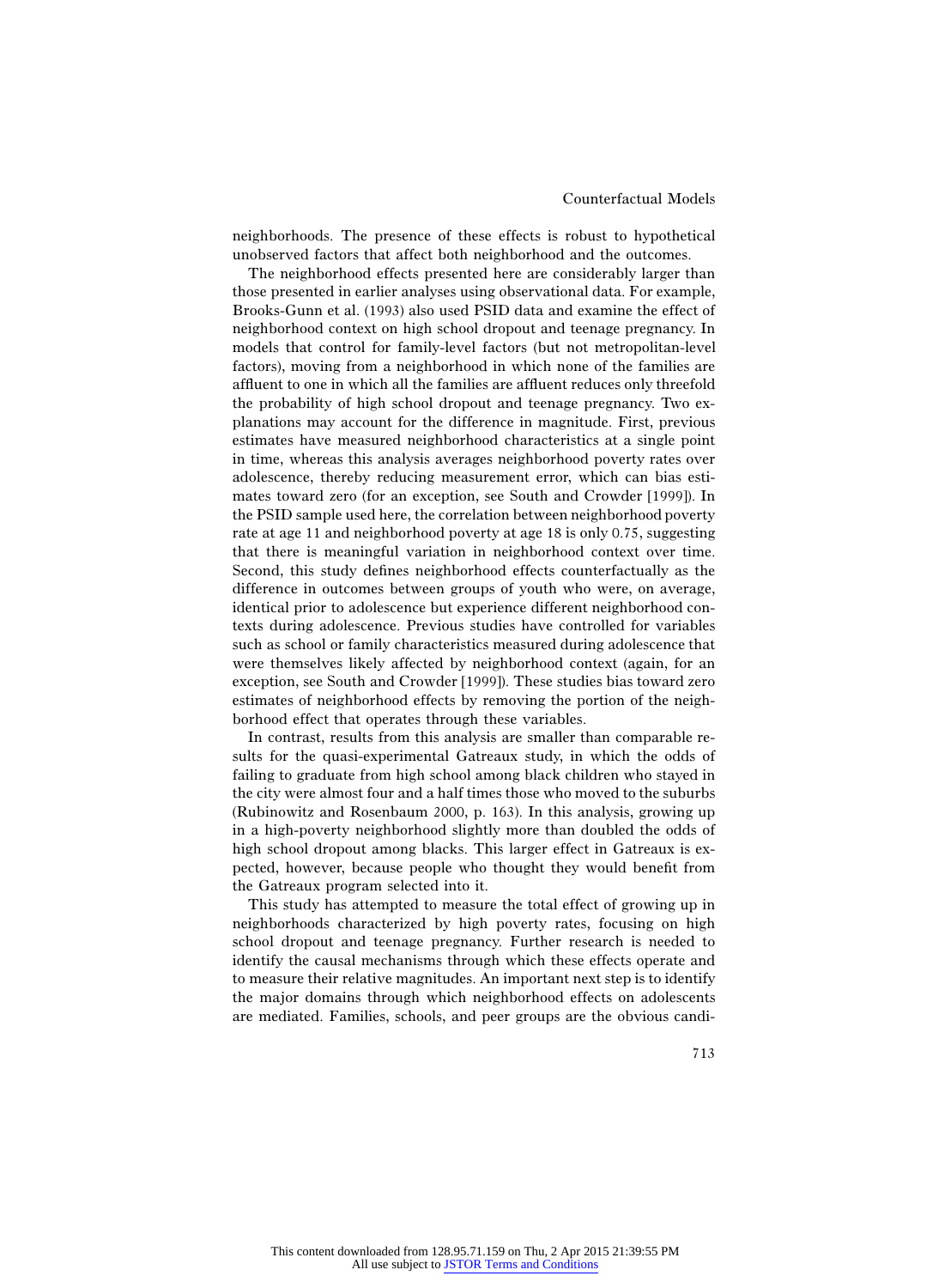dates, but more qualitative research is needed to identify and to understand the social processes through which neighborhood effects occur. Further quantitative research is needed to estimate the relative importance of each of these domains in the total effect of neighborhood poverty.

## APPENDIX

## Comparison with Traditional Logit Estimates

As a comparison for the matching estimates, the top portion of table A1 shows estimates from traditional logit regression models of high school dropout among blacks and nonblacks, using all observations in the data. Neighborhood poverty rate is entered into the model as a series of dummy variables that correspond to the comparisons made in the matching analyses, with the control group from the matching estimators serving as the omitted category. The models also control for the matching variables listed in table 2. For nonblacks, the logit model shows comparable estimates. Neither the logit model nor the matching estimator finds a significant effect of moderate poverty compared to low-poverty neighborhoods. The logit model indicates a slightly smaller effect of a high-poverty neighborhood in comparison to a low-poverty neighborhood (odds ratio of 1.66 for the logit vs. 1.96 for the matching estimator).

For blacks, the logit model and matching estimators also produce roughly comparable results. In neither case is the difference between high poverty and moderate poverty meaningful. For the comparison between low poverty and high poverty, the logit model indicates a slightly smaller effect (odds ratio of 1.79 for the logit and 2.15 for the matching estimator).

The bottom portion of table A1 shows similar estimates from traditional logit regression models of teenage pregnancy among blacks and nonblacks, using all observations in the data. Again, the estimates from teenage pregnancy models are very consistent with those from the matching estimators, though the estimates differ slightly in magnitude. For nonblacks, the estimated effect of a moderate-poverty neighborhood is larger in the logit estimates (odds ratio of 2.79 for the logit and 2.28 for the matching estimators). The estimated effect of a high-poverty neighborhood from the logit model is also considerably larger than that of the matching estimator (odds ratio of 3.90 for the logit and 2.95 for the matching estimator). For blacks, the estimated effect of a high-poverty neighborhood is considerably larger in the logit model (odds ratio of 2.59 for the matching estimator and 3.20 for the logit model). Neither the logit model nor the matching estimator finds an effect of moderate-poverty neighborhood on teenage pregnancy among blacks.

There are at least two differences between the matching and logit re-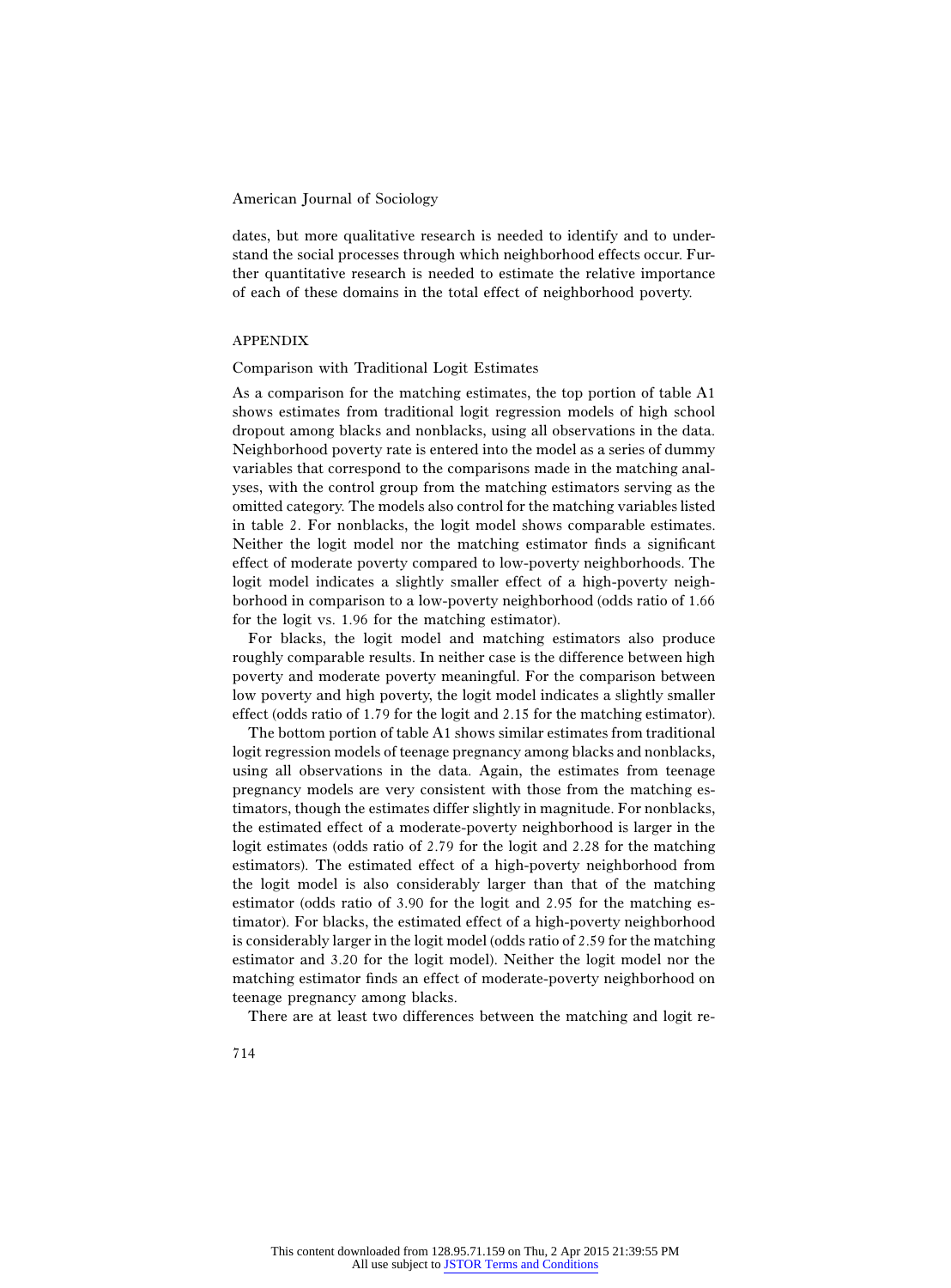#### TABLE A1

Logit Regression Estimates of the Effect of Neighborhood Poverty on High School Dropping Out and Teenage Pregnancy

| NEIGHBORHOOD POVERTY        | <b>NONBLACKS</b>                       |          | <b>BLACKS</b>      |                 |
|-----------------------------|----------------------------------------|----------|--------------------|-----------------|
| <b>RATE</b>                 | Coefficient                            | SE       | Coefficient        | SE              |
| Dropout:                    |                                        |          |                    |                 |
| Low $(0\% - 9.99\%)$        | $\mathbf{1}$ $\mathbf{1}$ $\mathbf{1}$ | $\cdots$ | $-.579$<br>(.56)   | .374            |
| Moderate $(10\% - 19.99\%)$ | .349                                   | .158     | .057               | .203            |
| High $(20\% +)$             | (1.42)<br>.608                         | .206     | (1.06)<br>$\cdots$ |                 |
| $N$                         | (1.84)<br>2,571                        |          | 2,403              |                 |
| Pregnancy:                  |                                        |          |                    |                 |
| Low $(0-9.99\%)$            | $\mathbf{1}$                           | $\cdots$ | $-1.158$<br>(.31)  | .403            |
| Moderate $(10-19.99\%)$     | 1.025<br>(2.79)                        | .253     | .077<br>(1.08)     | .207            |
| High $(20\% +)$             | 1.360<br>(3.90)                        | .335     | $\cdots$           | $\cdot$ $\cdot$ |
|                             | 1,547                                  |          | 1,578              |                 |

Note.—Models control for matching variables in table 2 and use the 1978 PSID weight. SEs corrected for clustering by family. Odds ratios are given in parentheses.

gression estimators that may account for the different estimates. First, the logit models are estimated over a larger, and different, sample. The logit model uses all cases, while the matching estimator selects those cases that, based on observed characteristics, appear to be comparable. As discussed above, when observations are not comparable (the data are not "supported") and functional form is not correctly specified, biases can result. Since we have verified covariate balance, the matching estimator is nonparametric and therefore does not have to contend with specifying the correct functional form of all observed variables, as the logit model does. Second, slightly larger effects from the matching estimators may be the result of imperfect matching on the observed characteristics, which were controlled statistically in the logit models.

#### **REFERENCES**

- Aaronson, Daniel. 1997. "Sibling Estimates of Neighborhood Effects." Pp. 80–93 in *Neighborhood Poverty*: Vol. 2, *Policy Implications in Studying Neighborhoods*, edited by Jeanne Brooks-Gunn, Greg J. Duncan, and J. Lawrence Aber. New York: Russell Sage.
- . 1998. "Using Sibling Data to Estimate the Impact of Neighborhoods on Children's Economic Outcomes." *Journal of Human Resources* 33:915–46.

Angrist, Joshua, Guido Imbens, and Donald Rubin. 1996. "Identification of Causal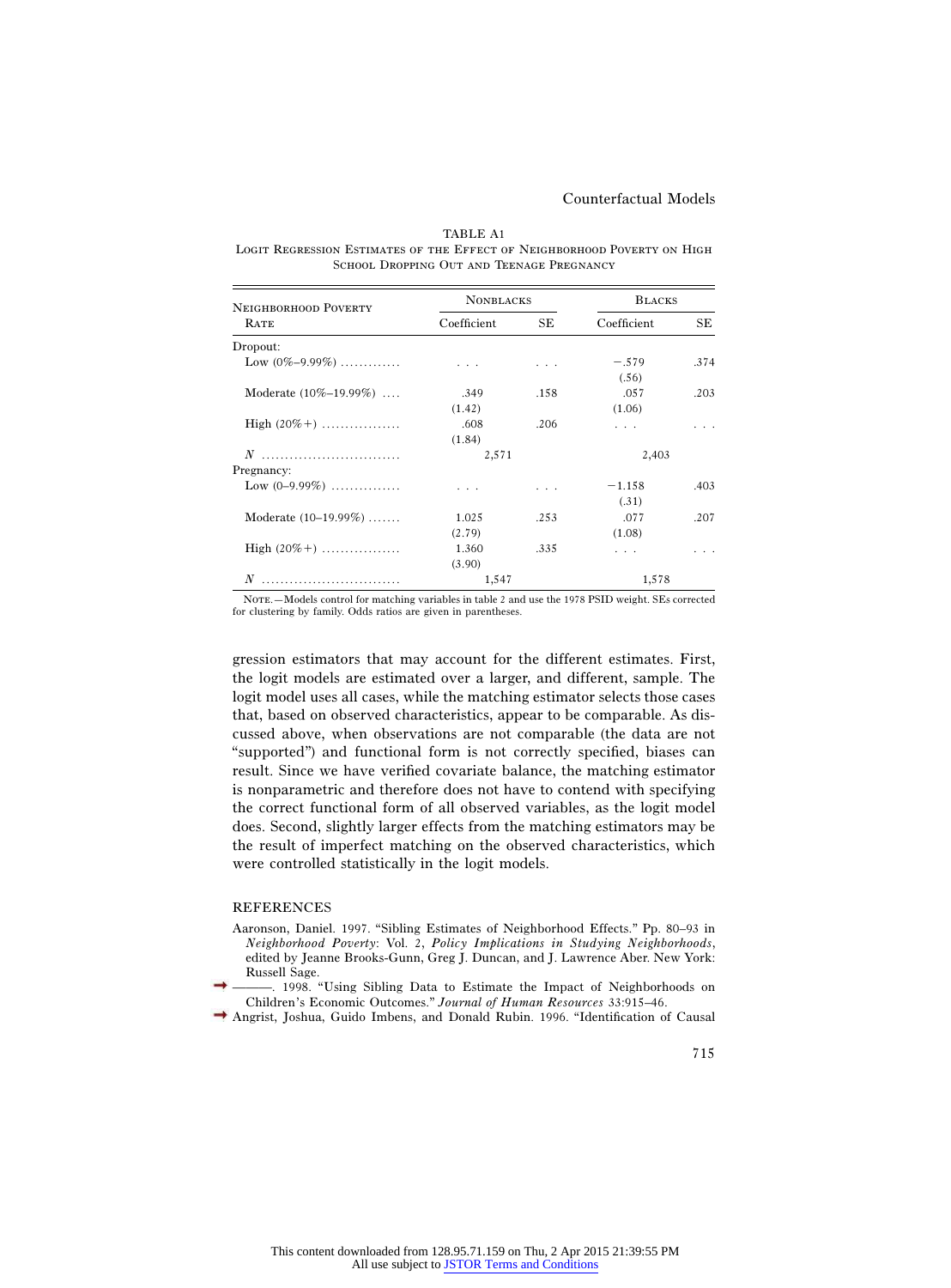Effects Using Instrumental Variables (with Discussion)." *Journal of the American Statistical Association* 91:444–72.

- Ashenfelter, Orley, and Cecelia Rouse. 2000. "Schooling, Intelligence and Income in America: Cracks in the Bell Curve Myth." In *Meritocracy in America*, edited by Kenneth Arrow, Samual Bowles, and Steven Durlauf. Princeton N.J.: Princeton University Press.
- Brooks-Gunn, Jeanne, Greg J. Duncan, Pamela K. Klebanov, and Naomi Sealand. 1993. "Do Neighborhoods Influence Child and Adolescent Development?" *American Journal of Sociology* 99:353–95.
	- Clark, Kenneth B. 1965. *Dark Ghetto: Dilemmas of Social Power*. New York: Harper **Torchbooks**
- $\rightarrow$  Cook, Christine C., and Marilyn J. Bruin. 1993. "Housing and Neighborhood Assessment Criteria among Black Urban Households." *Urban Affairs Quarterly* 29: 328–39.
- Crane, Jonathan. 1991. "The Epidemic Theory of Ghettos and Neighborhood Effects on Dropping Out and Teenage Childbearing." *American Journal of Sociology* 96: 1226–59.
- $\rightarrow$  Crowder, Kyle. 2000. "The Racial Context of White Mobility: An Individual-Level Assessment of the White Flight Hypothesis." *Social Science Research* 29:223–57. Cullen, Julie Berry, and Steven D. Levitt. 1996. "Crime, Urban Flight, and the
- Consequences for Cities." NBER Working Paper no. 5737.  $\rightarrow$  D'Agostino, Ralph B., and Donald B. Rubin. 2000. "Estimating and Using Propensity
- Scores with Partially Missing Data." *Journal of the American Statistical Association* 95:749–59.
	- Darling, Nancy, and Laurence Steinberg. 1997. "Community Influences on Adolescent Achievement and Deviance." Pp. 120–31 in *Neighborhood Poverty*: Vol. 2, *Policy Implications in Studying Neighborhoods*, edited by Jeanne Brooks-Gunn, Greg J. Duncan, and J. Lawrence Aber. New York: Russell Sage.
- Denton, Nancy A., and Douglas S. Massey. 1991. "Patterns of Neighborhood Transition in a Multiethnic World: U.S. Metropolitan Areas, 1970–1980." *Demography* 28:41–63.
- $\rightarrow$  Dowding, Keith, Peter John, and Stephen Biggs. 1994. "Tiebout: A Survey of the Empirical Literature." *Urban Studies* 31:767–97.
- Dugan, Laura. 1999. "The Effect of Criminal Victimization on a Household's Moving Decision." *Criminology* 37:903–30.
	- Duncan, Greg J., James P. Connell, and Pamela K. Klebanov. 1997. "Conceptual and Methodological Issues in Estimating Causal Effects of Neighborhoods and Family Conditions on Individual Development." Pp. 219–50 in *Neighborhood Poverty*: Vol. 1, *Context and Consequences for Children*, edited by Jeanne Brooks-Gunn, Greg J. Duncan, and J. Lawrence Aber. New York: Russell Sage.
	- Duncan, Greg J., Thomas F. Juster, and James N. Morgan. 1984. "The Role of Panel Studies in the World of Scarce Research Resources." Pp. 301–28 in *The Collection and Analysis of Economic and Consumer Data: In Memory of Robert Ferber*, edited by Seymour Sudman and Mary A. Spaeth. Urbana: University of Illinois, Bureau of Economic and Business Research and Survey Research Laboratory.
- Evans, William N., Wallace E. Oates, and Robert M. Schwab. 1992. "Measuring Peer Group Effects: A Study of Teenage Behavior." *Journal of Political Economy* 100: 966–91.
- Farley, Reynolds, and William H. Frey. 1994. "Changes in the Segregation of Whites from Blacks during the 1980s: Small Steps toward a More Integrated Society." *American Sociological Review* 59:23–45.
	- Fienberg, Stephen E. 1980. *The Analysis of Cross-Classified Categorical Data*, 2d ed. Cambridge, Mass.: MIT Press.
	- Figlio, David N., and Maurice E. Lucas. 2000. "What's in a Grade? School Report Cards and House Prices." NBER Working Paper no. 8019.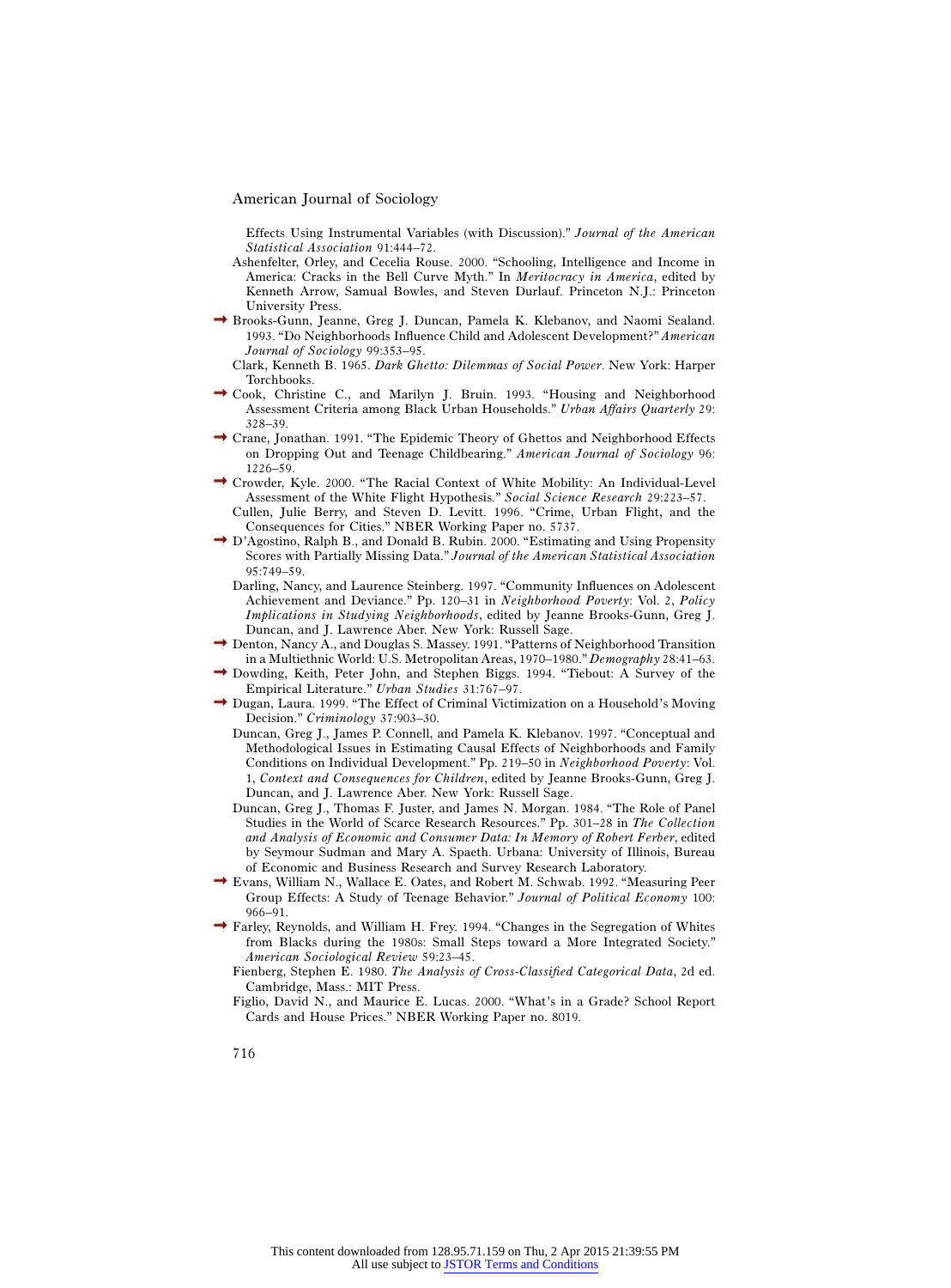- Frank, Kenneth A. 2000. "Impact of a Confounding Variable on a Regression Coefficient." *Sociological Methods and Research* 29:147–94.
	- Freeman, Richard. 1997. *When Earnings Diverge: Causes, Consequences, and Cures for the New Inequality in the US*. Washington, D.C.: National Policy Association.
- Frey, William H., and Reynolds Farley. 1996. "Latino, Asian, and Black Segregation in U.S. Metropolitan Areas: Are Multiethnic Metros Different?" *Demography* 33: 35–50.
	- Furstenberg, Frank F., Jr., Thomas D. Cook, Jacquelynne Eccles, Glen H. Elder, Jr., and Arnold Sameroff. 1999. *Managing to Make It: Urban Families and Adolescent Success.* Chicago: University of Chicago Press.
	- Furstenberg, Frank, Jr., and Mary Elizabeth Hughes. 1997. "The Influence of Neighborhoods on Children's Development: A Theoretical Perspective and Research Agenda." Pp. 23–47 in *Neighborhood Poverty*: Vol. 2, *Policy Implications in Studying Neighborhoods*, edited by Jeanne Brooks-Gunn, Greg J. Duncan, and J. Lawrence Aber. New York: Russell Sage.
- Gastwirth, Joseph L., Abba M. Krieger, and Paul R. Rosenbaum. 1998. "Dual and Simultaneous Sensitivity Analysis for Matched Pairs." *Biometrika* 85:907–20.
- Ginther, Donna, Robert Haveman, and Barbara Wolfe. 2000. "Neighborhood Attributes as Determinants of Children's Outcomes: How Robust Are the Relationships?" *Journal of Human Resources* 35:603–42.
- Gramlich, Edward, Deborah Laren, and Naomi Sealand. 1992. "Moving into and out of Poor Areas." *Journal of Policy Analysis and Management* 11:273–87.
- Hagan, John, Ross MacMillan, and Blair Wheaton. 1996. "New Kid in Town: Social Capital and the Life Course Effects of Family Migration on Children." *American Sociological Review* 61:368–85.
	- Hanratty, Maria, Sara S. McLanahan, and Becky Pettit. 1998. "The Impact of the Los Angeles Moving to Opportunity Program on Residential Mobility, Neighborhood Characteristics, and Early Child and Parent Outcomes." Working Paper no. 98-18. Princeton University, Bendheim-Thoman Center for Research on Child Wellbeing.
- → Harris, David R. 1999. "'Property Values Drop When Blacks Move In, Because . . . Racial and Socioeconomic Determinants of Neighborhood Desirability." *American Sociological Review* 64:461–79.
- Heckman, James, Hidehiko Ichimura, Jeffrey Smith, and Petra Todd. 1998. "Characterizing Selection Bias Using Experimental Data." *Econometrica* 66: 1017–98.
- $\rightarrow$  Holland, Paul W. 1986. "Statistics and Causal Inference (with comments)." *Journal of the American Statistical Association* 81:945–70.
- $\rightarrow$  Imbens, Guido W., and Joshua D. Angrist. 1994. "Identification and Estimation of Local Average Treatment Effects." *Econometrica* 62:467–75.
	- Jargowsky, Paul A. 1997. *Poverty and Place: Ghettos, Barrios, and the American City*. New York: Russell Sage.
	- Jencks, Christopher, and Susan E. Mayer. 1990. "The Social Consequences of Growing Up in a Poor Neighborhood," Pp. 111–86 in *Inner-City Poverty in the United States*, edited by Lawrence E. Lynn, Jr. and Michael G. H. McGreary. Washington, D.C.: National Academy Press.
- Katz, Lawrence F., Jeffrey R. Kling, and Jeffrey B. Liebman. 2001. "Moving to Opportunity in Boston: Early Results of a Randomized Mobility Experiment." *Quarterly Journal of Economics* 116:607–54.
	- Ladd, Helen F., and Jens Ludwig. 1997. "Federal Housing Assistance: Residential Relocation, and Educational Opportunities: Evidence from Baltimore." *American Economic Review* 87 (AEA Papers and Proceedings): 272–77.
- Lee, Barrett A., R. S. Oropesa, and James W. Kanan. 1994. "Neighborhood Context and Residential Mobility." *Demography* 31:249–70.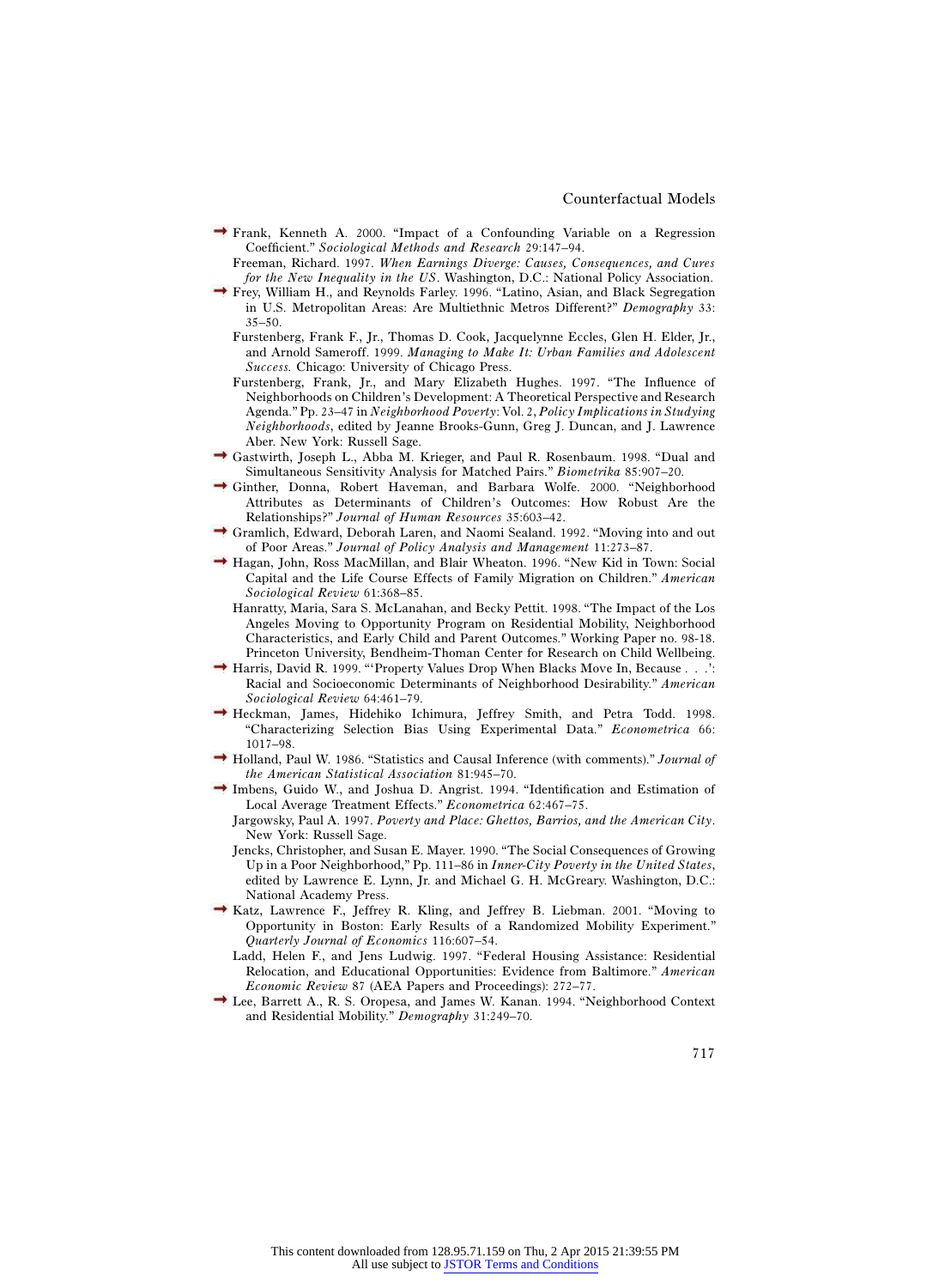Lieberson, Stanley. 1985. *Making It Count: The Improvement of Social Research and Theory*. Berkeley and Los Angeles: University of California Press.

- Ludwig, Jens, Greg J. Duncan, and Paul Hirschfield. 2001. "Urban Poverty and Juvenile Crime: Evidence from a Randomized Housing Mobility Experiment." *Quarterly Journal of Economics* 116:655–80.
- Ludwig, Jens, Helen F. Ladd, and Greg J. Duncan. 2001. "Urban Poverty and Educational Outcomes. Pp. 147–201 in *Brookings-Wharton Papers on Urban Affairs*, edited by William Gale and Judith Rothenberg Pack. Washington, D.C.: Brookings Institution.
- Massey, Douglass S., and Nancy A. Denton. 1993. *American Apartheid: Segregation and the Making of the Underclass*. Cambridge, Mass.: Harvard University Press. Maynard, Rebecca A., ed. 1997. *Kids Having Kids: Economic Costs and Social*
- *Consequences of Teen Pregnancy*. Washington, D.C.: Urban Institute Press. Morgan, Stephen L. 2001. "Counterfactuals, Causal Effect Heterogeneity, and the
- Catholic School Effect on Learning." *Sociology of Education* 74:341–74. Pribesh, Shana, and Douglas B. Downey. 1999. "Why Are Residential and School
- Moves Associated with Poor School Performance?" *Demography* 36:521–34. Quillian, Lincoln. 1999. "Migration Patterns and the Growth of High-Poverty Neighborhoods, 1970–1990." *American Journal of Sociology* 105:1–37.
- Rhode, Paul W., and Koleman S. Strumpf. 2000. "A Historical Test of the Tiebout Hypothesis: Local Heterogeneity from 1850–1990." NBER Working Paper no. 7946.
- Rosenbaum, James. 1995. "Changing the Geography of Opportunity by Expanding Residential Choice: Lessons from the *Gautreaux* Program." *Housing Policy Debate* 6:231–69.
	- Rosenbaum, James E., Nancy Fishman, Allison Brett, and Patricia Meaden. 1993. "Can the Kerner Commission's Housing Strategy Improve Employment, Education, and Social Integration for Low-Income Blacks?" *North Carolina Law Review* 71: 1519–56.
	- Rosenbaum, James E., and Susan J. Popkin. 1991. "Employment and Earnings of Low-Income Blacks Who Move to Middle-Class Suburbs." Pp. 342–56 in *The Urban Underclass*, edited by Christopher Jencks and Paul E. Peterson. Washington, D.C.: Brookings.
- Rosenbaum, Paul R. 1984*a*. "The Consequences of Adjustment for a Concomitant Covariate That Has Been Affected by the Treatment." *Journal of the Royal Statistical Society*, ser. A, 147:656–66.
- ———. 1984*b*. "From Association to Causation in Observational Studies: The Role of Tests of Strongly Ignorable Treatment Assignment." *Journal of the American Statistical Association* 79:41–48.
	- ———. 1995. *Observational Studies*. New York: Springer-Verlag.
- Rosenbaum, Paul R., and Donald B. Rubin. 1983*a*. "Assessing Sensitivity to an Unobserved Covariate in an Observational Study with Binary Outcome." *Journal of the Royal Statistical Society* 45:212–18.
- ———. 1983*b*. "The Central Role of the Propensity Score in Observational Studies for Causal Effects." *Biometrika* 70:41–55.
- ———. 1984. "Reducing Bias in Observational Studies Using Subclassification on the Propensity Score." *Journal of the American Statistical Association* 79:516–24.
- ———. 1985. "Constructing a Control Group Using Multivariate Matched Sampling Methods That Incorporate the Propensity Score." *American Statistician* 39:33–38. Rossi, Peter H. 1980. *Why Families Move*, 2d ed. London: Sage.
- Rubin, Donald B. 1974. "Estimating the Causal Effects of Treatment in Randomized and Nonrandomized Studies." *Journal of Educational Psychology* 66:688–701.
- ———. 1977. "Assignment to Treatment Group on the Basis of a Covariate." *Journal of Educational Statistics* 2:1–26.

718